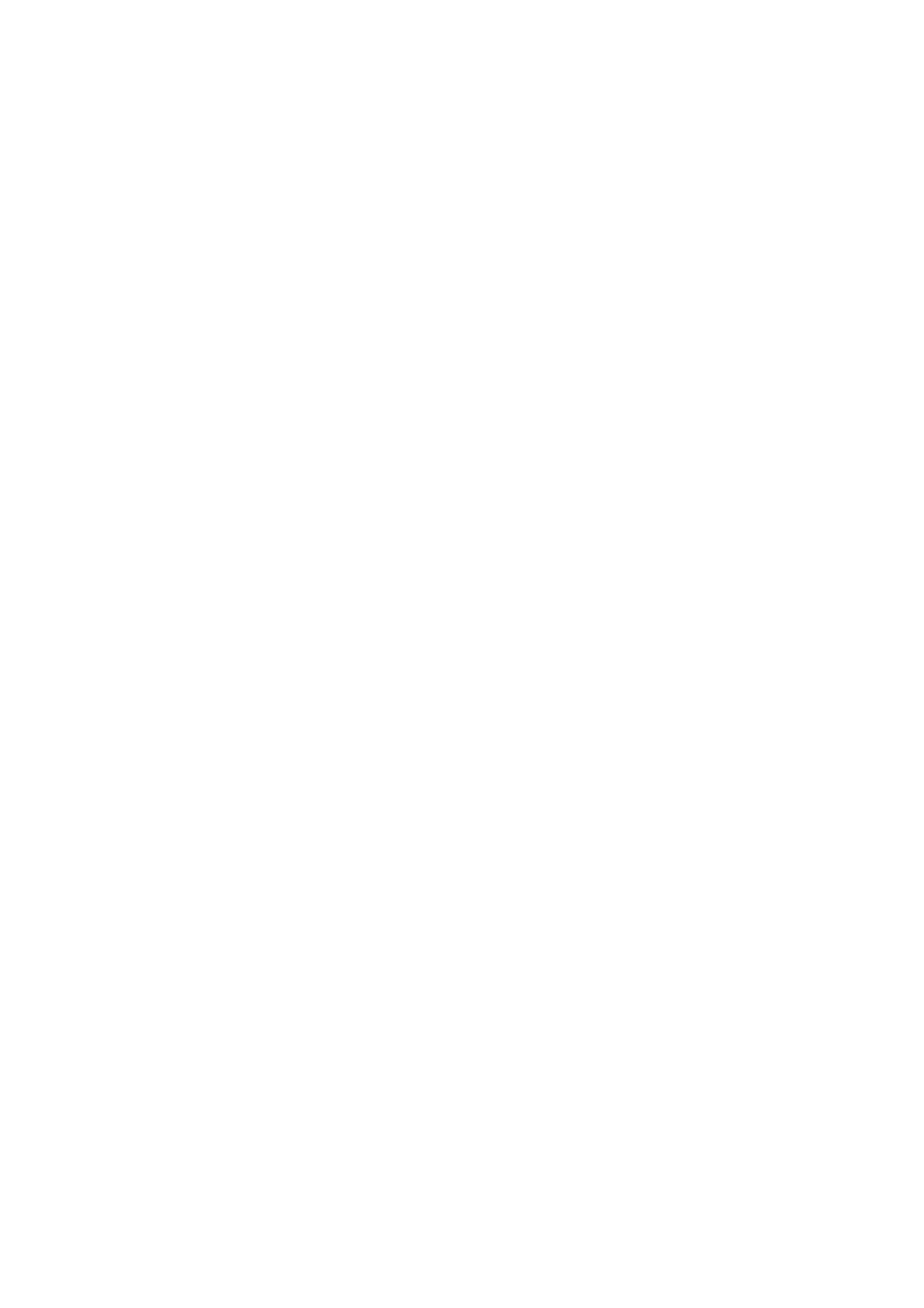Fraunhofer IESE is an institute of the Fraunhofer Gesellschaft. The institute transfers innovative software development techniques, methods and tools into industrial practice, assists companies in building software competencies customized to their needs, and helps them to establish a competetive market position.

Fraunhofer IESE is directed by Prof. Dr. Dieter Rombach Sauerwiesen 6 D-67661 Kaiserslautern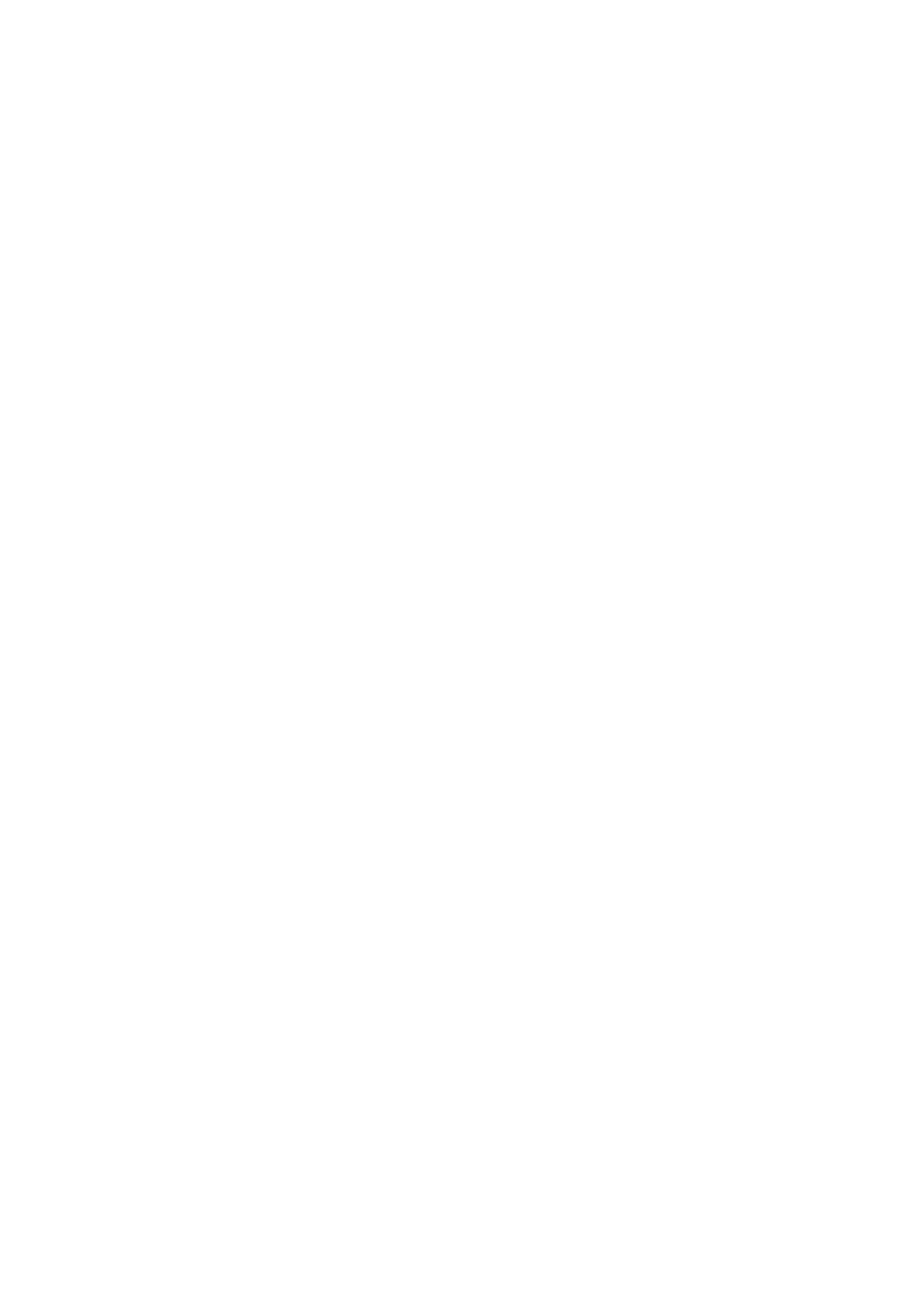# Executive Summary

Nearly all software organizations today develop and maintain more than a single product. This holds for organizations that develop tailored systems individually for single customers, as well as for organizations that develop products for a mass market. The products developed by an organization typically are similar applications in the same application domain. Hence, these products share some common characteristics and thus can be viewed as a software product line.

To implement a product line approach in practice, special technologies are required that effectively support the identification of reusable artifacts, as well as explicit means for capturing and controlling commonalities and variabilities. The focus of the PoLITe project are product line technologies at the implementation level. PoLITe defines three categories of implementation technologies [MAL+02], namely configuration management, component technologies, and generative features of programming languages (including generators). This report summarizes the product line implementation aspects in the component technology dimension.

The report first presents the term "component technologies" and its role in the PoLITe context, surveys the actual distribution of component technologies in practice. It then establishes a component model that facilitates the seamless integration of component technologies in a model-driven implementation process. This implementation approach is subsequently embedded in a product line implementation process. Finally, the application of the principles is illustrated by a case study using J2EE/Enterprise Java Beans as component technology.

**Keywords:** software product lines, product line implementation technologies, variability mechanisms, component-based development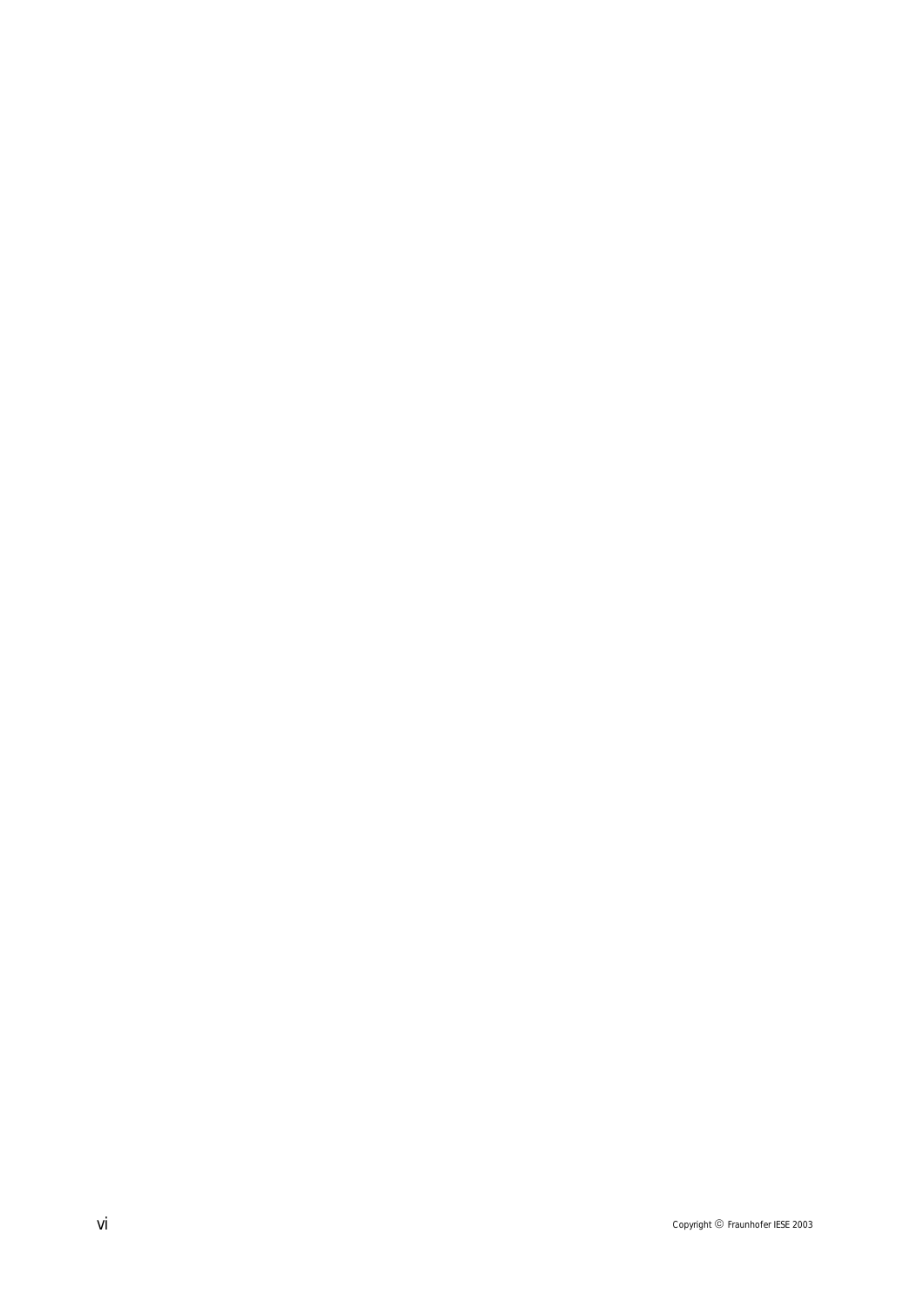# TABLE OF CONTENTS

| 1     | <b>Introduction</b>                                    | 1              |
|-------|--------------------------------------------------------|----------------|
| 1.1   | Product Line Implementation                            | $\mathbf 1$    |
| 1.2   | <b>Component Technology Dimension</b>                  | 3              |
| 1.3   | Outline                                                | $\overline{4}$ |
| 2     | <b>Component Technologies</b>                          | 5              |
| 2.1   | <b>Core Concepts</b>                                   | 5              |
| 2.2   | Automation                                             | $\overline{7}$ |
| 2.3   | State-Of-The-Practice                                  | 8              |
| 2.3.1 | Component Object Model (COM)                           | 8              |
| 2.3.2 | .NET                                                   | 10             |
| 2.3.3 | Enterprise Java Beans (EJB)                            | 12             |
| 2.3.4 | <b>CORBA Component Model (CCM)</b>                     | 15             |
| 2.4   | <b>Technology Selection</b>                            | 16             |
| 3     | <b>Component Model</b>                                 | 17             |
| 3.1   | <b>Traditional Implementation Process</b>              | 17             |
| 3.2   | Benefits using a Component Architecture                | 18             |
| 3.3   | Model Driven Architecture                              | 19             |
| 3.4   | Model Driven Component Implementation                  | 21             |
| 3.5   | Foundation for Model Transformations                   | 24             |
| 3.5.1 | Summary of the OMG's framework for MDA                 | 24             |
| 3.6   | Defining a UML profile                                 | 27             |
| 4     | <b>Component Implementation Process</b>                | 33             |
| 4.1   | Model Driven Implementation Process and Infrastructure | 33             |
| 4.1.1 | Model Driven Implementation - Infrastructure Usage     | 33             |
| 4.1.2 | Creating the Infrastructure                            | 35             |
| 4.2   | Separation Of Concerns                                 | 36             |
| 4.3   | Evaluating the Improvements                            | 37             |
| 4.3.1 | Automation stands for Efficiency & Quality             | 37             |
| 4.3.2 | Consistency & Traceability                             | 38             |
| 4.3.3 | Reducing Reengineering Activities                      | 38             |
| 4.3.4 | Integration & Software-Lifecycle Coverage              | 38             |
| 4.4   | Realization of Refinement & Translation Patterns       | 39             |
| 5     | <b>Realization of Software Product Lines</b>           | 41             |
| 5.1   | Principles of Software Product Lines                   | 41             |
| 5.2   | Design Mechanisms for Variability                      | 42             |
| 5.2.1 | <b>Traditional Approaches</b>                          | 43             |
| 5.2.2 | Recent Approaches                                      | 46             |
| 5.3   | Component Implementation in a Product Line Context     | 47             |
| 6     | <b>Case Study</b>                                      | 49             |
| 6.1   | Comments on Business Modeling with KobrA               | 49             |
| 6.2   | Introduction to the Library System Case Study          | 50             |
| 6.2.1 | Library System Specification                           | 50             |
| 6.2.2 | Library System Realization                             | 51             |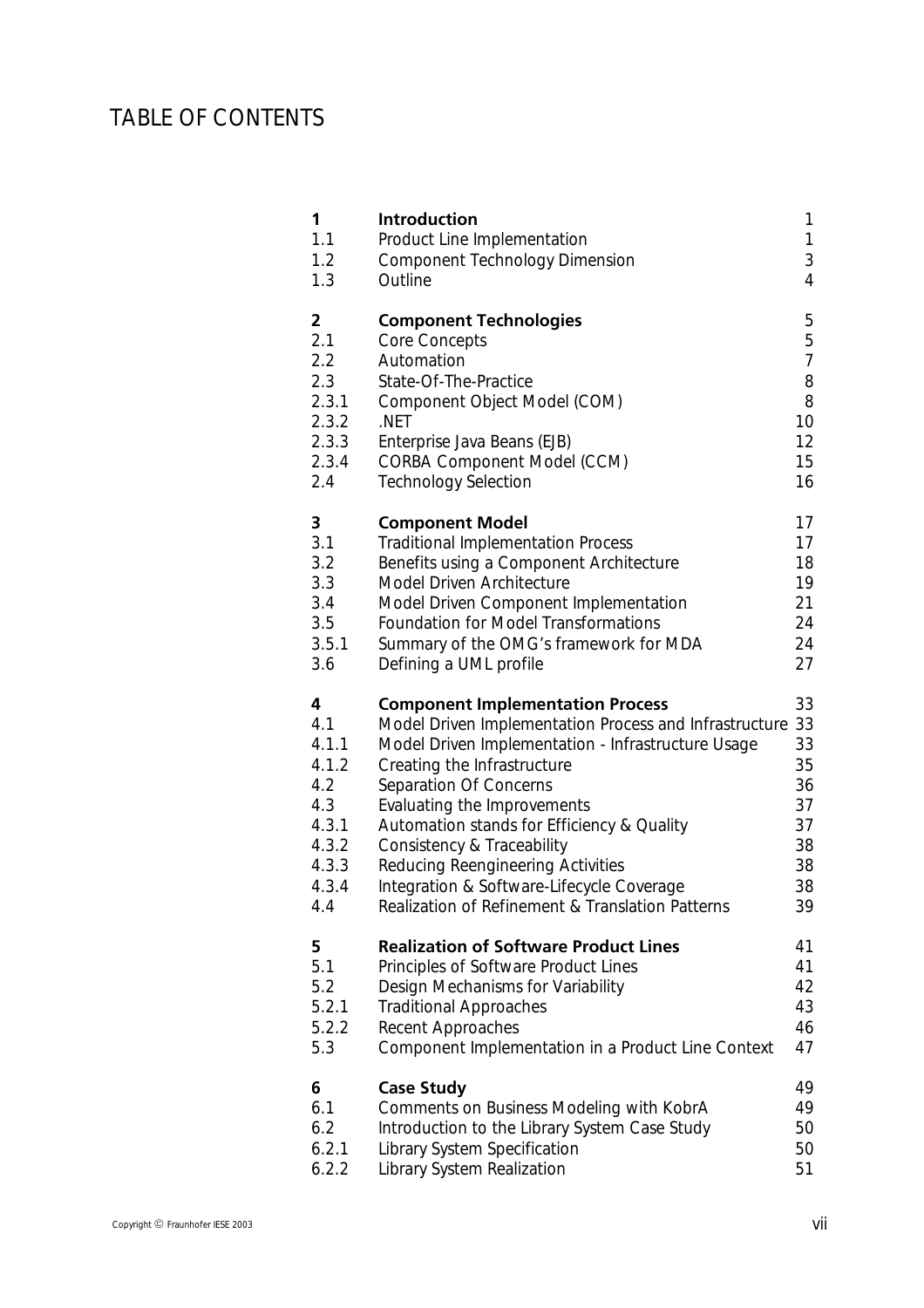| 8              | <b>References</b>                                                                                  | 65       |
|----------------|----------------------------------------------------------------------------------------------------|----------|
| 7.1<br>7.2     | Summary<br>Outlook                                                                                 | 63<br>64 |
| 7              | <b>Summary and Outlook</b>                                                                         | 63       |
| 6.5.3          | Formalizing Translation with Translation Patterns<br>Automatic Generation of Source Code Artifacts | 61       |
| 6.5.1<br>6.5.2 | Analyzing the Translation                                                                          | 58<br>59 |
| 6.5            | Translating the LoanManager Component                                                              | 58       |
| 6.4.2          | Formalizing Refinements with Refinement Patterns                                                   | 56       |
| 6.4.1          | Analyzing the Refinements                                                                          | 53       |
| 6.4            | Refining the LoanManager Component                                                                 | 53       |
| 6.3.2          | LoanManager Realization                                                                            | 52       |
| 6.3.1          | LoanManager Specification                                                                          | 52       |
| 6.3            | Business Model of the LoanManager Component                                                        | 51       |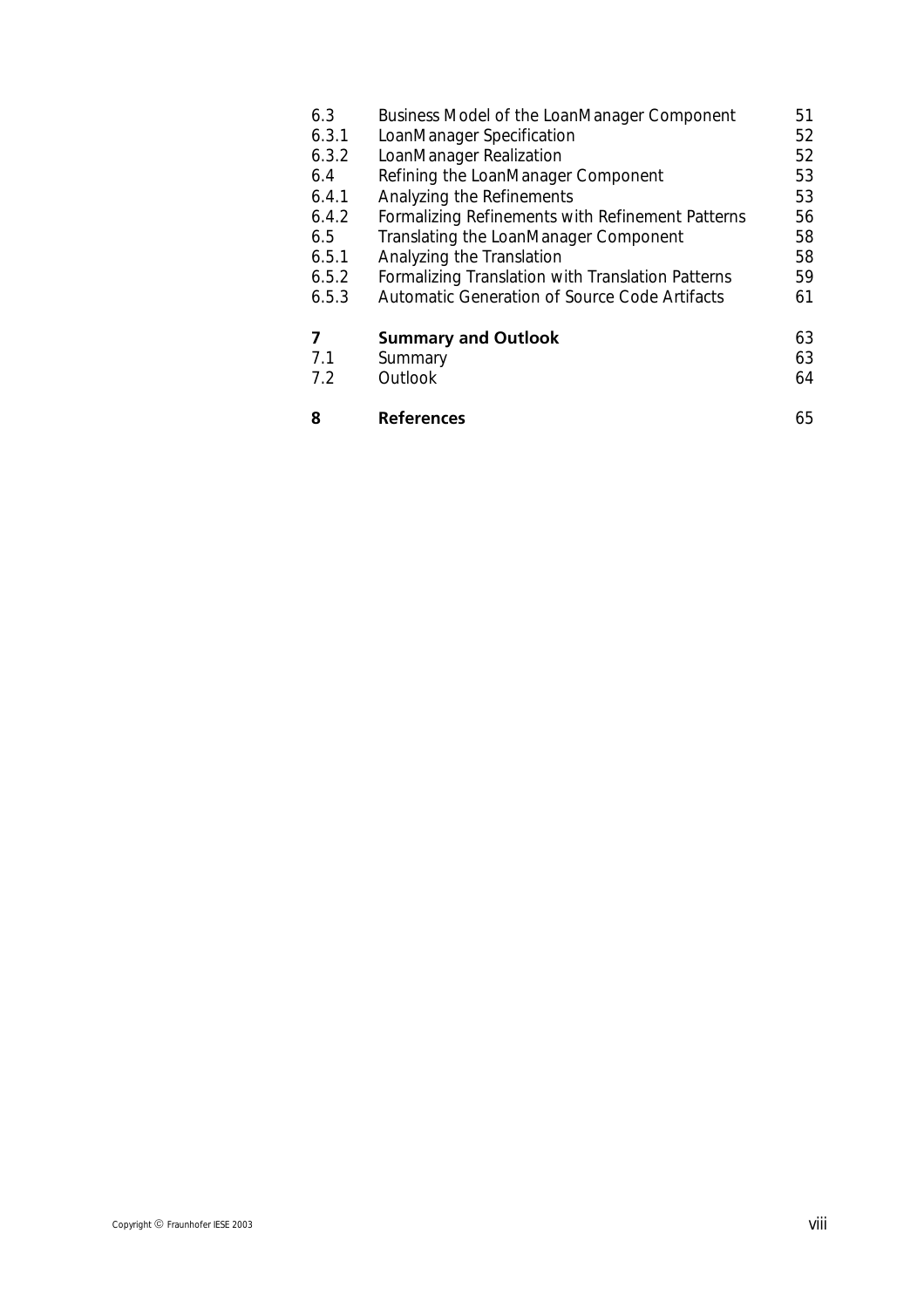# 1 Introduction

Nearly all software organizations today develop and maintain more than a single product. This holds for organizations that develop tailored systems individually for single customers, as well as for organizations that develop products for a mass market. Even for organizations that believe to develop a single product only, surveys have uncovered that also these organizations spend most of their resources on tailoring their systems to the needs of individual customers or enhancing systems by features that are newly required by customers [KHS98], and thus also these organizations must maintain and evolve a set of customerspecific variants.

The products developed by an organization typically are similar applications in the same application domain. Hence, these products share some common characteristics and thus can be viewed as a software product line. Typically, the complexity and size of these software products, today, rapidly increases and customers are requesting more and more quality products tailored to their individual needs. Due to these increasing challenges, also the requirements on the development skills of an organizations increase. Hence, there is a need for organizations to learn how to manage a product line.

Software product lines are a reuse approach; the reuse approach that promises to master all of the described challenges [ABB+02]. To implement a product line approach in practice, special technologies are required that effectively support the identification of reusable artifacts, as well as explicit means for capturing and controlling commonalities and variabilities. The focus of the PoLITe project are product line technologies at the implementation level.

#### **1.1 Product Line Implementation**

In traditional software development approaches implementation typically means producing source code [Cop99]. The implementation activities refine a system's architecture down to a level that can be interpreted by a machine. Hence, the information captured by implementation artifacts is at the lowest level of abstraction compared to the content of all other development artifacts. The implementation artifacts (i.e., the source code) can be transformed automatically into an executable form. The implementation process is, at a general level,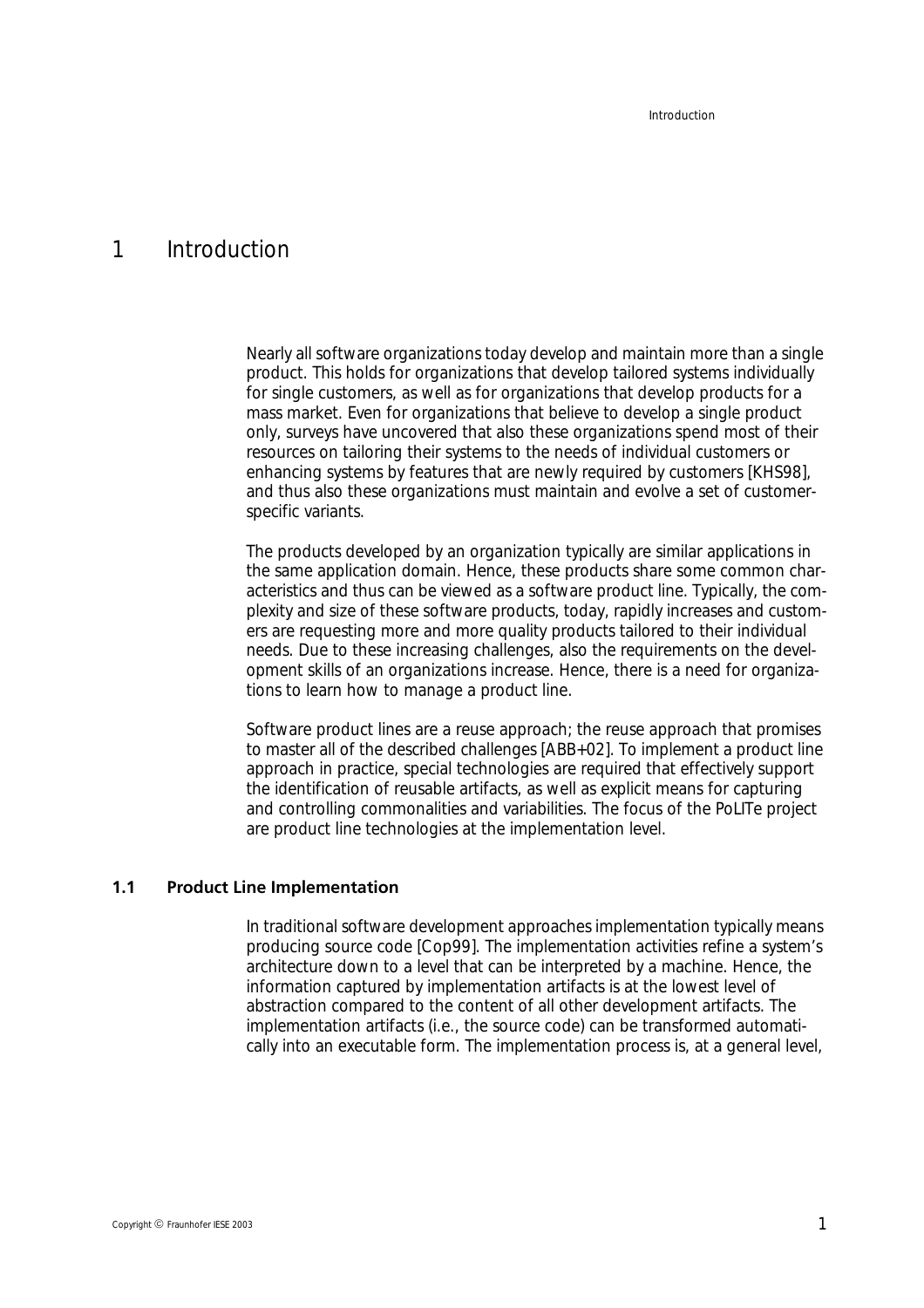

depicted in Figure 1 (using the IDEF0 notation). It covers all implementationrelated activities in the general product line life-cycle and integrates them into a single implementation process. Hence, this process only implicitly distinguishes between implementation-for-reuse and implementation-with-reuse. In the PoLITe project, we discuss implementation technologies in the context of this process because it allows both aspects of an implementation technology to be discussed together independent of life-cycle issues.

The PoLITe project defines three categories of implementation technologies [MAL+02], namely configuration management, component technologies, and generative features of programming languages (including generators). The three

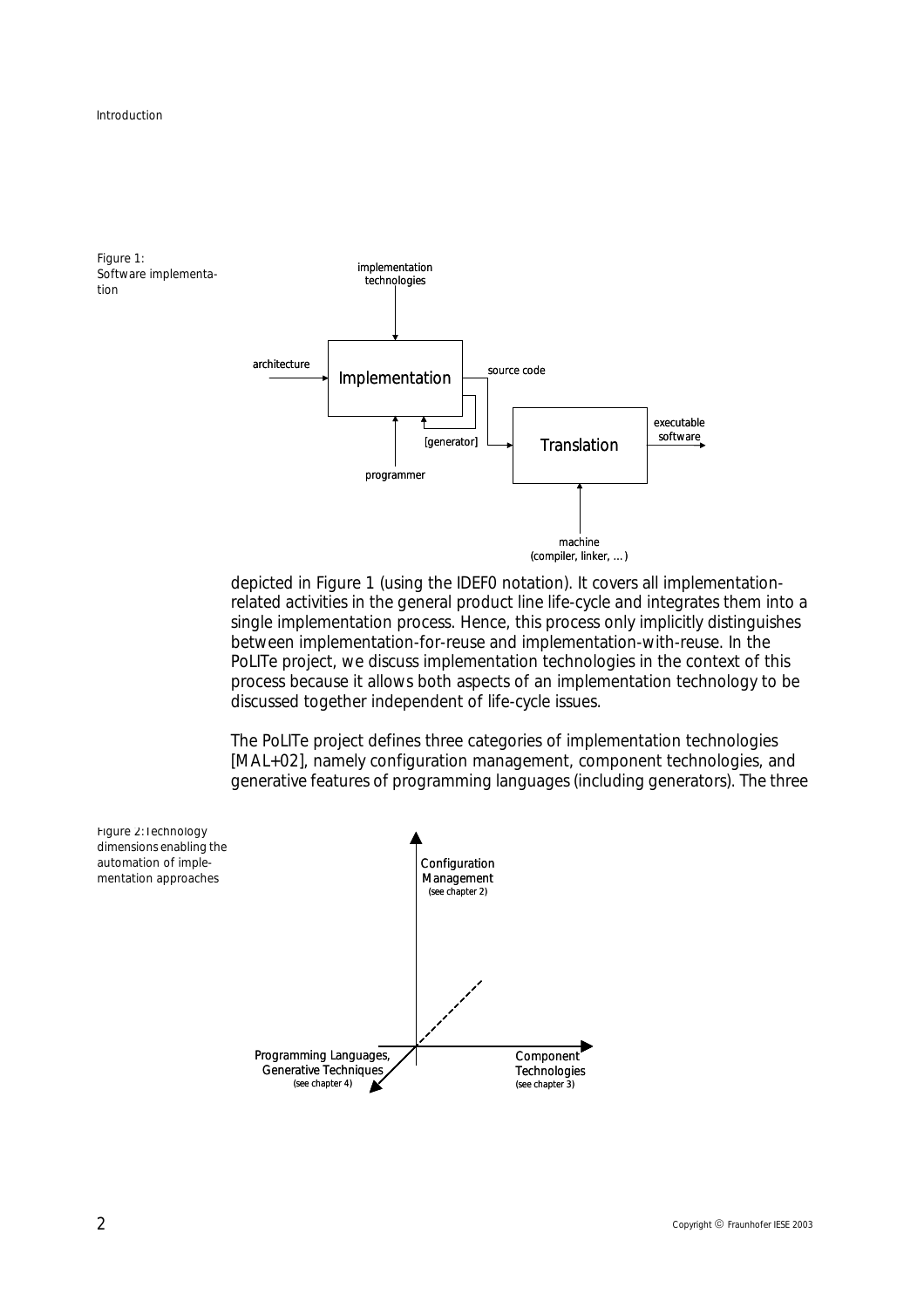dimensions are depicted in Figure 2. Initially, each dimension is investigated separately.

This report summarizes the product line implementation aspects in the component technology dimension.

#### **1.2 Component Technology Dimension**

This report purely presents an approach to manage currently available implementation technologies from a component technology point-of-view. Note that the other two dimensions, configuration management and programming language technologies, are investigated and described in reports of their own [LM03], [PM02].

The underlying theme is to find an efficient bridge between product line architectures and its generic implementation. To understand the situation we first look at the way single systems are implemented. In single-system cases, software is created on a one-by-one basis without any pro-active reuse activities. That is, the models describing a required system are realized straight-forward.

In a product line context, the series of products delivered by an organization is seen as a series of products that are variations of the same infrastructure. From this viewpoint, models describe not only a single system but a set of similar systems in the same application domain. Hence, the models capture generic as well as variable features of the product family.

This is where the component paradigm comes in - by encapsulating genericity and variability in separate components it facilitates to establish the required product line infrastructure. Building a specific member of the product line is then simply done by plugging in or plugging out the variable components that are required (or not required) for a specific product.

Product line approaches that apply these principles have primarily been concentrated on the activities producing models covering the right scope of genericity, that is, on activities early in the software engineering lifecycle [ABB+02]. The component technology dimension that is being surveyed in this report focuses on the phases later in the lifecycle where models are transferred into implementations using concrete component technologies. In this context, the report's contribution is a model-driven implementation approach that is designed for a high automation rate. Finally, the presented optimization in the automation of development activities brings the report in line with the PoLITe focus on improvements in process-automation [MAL+02].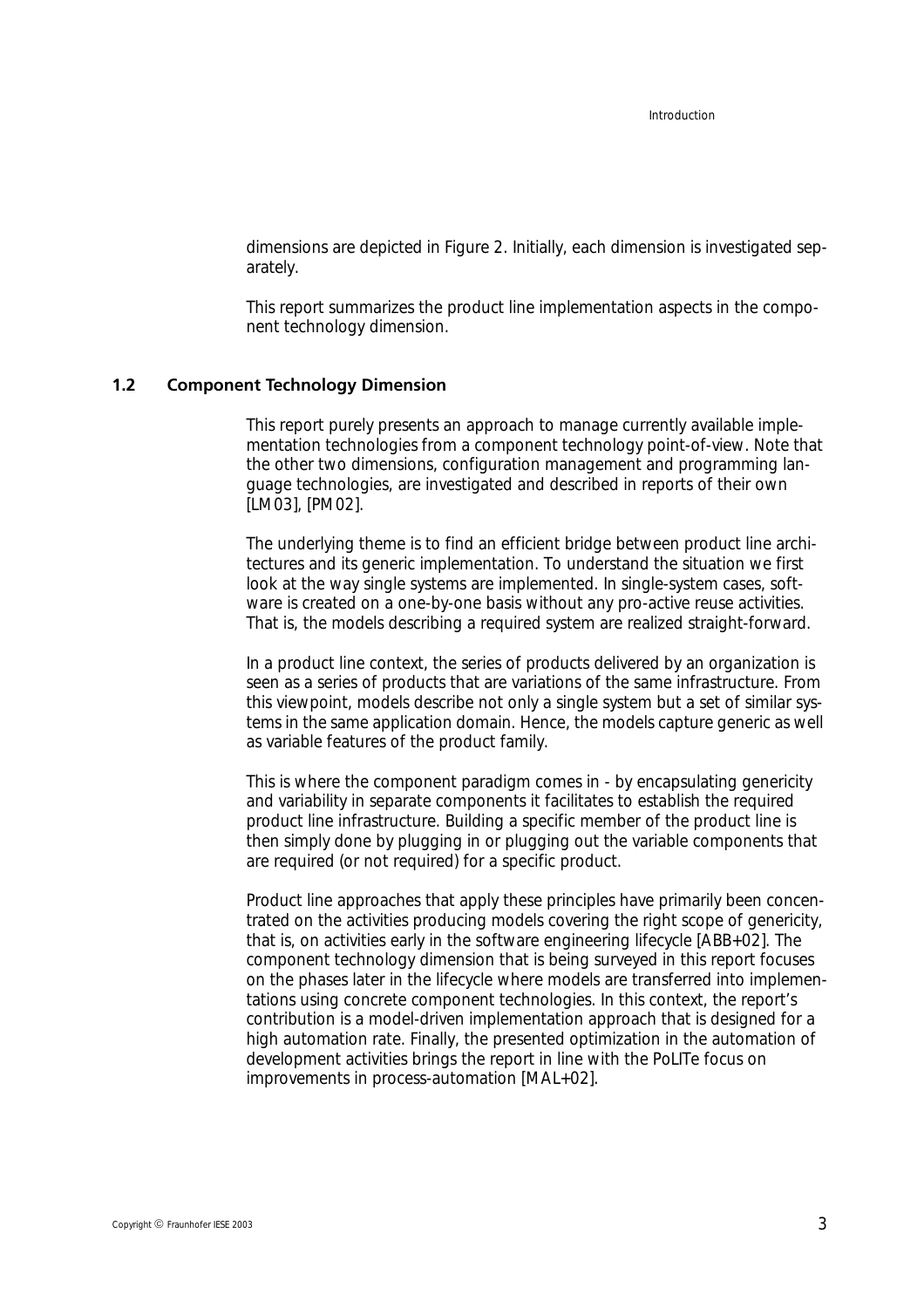# **1.3 Outline**

This report summarizes product line implementation technologies from a component technology point-of-view. The remainder of the report is organized in the following way:

Chapter 2 defines the term "component", surveys the actual distribution of component technologies in practice, and selects a component technology that is used in the case study: J2EE / Enterprise Java Beans (EJB).

Chapter 3 introduces a component model on the architectural level. This facilitates smooth transitions when proceeding from the architecture to the concrete component technology level during implementation. The conceptual correspondence to Model Driven Architecture (MDA) and its automation principles is also presented.

Chapter 4 presents the details of a semi-automated implementation process, i.e. involved models, artifacts and workflows. The presented work differs slightly from the approach suggested by the Object Management Group (OMG) [OMG01-A]. For example, so called refinements are introduced in order to explicitly comprehend and record engineering activities on the technological level.

Chapter 5 integrates the suggested approach into the overall realization of product lines.

Chapter 6 illustrates and validates the presented concepts in a case study.

Chapter 7 summarizes the report and gives an outlook on future research activities to further improve the current state-of-the-practice.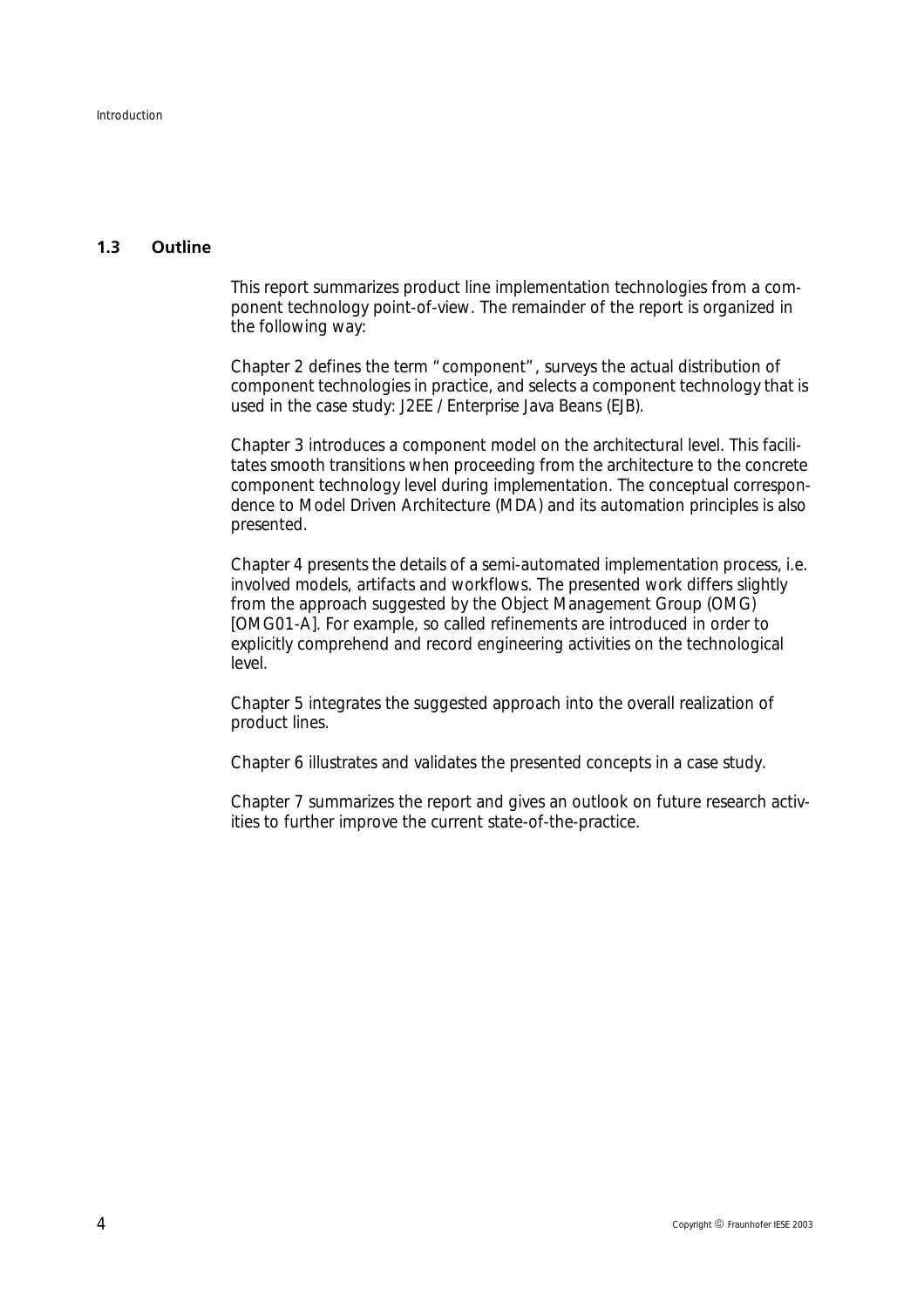# 2 Component Technologies

In this chapter we survey the following questions:

- What are the core concepts and -problems of components in industrial practice ?
- State-of-the-practice: What are the characteristics of conrete componenttechnologies, especially in conjunction with the core concepts ?

# **2.1 Core Concepts**

A commonly accepted definition for components is:

"A software component is a unit of composition with contractually specified interfaces and explicit context only. A software component can be deployed independently and is subject to composition by third parties" ([Coi96]).

Collecting and refining the features of components we can summarize them as follows (See [Cle01], p. 350-404; , [Szy98], pp. 29) which is also depicted in Figure 3:

- Composition
- Interfaces
- Interconnection
- Communication Mechanisms
- Context Dependencies
- Visually Configuring & Composing
- Deployment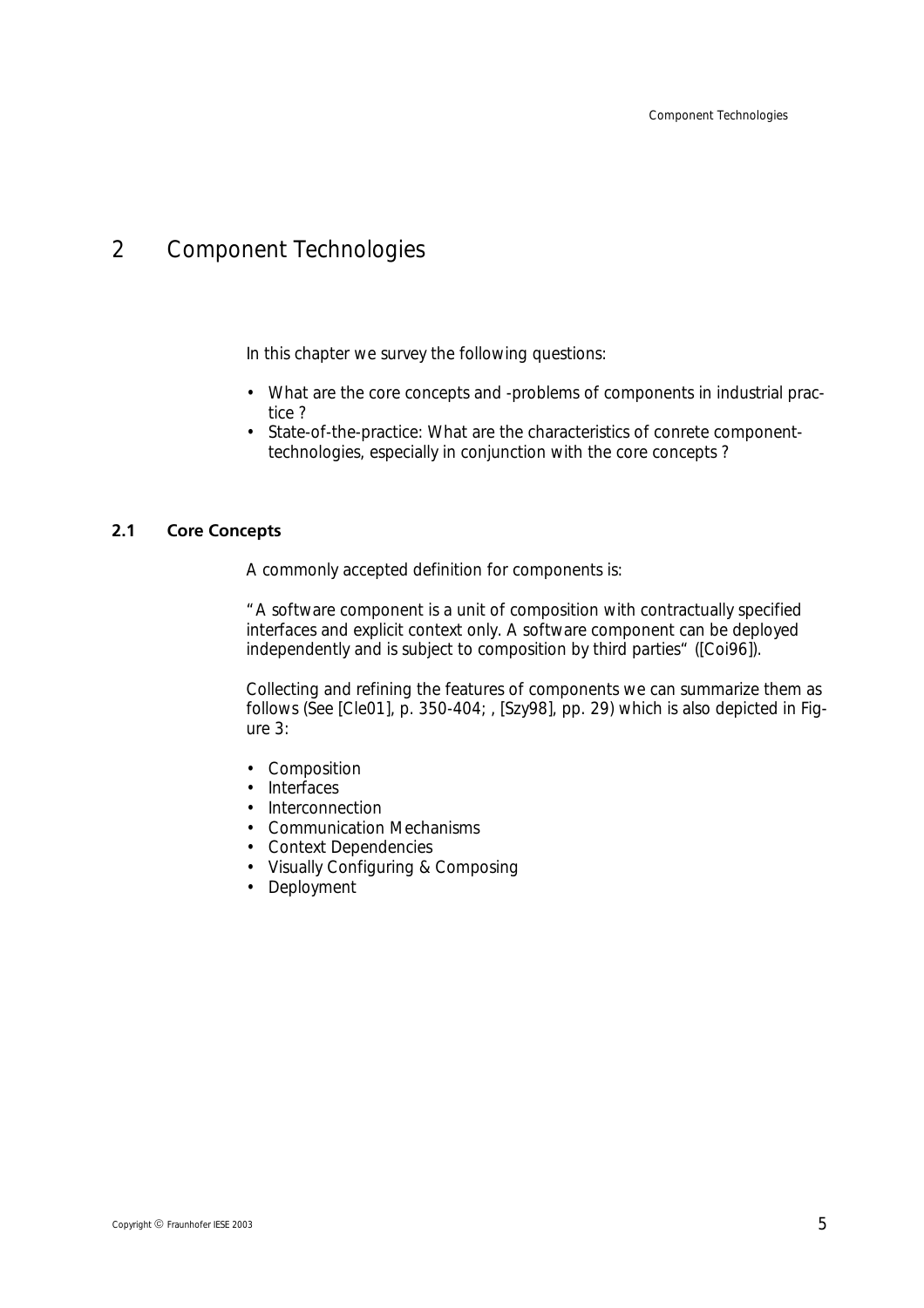Figure 3:

Concepts



# **Composition**

Component Composition is dealing with the inner structure of a component. Typically a component can consist of other components. This principle, called containment, can be recursively applied top-down which leads to containment trees.

#### **Interfaces**

Interfaces describe the interaction between a component and other software elements (e.g. other components). Syntactically component interfaces are described by an Interface Description Language (IDL). Normally there is a distinction between Export and Import interfaces. Export interfaces operate as callees providing services to callers (other software elements), whereas Import interfaces operate as callers themselves, i.e. they call services of other software elements.

#### **Interconnections**

Interconnections define which components communicate with each other. A socalled MIL (Module Interconnection Language) describes such interconnections (elements: components, interfaces, connectors). Special cases in this area are:

- Interface Adapters (when interfaces do not match exactly)
- Asynchronous Connections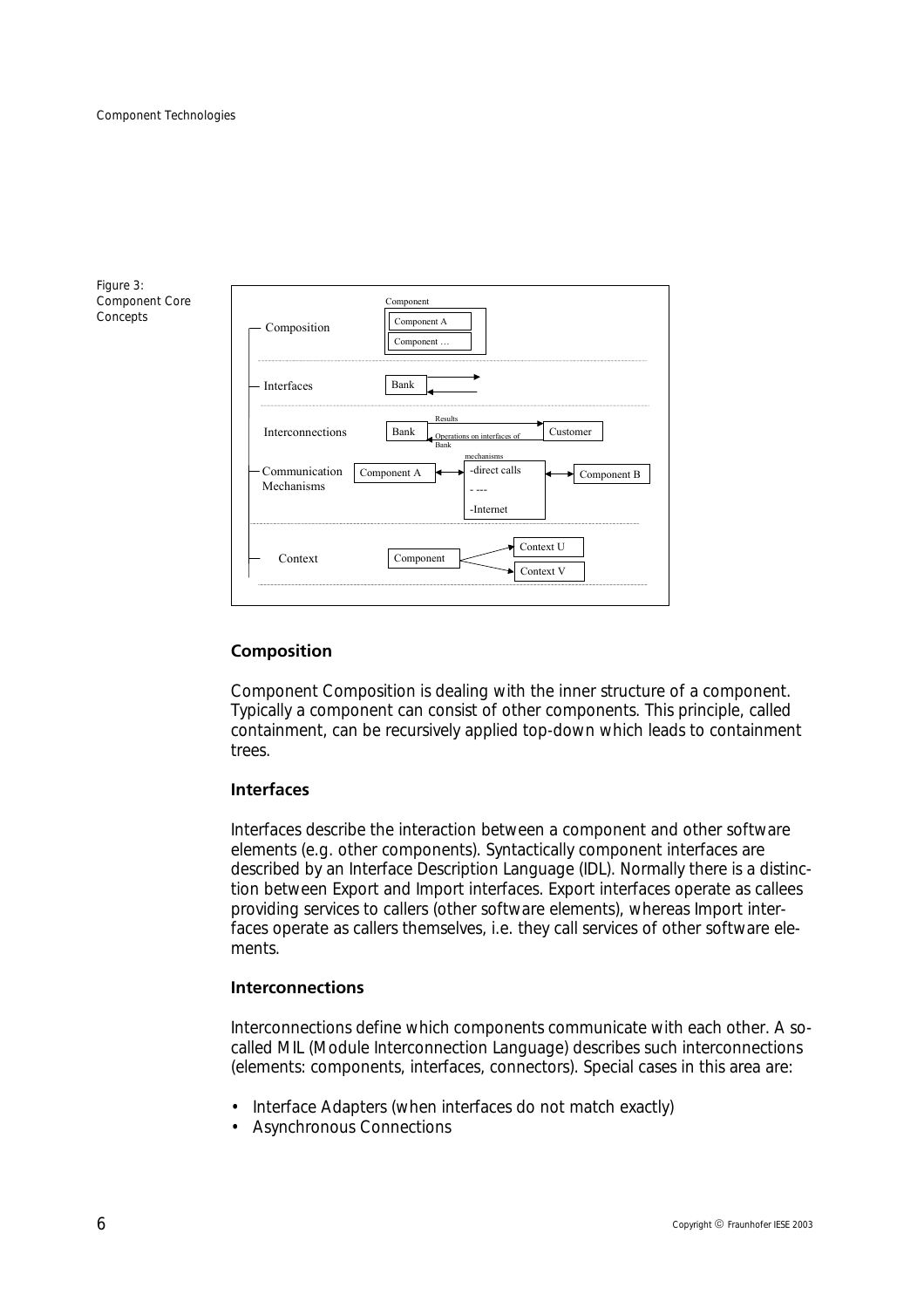• Push and Pull Connections

#### **Communication Mechanisms**

Communication mechanisms constitute the technical backbone for components to communicate with each other. Java for example offers a mechanism called RMI (Remote Method Invocation) which enables the communication between remote software elements. Communication mechanisms play a crucial role for component technologies because they also define the restrictions for application integration. This becomes even more obvious if we understand that the internet has initiated a huge demand for application integration. Hence we can observe how it pushes new communication technologies like .Net or SOAP (Simple Object Access Protocol), all of them having the ultimate goal to integrate different applications in a highly heterogenous environment.

#### **Context dependencies**

A given component always makes assumptions about the context it will be used in. These assumptions are dependencies which decrease the range of systems that can use the component. Therefore dependencies should be minimized because fewer dependencies mean a wider range of systems that can use the component. Typical examples for such assumptions are:

- usage of global variables (e.g. logfiles)
- interface types which restrict the interface to work only for one type
- assumption about communication mechnism (e.g. RMI)

In order to define the context in which it can be used, a component should contain a self-contained context-description.

#### **Visual Composition & Configuration**

Components and their hitherto described core-concepts represent a new highlevel view on software artifacts. In order to enable a component-oriented development it is required that component technology vendors support the visual composition & configuration (connections) of components.

# **2.2 Automation**

So far, we have collected the constituting elements of component-technologies. However, we have not shown yet what the benefits of component-technologies are. Like in any production process also in software development a new technology should improve productivity and quality. Both goals are usually accom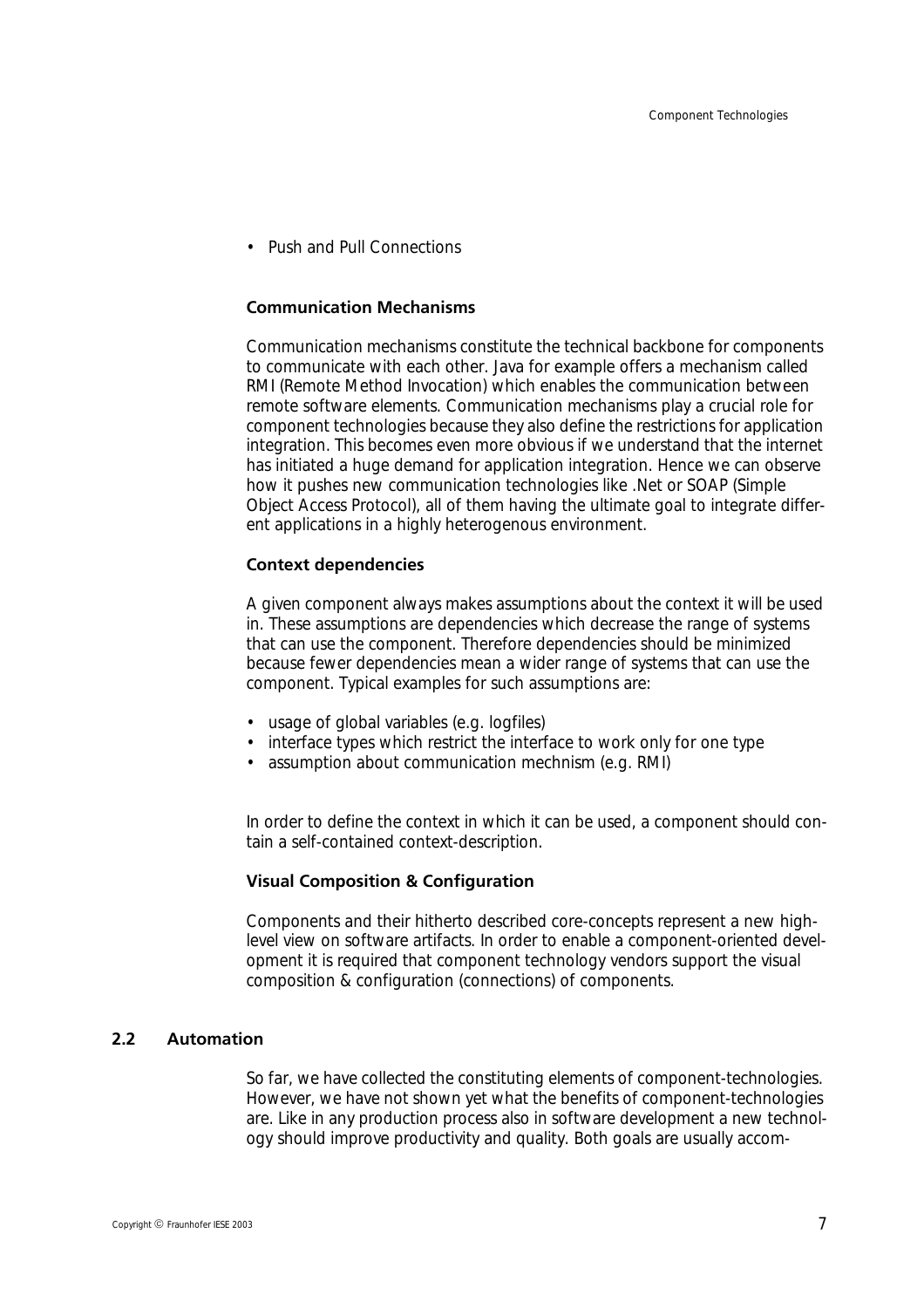plished by an increase in automation. Surveying this question in the context of component technologies we realize that there are several mechanisms of automation:

Each component technology brings along its own **communication mechanism** (see also next chapter).This relieves the developer from implementing mechanisms of his own. Tools for enabling the **visual composition & configuration** of software components provide an effective human-oriented handling and also the **generation of code** from the visual representation. All the surveyed component technologies provide **additional services** which increase productivity and quality of the programmers work. Examples of such services are: naming services, persistency, transaction management, security, concurrency.

# **2.3 State-Of-The-Practice**

Referring to the component core-concepts that we have described above, we will now survey the following component technologies:

- COM, DCOM,
- .NET
- Enterprise Java Beans EJBs
- CORBA Component Model CCM

In addition to the component core-concepts we provide a section "General Purpose Features" which gives an overview over those concepts which do not directly relate to components (see [GT00], pp. 10-13).

# **2.3.1 Component Object Model (COM)**

COM/DCOM is Microsofts standard for component-models. It is an evolved standard which is reflected in different names for the different versions. The initial version **COM (Component Object Model)** adresses the early version which can only be applied in a non-distributed environment. **DCOM (Distributed Component Object Model)** is a later enhanced version which supports distributed environments. Although initially implemented only for Microsoft platforms (Win95/98, WindowsNT, Win2000) it is now also available on other platform like Solaris, OS/390 and Mac OS, thus enabling to use it in heterogenous environments. As described in [EE1998], p. 19-26, COM's philosophy is that components are parts of software in binary form which shall facilitate integration and reuse of software. Hence COM defines a binary standard for componentinteroperability.

#### **Composition**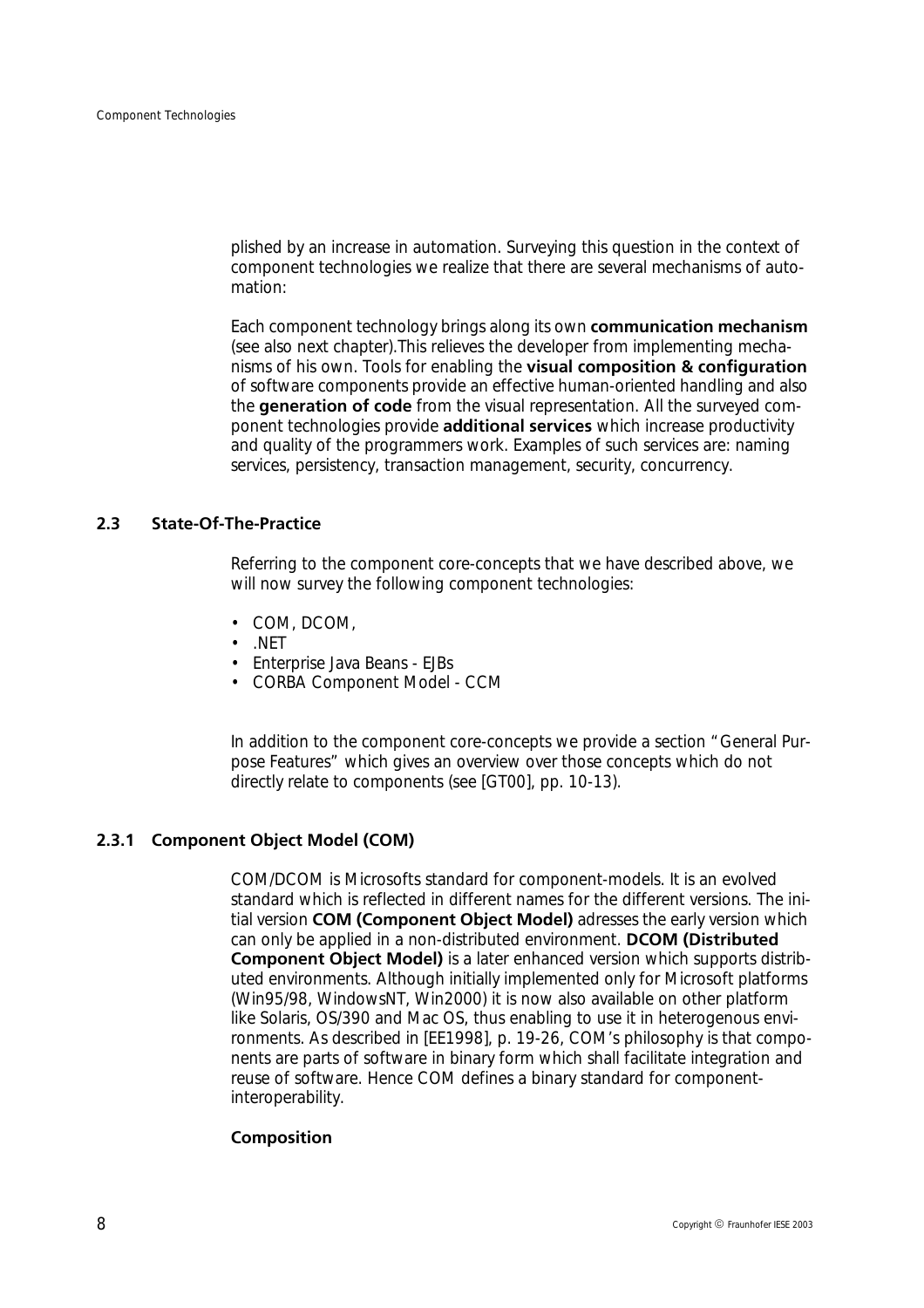COM provides two alternatives for Composition - Containment and Aggregation.

# **Interfaces**

A central concept of COM-components is that their behaviour is defined in an interface which resembles a typed contract between the component and a potential client. There can be multiple interfaces for one COM-component. The implementation of an interface is not done on component level but rather on class level, i.e. a so called COM class which resides in the COM component implements the interface. COM allows to extend a component with new interfaces (existing interfaces have to be kept untouched) which provides a kind of versioning. Interface descriptions are written in MIDL (Microsoft Interface Definition Language)

#### **Interconnection**

Eventhandling in COM is done via so-called connection points: the sender defines outgoing interfaces, the receiver defines an eventsink.

#### **Communication Mechanisms**

COM provides a communication mechanism of its own using a COM-server in the background which processes the communication between two components which reside on the same machine. This means that COM-communication is restricted to a non-distributed environment. DCOM is showing a clear extension here, allowing the communication between COM components in a distributed environment (i.e. separate machines connected via a network).

#### **Context & Dependencies**

However, the most relevant context-dependency is hidden here : a COM-component assumes that it communicates with another COM-component. This means that communication to non-COM components is not supported. (see [Wes02], p.6).

#### **Visual Configuration & Composition**

Visual Programming is only provided for ActiveX Controls (which are based on COM), but not for COM-components.

#### **Deployment**

Installation is done by registering DLL- or EXE-files into the windows registry. There are no further preconditions for their activation.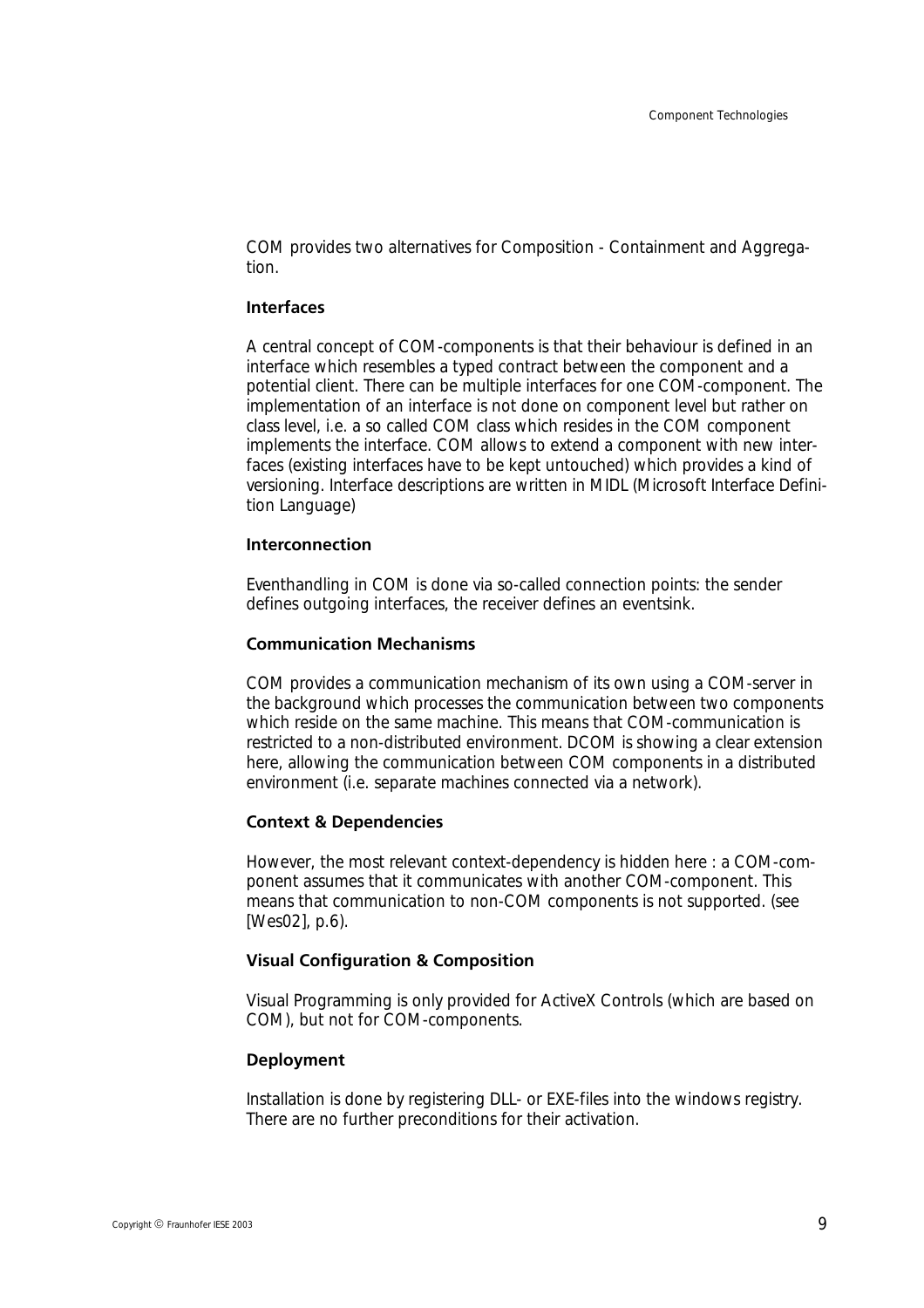#### **General Purpose Features**

COM is defining a binary standard which is furthermore independent of the programming language. For example it doesn't make a difference if components are developed with Visual C++ or Visual Basic. Usually, COM-components are realized via classes (Component structure). Persistency has to be implemented by the developer, it is eased by using services from a mechanism called Structured Storage. Transactions are possible either using Structured Storage or Microsoft Transaction Server (MTS). Mechanisms for security, concurrency, memory management and exception handling are available. The Microsoft Foundations Classes (MFC) and the Active X Template Library (ATL) are the two most popular frameworks for developing COM-components. Dynamic Loading is done with Dynamic Link Libraries (DLLs).

# **2.3.2 .NET**

In .NET Microsoft has removed many of the weak points in the COM/DCOM architecture. Therefore it can be seen as the consequential advancement of COM. Interoperability between different technologies is maybe the most important innovation:

The Internet and new hardware-platforms (e.g. PDA's) generate a huge demand for interoperability between different platforms and applications. COM doesn't address this communication problem as it only supports communication between components of the same technology - COM. .NET is filling this gap, adressing explicitly internet-interoperability and platform independency (see [Wes02], p.13):

- .NET has to provide a platform for the use and offer of component-services in the Internet.
- . NET has to support standards in order to provide interoperability with Internet software services based on other platforms.
- . Net has to be leightweight enough to be deployed on a variety of platforms.

The key concepts for providing application-interoperability over the Internet are (XML-) **Webservices & SOAP**. A Webservice is a website offering an XMLbased API. The API defines all functions the service consists of. However, it does not specify the implementation, i.e. how the functions are realized. A caller sends requests to the service via XML-packages (specifying methodname & parameters), which are responded in the same way, i.e. with XML-packages (see Figure ). Thus platform-independency is established - it doesn't matter for caller or service, which platform is actually used internally. In addition, an XML-based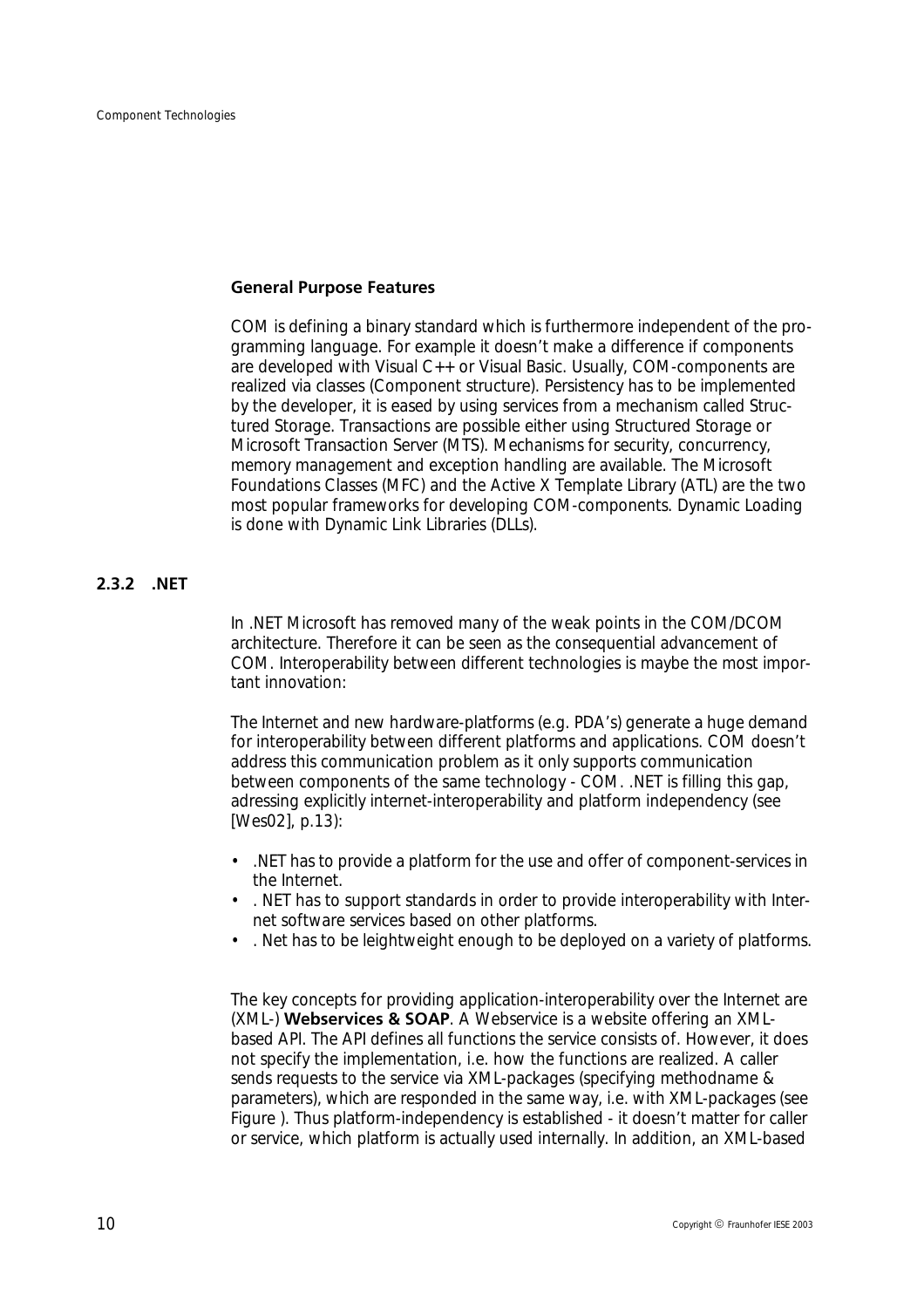

standard describing Webservice-calls is required. The quasi-standard here is SOAP - Simple Object Access Protocol.

We can summarize that Webservices are an internet-compatible concept for components. The implementation of a given Webservice-API can be done with any .NET-language (e.g. VB, C#) by implementing respective classes and methods. In addition to the webservice concept which allows remote interoperability, .NET also provides a binary component-concept which defines how components are physically deployed on a given hardware. These physical runtime entities are called assemblies (see - general purpose features).

# **Composition**

# **Interfaces**

In .NET the each Webservice is specified by XML-based APIs. They represent interfaces (see also communication mechanisms).

# **Interconnection**

# **Communication Mechanisms**

With SOAP communication is possible between components built from different component technologies (see the introduction to .NET above).

# **Context & Dependencies**

Figure 4: Interoperability of Internet compo-

Webservices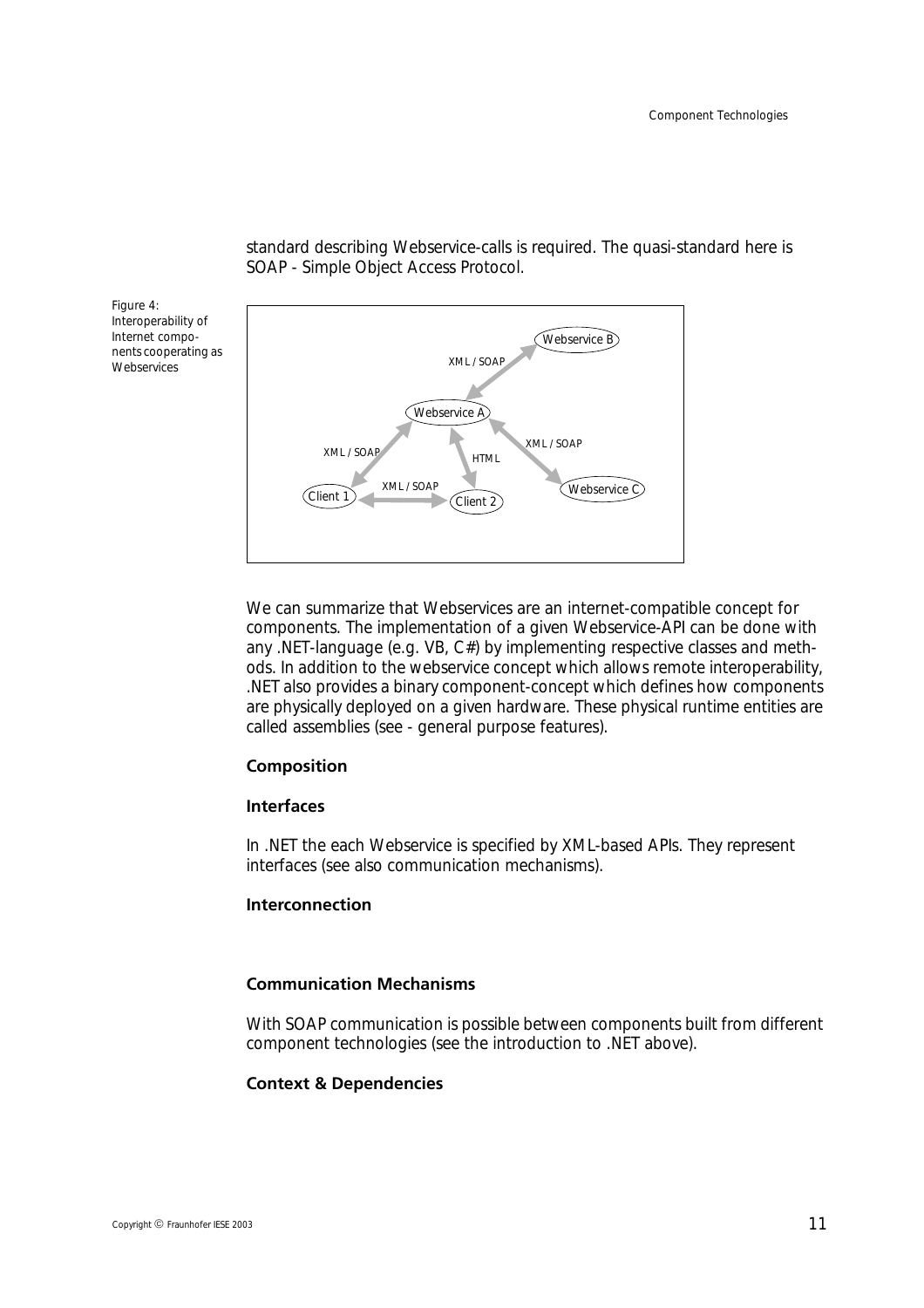While DCOM restricted caller & service to use the same technology (DCOM), with Webservices & SOAP, .NET has removed this dependency.

# **Visual Configuration & Composition**

# **Deployment**

The deployment-entities in .NET are called assemblies. They are obtained by compiling the source code to executable binary files. For deployment these binary components are held in one-project-specific folder. Additionally each assembly contains a so-called Manifest which holds the whole metainformation (types, interfaces) of the assembly. This means that in . NET installed code and the required metainformation constitute one entity. This deployment principle leads to more robust installations compared to COM where the metainformation was held in one place, the registry. The latter one lead to a lot of problems as it happened quite often that different installations mutually overwrote their respective metainformation.

# **2.3.3 Enterprise Java Beans (EJB)**

The EJB-technology is developed by SUN Microsystems. In contrast to COM which is a proprietary technology (Microsoft), a lot of industrial partners like IBM, Oracle, Bea were involved in the specification process of EJBs. Therefore, the EJB specification has the character of a quasi standard.

An Enterprise Java Bean is a component which can be deployed wherever an EJB Server is installed. A bean does not communicate directly with other components, but is always running wrapped in a special environment, called EJB-container. The container provides additional services like the bean's invocation, persistency and security (see Figure 5).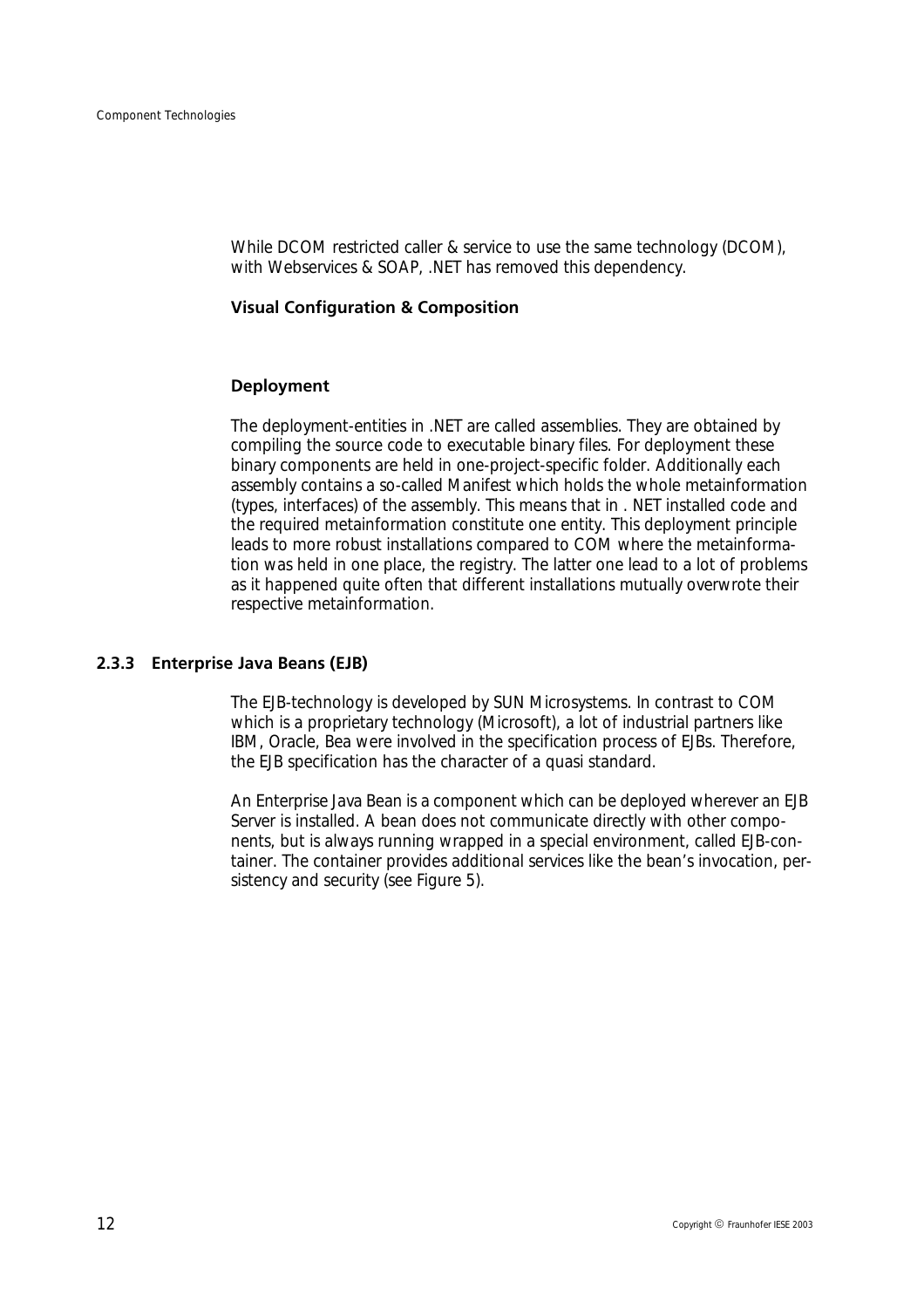



Furthermore the specification EJB 2.0 distinguishes three kinds of beans:

- Entity Beans are persistent in the database (e.g. customer information),
- Session Beans are not persistent their maximum lifetime is the lifetime of a session (e.g. shopping basket),
- Message Driven Beans provide in their interfaces asynchronous messages instead of synchronous methods - they are used for the implementation of message-oriented services.

# **Composition**

EJB does not provide mechanisms for composition, yet it is possible for an instance to reference other instances via Remote Interface.

#### **Interfaces**

EJBs require two interfaces. The home interface defines lifecycle-methods (e.g. create, destroy) whereas the remote interface specifies the businesslogic behaviour.

# **Interconnection**

#### **Communication Mechanisms**

For a remote EJB-client the EJB system consists only of the bean's remote and home interface, everything else is invisible. The EJB-server has to support this client view. This means that he can use any protocol for distributed object services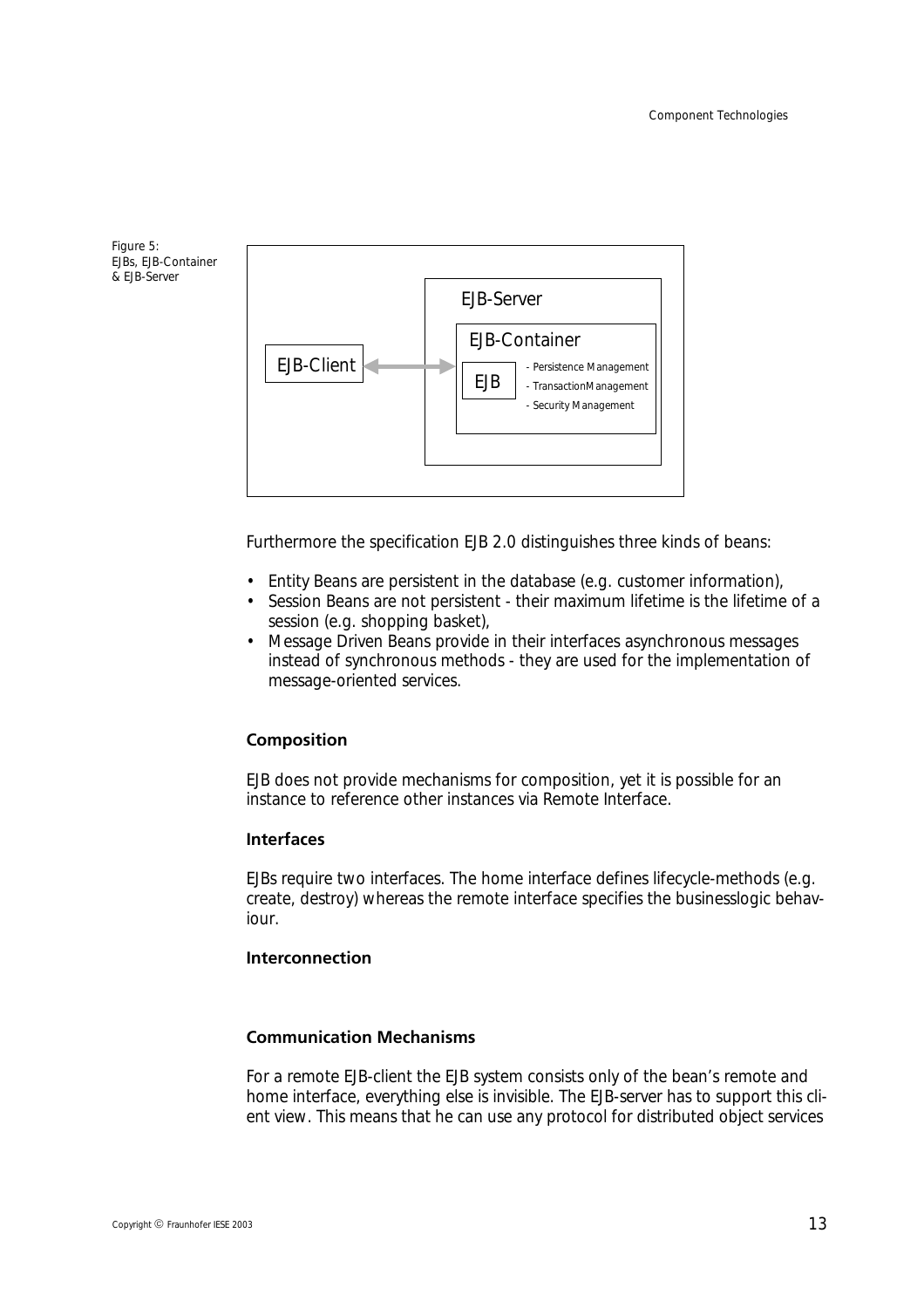like CORBA IIOP or Java RMI, but this must map to the Java RMI-IIOP programming model [Mon01].

#### **Context & Dependencies**

Context-descriptions are done in the so-called Component Contract of the EJB-Container.

# **Visual Configuration & Composition**

As component attributes and events are not explicitly handled, they cannot be handled via Visual Programming.

#### **Deployment**

For each Bean a so-called deployment descriptor contains relevant metainformation which specifies the Beans behaviour concerning persistency, transaction support and security.

#### **General Purpose Features**

EJBs (as well as java) are translated into a portable bytecode that represents the binary standard. The component model is not (!) independent from the programming language, as at the moment the implementation can be done only in java. Encapsulation is handled via interfaces so that there is no direct access to inner component-data. The mechanisms for identity are naming conventions on component level, whereas on instance level there is no explicit identity (like in COM there is only implicit identity in the sense that it can be checked if two references refer to the same object). There is no mechanism for versioning EJB's. Scalability is explicitly taken care of in the EJB-architecture so that availability can be maintained even with an increase in components and clients. Although EJB does not provide an explicit mechanism for data transfer, it may be implemented via RMI (Remote Method Invocation). EJB-components are implemented via classes. Persistency & transaction support is integral part of the EJB architecture. EJB provides mechanisms for security, concurrency, memory management and exception handling. Frameworks: For the development of EJBs the package "javax.ejb" is required. In addition the used IDE may require proprietary extensions. Dynamic Loading: Currently it is not possible to extend a running EJB application server with EJB-components. EJBs are distributed as EJB.jar-files, their installation is mostly done via startscripts. The activation process requires separate preparation steps.

Despite the fact that EJB is still a young and evolving technology, it has already gained a good resonance in the market and is estimated to play a kex role in the future component market.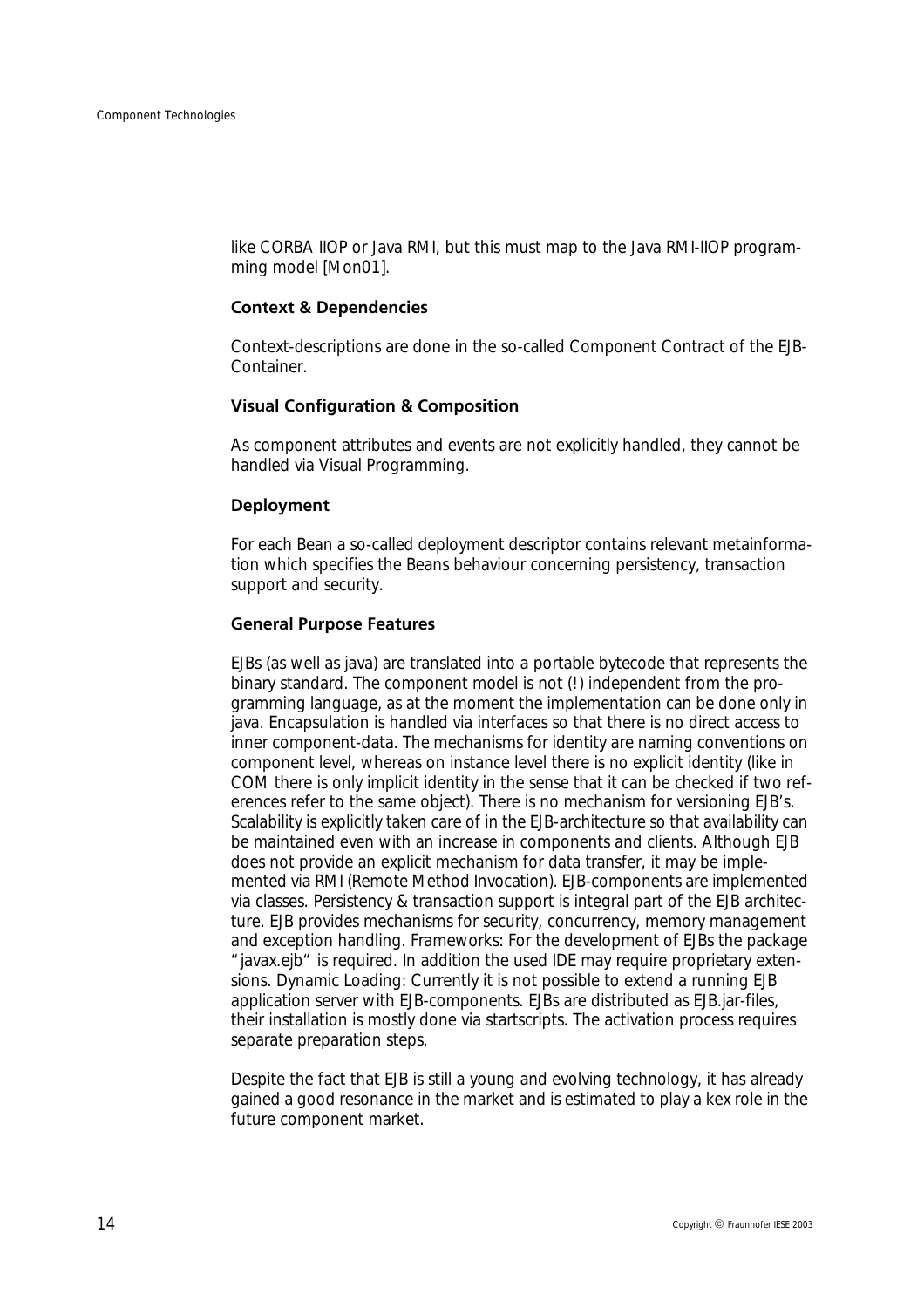# **2.3.4 CORBA Component Model (CCM)**

CORBA can be characterized as an open standard that is defined by the OMG (Object Management Group), a consortium of numerous members from industry. Like in EJB, CORBA's component model is using containers where components are embedded. Each component and its container has to conform to one out of 4 predefined component-types: service, session, process and entity. The containers provide their components with services like persistence or transaction support (container managed persistence / transactions), see[SP01].

#### **Composition**

Composition is done with the relationship service.

#### **Interfaces**

IDL (Interface Definition Language) is used for the Interface descriptions.

# **Interconnection**

#### **Communication Mechanisms**

CORBA was designed to enable open interconnection of a wide variety of languages, implementations and platforms. Thus CORBA-components do not interoperate on binary level, but use a high-level protocol, IIOP (Internet interORB protocol).

#### **Context & Dependencies**

#### **Visual Configuration & Composition**

So far, CORBA doesn't support visual programming.

#### **General Purpose Features**

Platform independency is one of the key-features in CORBA's architecture. There are numerous languages in which CORBA-components can be implemented. Encapsulation is provided via interfacing like in COM & EJB. Mechanisms for identity are also integrated. Services for administration of componentversions are under specification. With the publisher-subscribe model and the event service CORBA provides powerful concepts for eventhandling. Mechanisms for datatransfer are available since version 3.0. The mappings from CORBA-IDLs to a specific language is handled differently by the different vendors. CORBA defines mechanisms for persistency but they are rarely supported by vendors. Flat and nested transactions are supported. Mechanisms for security, concurrency, memory management and exception handling are provided.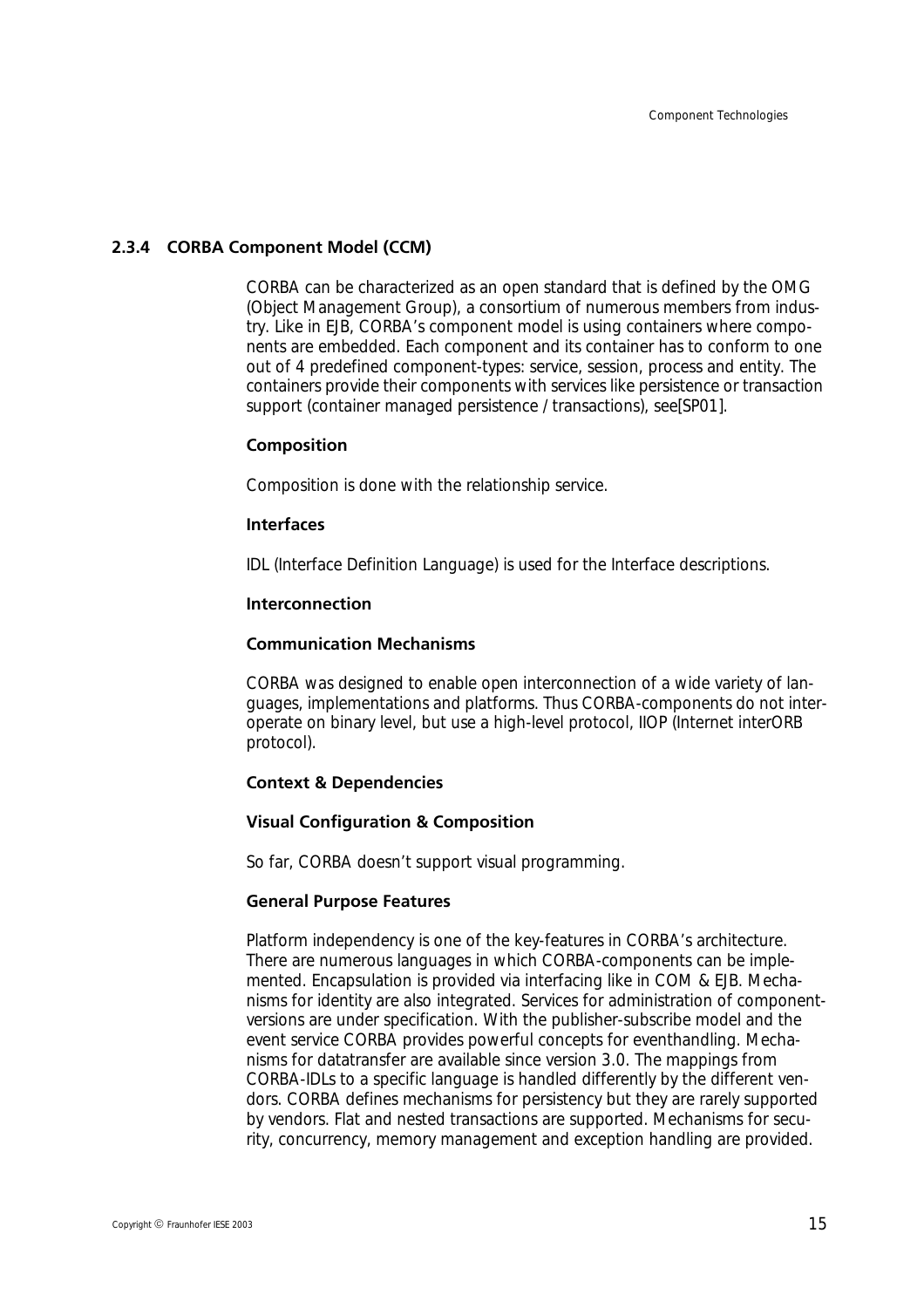Frameworks are available from different vendors. CORBA allows dynamic loading. The physical distribution form depends on the programming language, for example java bytecode-files are used. Components are installed by registration in the implementation repository. Activation requires starting of a background process (daemon).

# **2.4 Technology Selection**

In an industrial project, a specific technology has to be chosen for the implementation. The selection has to take into account requirements that are crucial for the to-be-implemented system. For example, a banking system requires that the component technology provides a thorough support for transaction management, security and authentication. Our purpose in this survey - illustration and validation of the presented implementation approach - does not predefine certain technical requirements. It is sufficient that the technology follows a component-oriented paradigm. Randomly we chose EJB for our case-studies, see Chapter 6.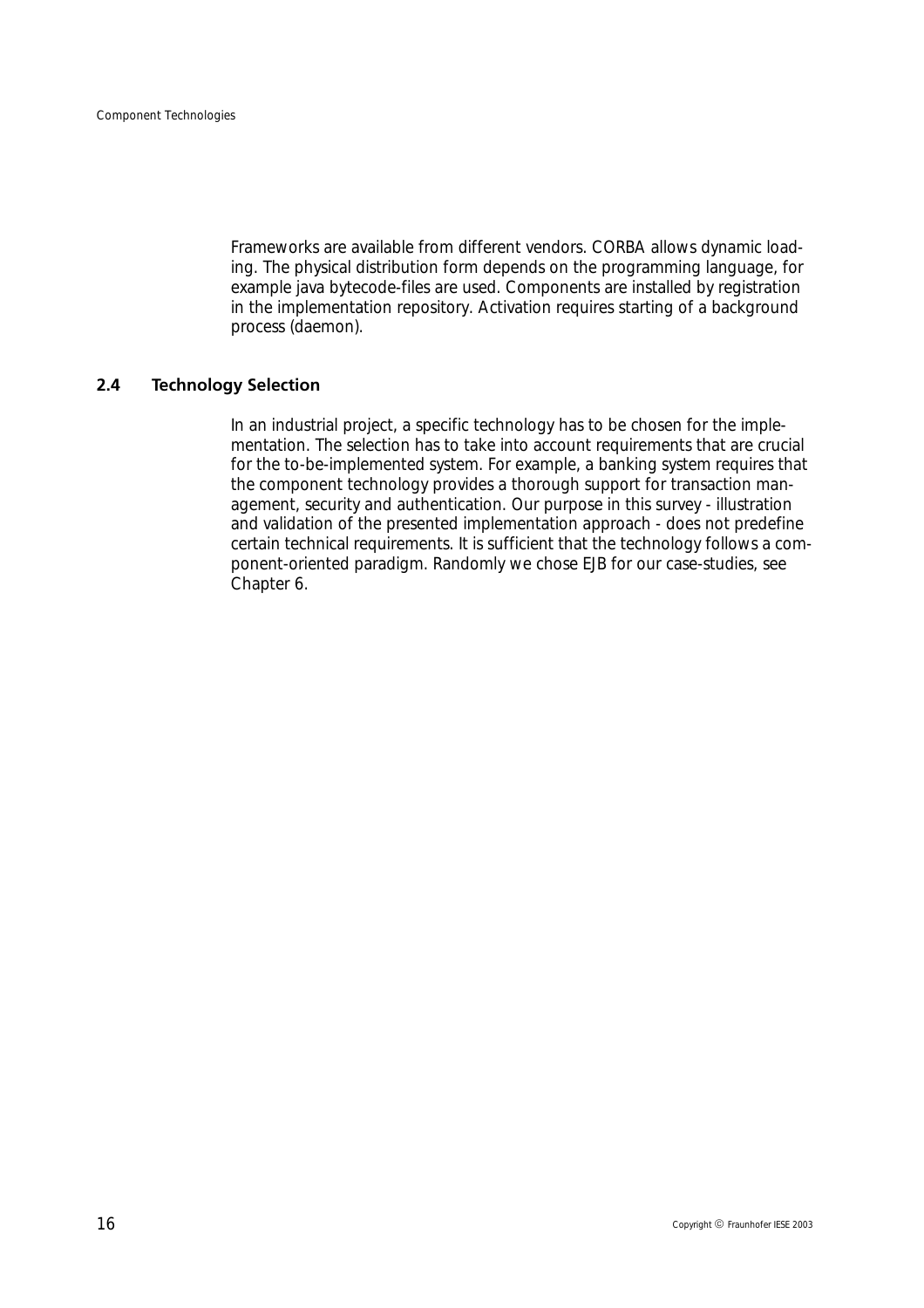# 3 Component Model

In the last chapter we had a thorough look at the constituting elements of component technologies. In this chapter we present a component model that forms the integrating basis in a component-based software development process. The integration of principles derived from Model Driven Architecture (MDA) allows to automate considerable parts of the implementation process.

Starting point of our survey is the analysis of the traditional implementation process and its shortcomings.

#### **3.1 Traditional Implementation Process**

In a traditional implementation process (see Figure 6) a programmer would directly implement the source code from a technology-independent architecture.



Figure 6: Traditional Implementation Process

Unfortunately this approach bears several disadvantages:

• **Paradigm Gap :** Current architectures being used do not capture components (this is because approaches for modeling components on an abstract level are relatively new, e.g. [ABB+02]). This means that suddenly - on the implementation level - a component-concept has to be introduced. This para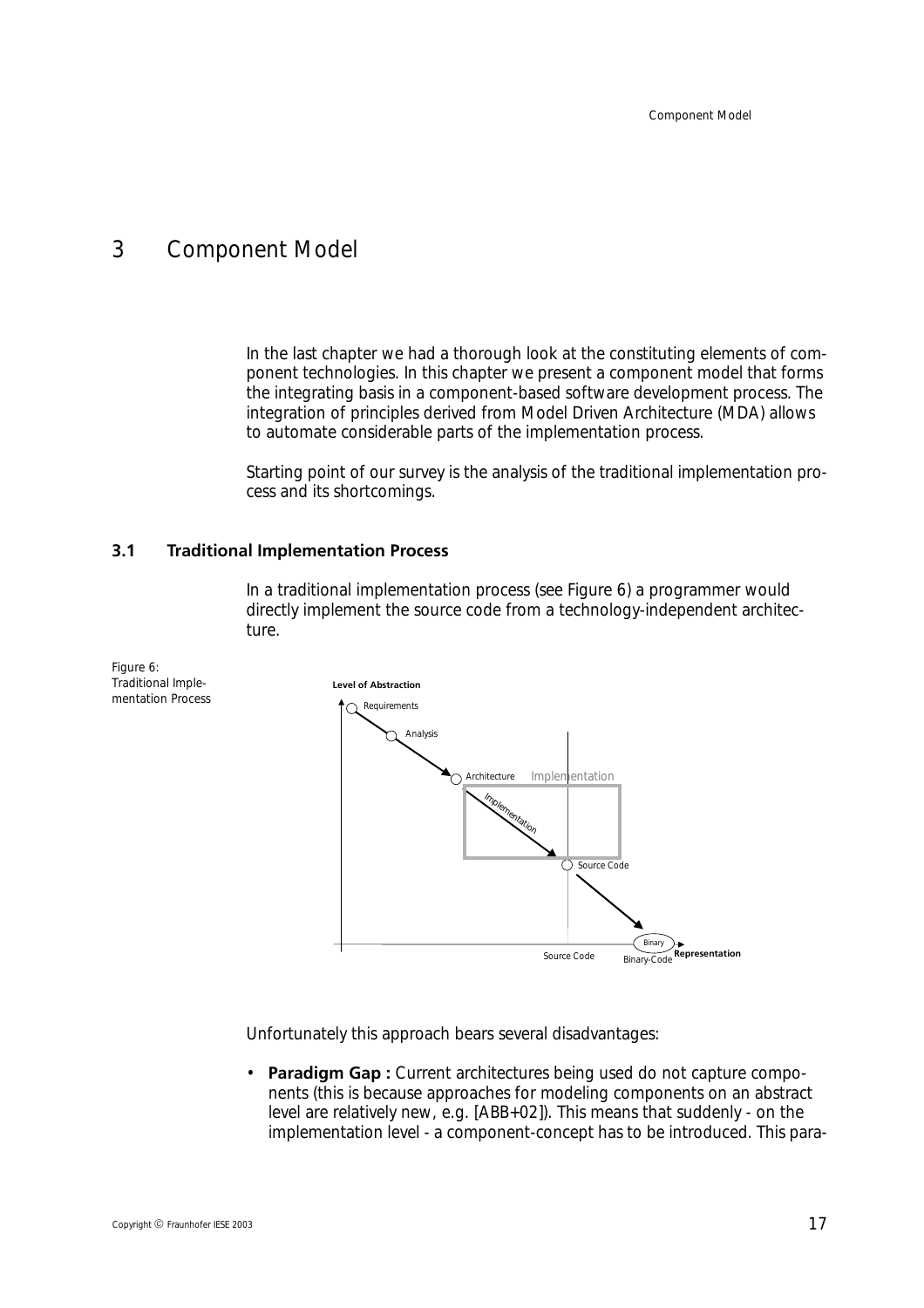digm shift from e.g. an object oriented model into a component-oriented one is likely to produce problems such as inconsistencies and errors.

- **Poor Reuse & Flexibility :** If the architecture does not cover components (see above) the only available component-artifacts will be the technologydependent component implementation. This will make it quite hard to adopt the component implementation to another component technology. As a component implementation contains the specifica of technology A it cannot be transformed directly to technology B, rather the (full) implementation process has to executed again.
- **Missing Automation (poor efficiency and quality) :** The implementation process itself is 100% individual intellectual work where the quality of the implementation totally depends on the individual developers capabilities and intuition. We will show that there is quite a big amount of activities that could be automated resulting in a higher productivity and quality.

These disadvantages can be overcome with the help of a component architecture and a systematic way of doing the implementation step. (discussed in the next two chapters).

#### **3.2 Benefits using a Component Architecture**

A component architecture that explicitly adresses components helps overcoming two of the mentioned problems - namely the paradigm gap and poor reuse (see Figure 7). Using a component architecture a paradigm gap just doesn't exist because component architecture and component implementation speak the same language - both are talking in "components". This facilitates the implementation with a concrete component technology. And since the component architecture is a high level artifact which abstracts from technology it can be reused for the implementation with any component technology.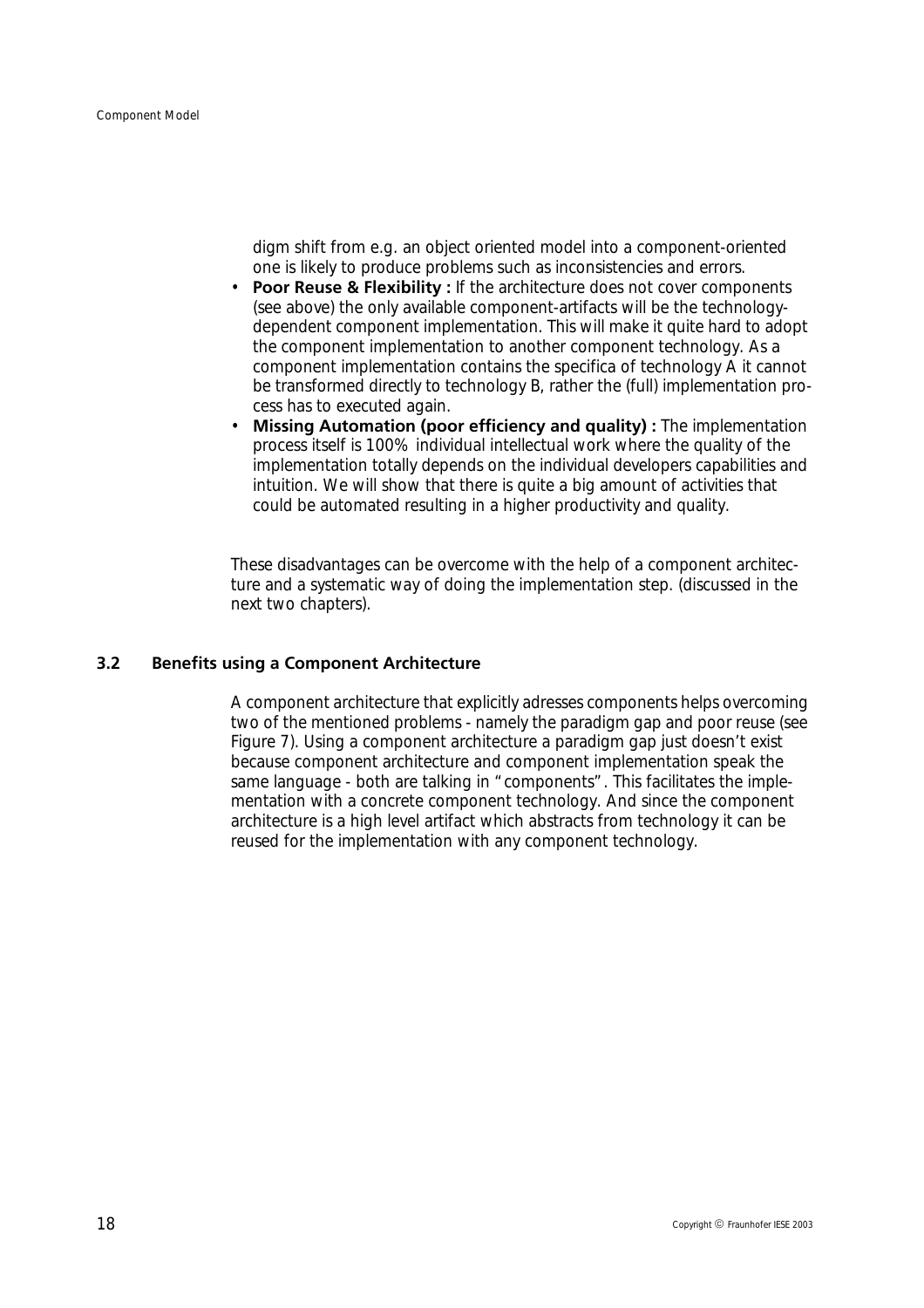Figure 7: Implementation using a component architecture



But what is a component architecture and how does it look like ?

Cheesman and Daniels provide a definition which complies with most of the elements we have elaborated so far (see [CD00], p.13 ):

*".. a Component Architecture is a set of applicationlevel software components, their structural relationships, and their behavioural dependencies."* 

In our context a component architecture is a component-oriented model of a business application. The model aspect requires a meta model that reflects the characteristics of the above definition. Such meta models are just being developed. In this report we are applying the KobrA-method as one possible meta model ([ABB+02]). The advantage of this method is that it is built up on top of UML introducing only a few extensions ( for example the notion of a component as modeling entity).

The description of the KobrA method is out of scope in this report, for details please refer to [ABB+02]. The model examples used in the case study should be suited to make someone familiar with the method's principles.

# **3.3 Model Driven Architecture**

The Model Driven Architecture - MDA - is an initiative of the OMG. Its goal is to create a higher return of investment for the development of IT applications by reusing Business Models over changing platforms and automating a considerable amount of current implementation efforts. This is reasonable because busi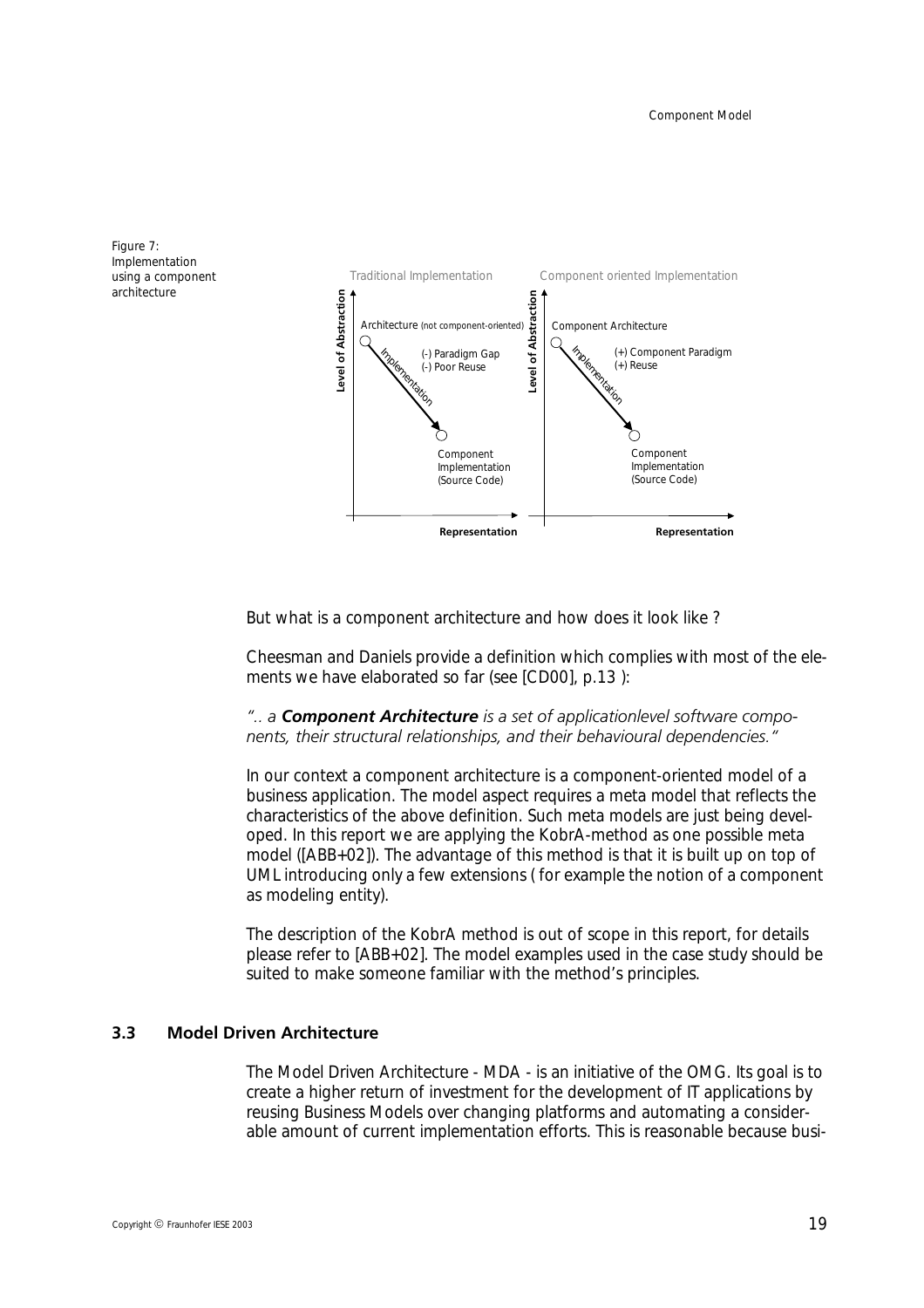ness models tend to change far less often than technology/platform does. Therefore MDA focuses on models placing them at the center of development and treat them as the key IT investments.

#### **Separating Business Logic from Technology**

In order to facilitate the migration to any upcoming technology the Business Model needs to be totally independent from any technology. In the terms of the OMG these models are called **Platform Independent Models - PIMs**. Using technology-specific transformations the PIMs are transformed into **Platform Specific Models - PSMs**. Figure 8 shows how different platform specific models are derived from one platform indepenedent model. Finally the artifacts on code level are produced from the specific PSM (see also [OMG01-B] ). The clear separation from each other allows that the PIM be reused and adapted to any technology. Furthermore the adaption to each technology can be highly automated by Transformations. Reuse and automation can improve drastically the productivty & quality of software development & maintenance. Thus the investment in establishing PIMs promises high RoIs.



MDA recommends the UML as meta model to be used for the business modeling. Additionally the OMG is specifying standards for industry-specific UML profiles. The goal here is to provide standardized UML extensions that cover the specific characteristics of a business area so that the MDA approach can be realized for each industry and its specific needs. For example UML profiles are being defined for the following areas: Manufacturing, Finance, Space, E-Commerce, Transportation, Telecom, Healthcare and more.

Figure 8: PIMs and PSMs in the MDA approach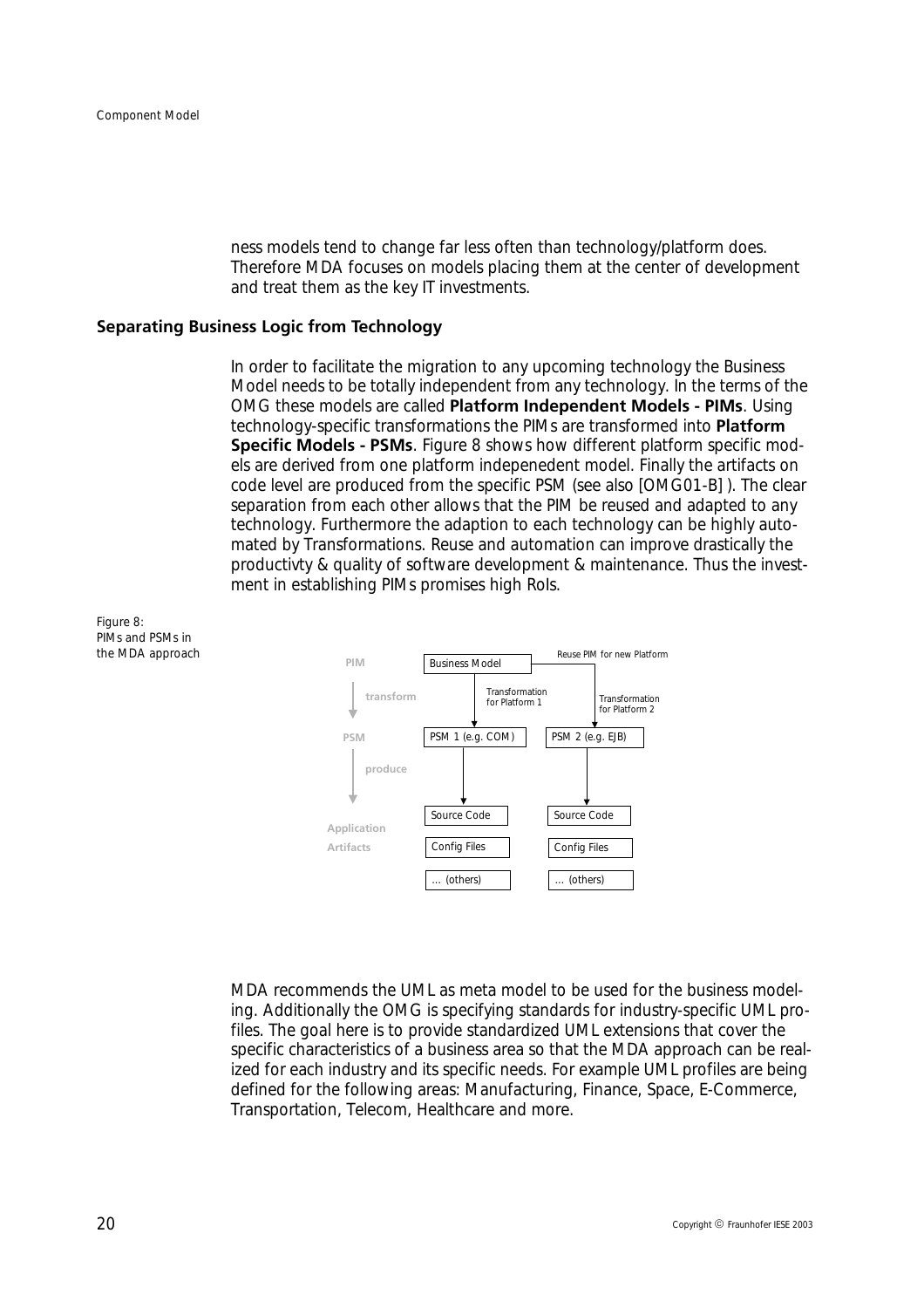#### **3.4 Model Driven Component Implementation**

Our approach follows the MDA principles by focusing on a technology independent business model and transforming it as automized as possible into a technology dependent model that is the basis for the implementation artifacts on code level. In the context of component technologies however, we favorize a component-oriented business model. The **component architecture** and **component implementation architecture** in our approach (Figure 9) correspond to the **PIM** and **PSM** of the MDA. Substantially we integrate component-orientation into the MDA approach as this provides a more seamless implementation process in the context of component technologies.

Figure 9: Separating business logic from technology



The component architecture captures the business logic of a specific domain, e.g. a banking system. This engineering activity is technology-independent and focuses on specifying and modeling the businesslogic. It is not the focus of this survey so we will not describe further details here, for a detailed description please refer to [ABB+02], and [CD00].

The component implementation architecture adds technology-specific details to the component architecture. This step is a kind of refinement / specialization towards the concrete technology-infrastructure and it is probable that we require additional modeling elements in order to express this refinement.

#### **Automating the implementation process**

At the moment MDA remains vague in some aspects especially when it comes to the details of concrete transformations. Actually this is one of the key issues of this survey - finding out how exactly these transformations look like and how they can be automated in a component-oriented implementation process.

In this survey we build upon the work of Bunse who analyzed the automation of object oriented implementation processes (see [Bun01]). He found that the tra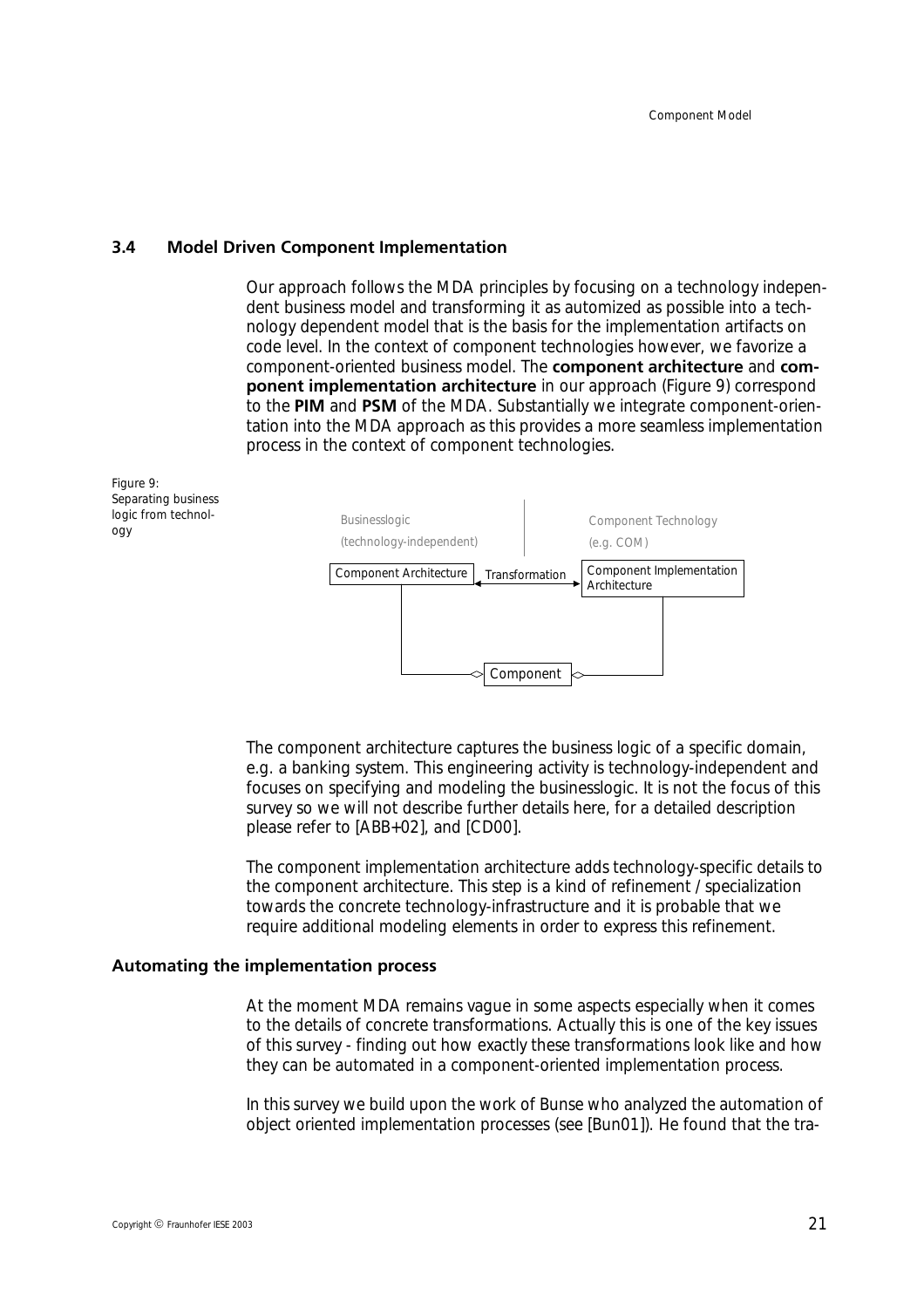Figure 10: Refinement and Translation Patterns



ditional implementation step should be replaced by two subsequent steps refinement & Translation (Figure 10).

**Refinement** transforms a high-level design model (abstraction) into a low-level implementation model (realization) which is closer to the implementation. In general it can be viewed as the relationship between two descriptions at a different level of detail, i.e. the abstraction contains less information than the realization. **Translation** transforms the implementation level model into source code. In contrast to refinement translation describes a relation between two descriptions at the same level of detail, but using different notations.

Both steps can be (semi-)automated using transformation rules called refinement and translation patterns.

#### **Refinement & Translation in a Component Context**

We postulated before that the implementation of software components should be based on a component architecture (Chapter 3.2), i.e. a business model that is instantiated from a component meta model. Executing refinements & translations on such a component architecture leads us to the implementation process depicted in Figure 11.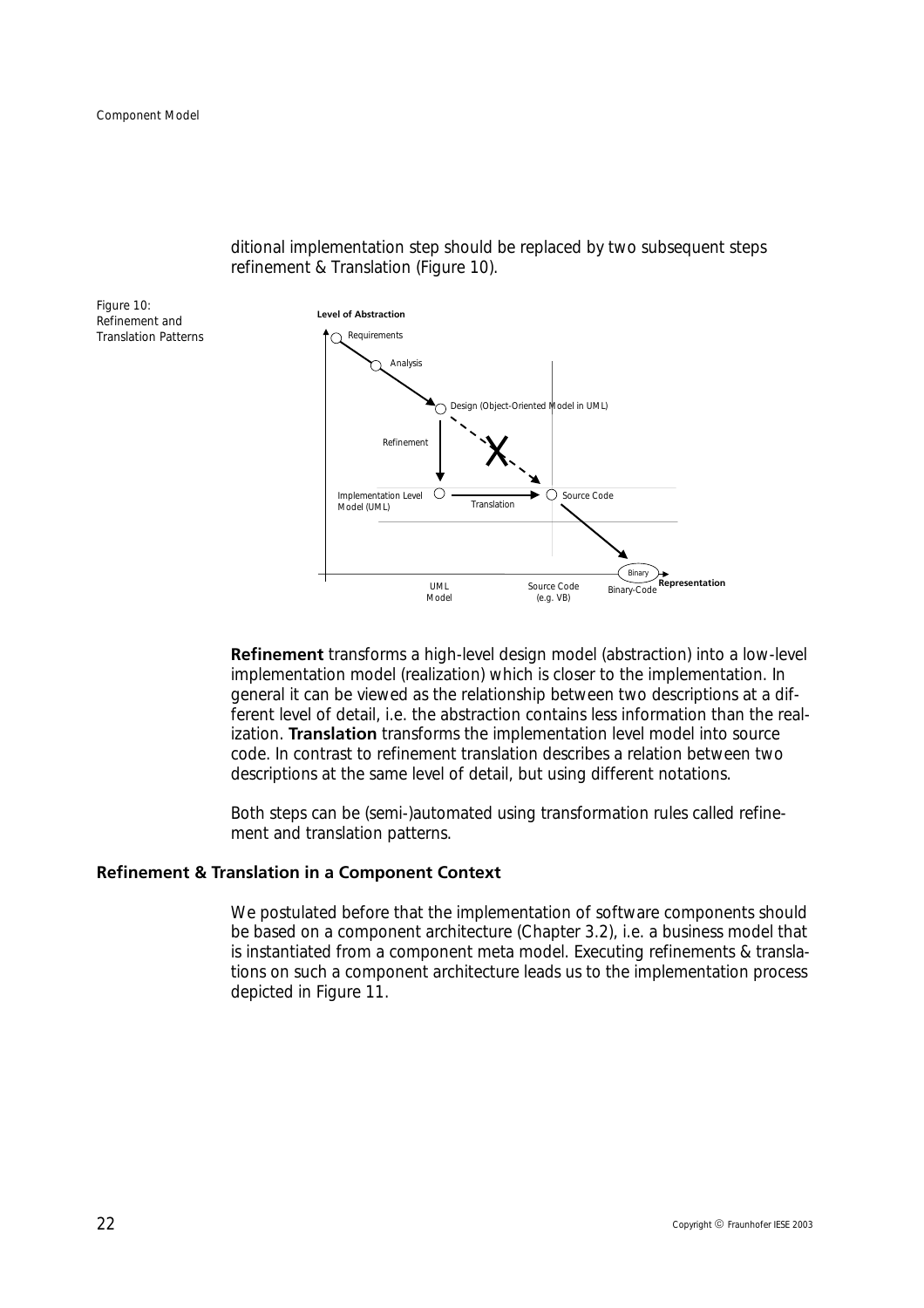Figure 11: Component-oriented implementation process with refinement & translation patterns



This simplified view of the process and its artifacts will be detailed in Chapter 4 and the case study (Chapter 6). At this point we only want to summarize important results from these chapters: compared to the traditional one (Chapter 3.1) a component-oriented implementation process using refinement & translation patterns has the following benefits :

- **Consistency**: the component paradigm is applied throughout all levels of abstraction.
- **Reuse Components in different systems** : developing software components is quite different from software systems as the focus is on the development of independent components that can be reused in other systems / contexts. This represents already a first step into the direction of system families / product lines that are built up from a pool of reusable components.
- **Productivity & Quality:** increases through the automation of the refinement- & translation steps.

Component refinement as it is described in this survey differs from the refinement discussed by Bunse. The two main differences are that refinement here

- (1) is technology-specific (which is not the case in Bunse's work)
- (2) is not a pure transformation step but contains technical decisions that have to be made, e.g. decisions concerning persistency and transaction support and
- (3) tends to consist of sequences rather than single independent refinements.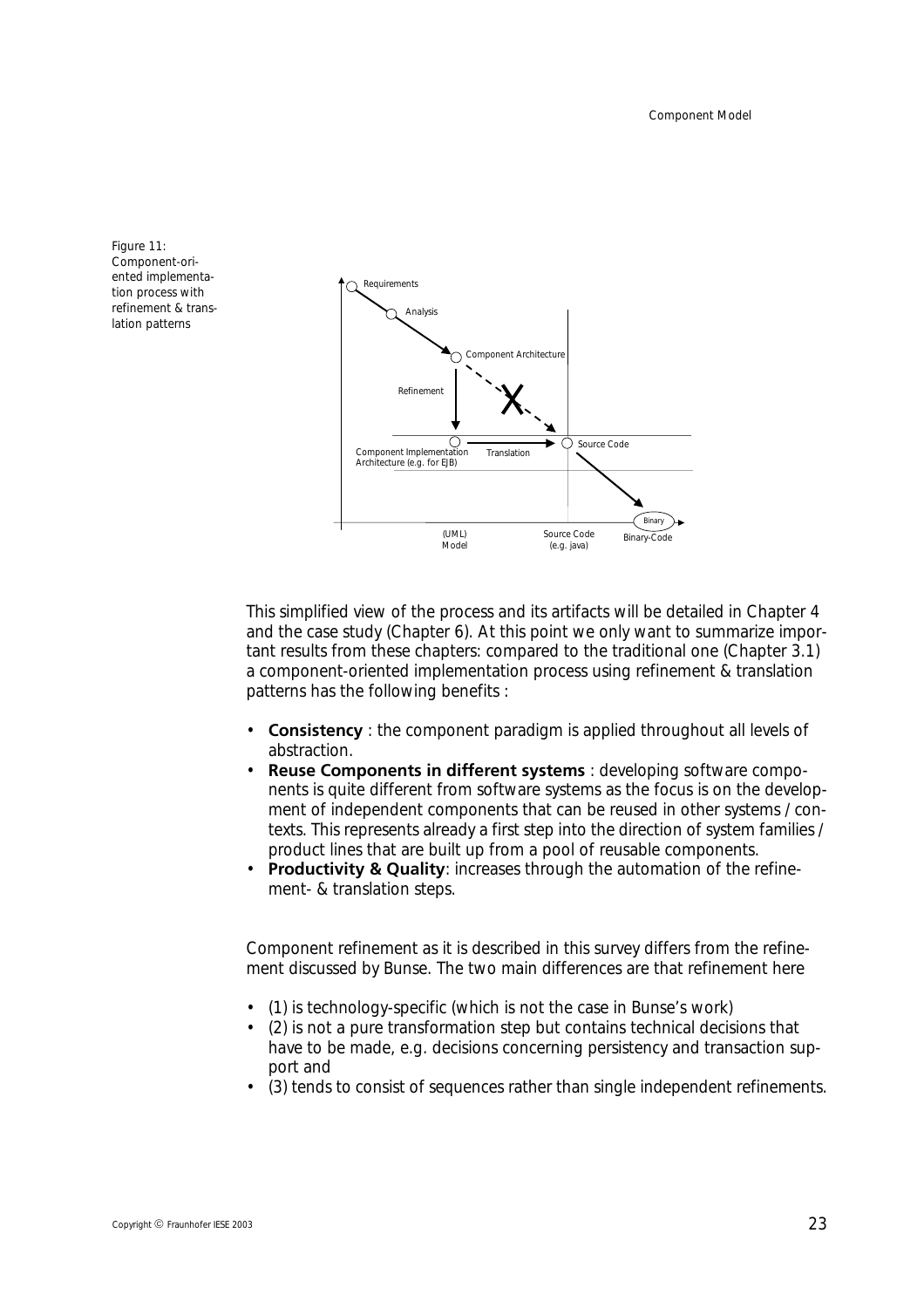# **3.5 Foundation for Model Transformations**

The (semi-) automatic transformation between models due to the MDA approach requires a sound theoretical basis. Therefore we present the key concepts that the OMG developed and recommends for the implementation of the MDA approach.

# **3.5.1 Summary of the OMG's framework for MDA**

The framework that the OMG developed for the realization of the MDA is quite huge. Therefore we can give only a rough description of the involved concepts. The presentation specializes the OMG's work in so far as it puts a specific focus on components.

# **Meta Models**

As we mentioned before, when modeling an application we are using the formal modeling elements of a meta-model. For example class-boxes are a typical modeling element provided by an object meta model like UML.

#### **Component Meta Model**

The role of a component meta model is to provide the formal notation and its elements which are required for modeling a component architecture. That is it provides formal elements to describe

- the parts a component may be constituted from,
- the different types it can be of,
- the structural and behavioral relationships between components.

# **Transformations**

For achieving a systematic and efficient transformation there are some preliminary considerations, see also Figure 12:

The transformation will rely on transformation rules based on the formal elements provided by the meta model. This means we need meta models for both models: an **component meta model** defining the formal elements an abstract component architecture is built from plus an **component implementation meta model** defining the formal elements an component implementation architecture is constituted from. The dotted lines indicate that the meta model is not an input to the model instantiation but rather a constraint which defines which modeling elements are to be used. Reverse transformations from imple-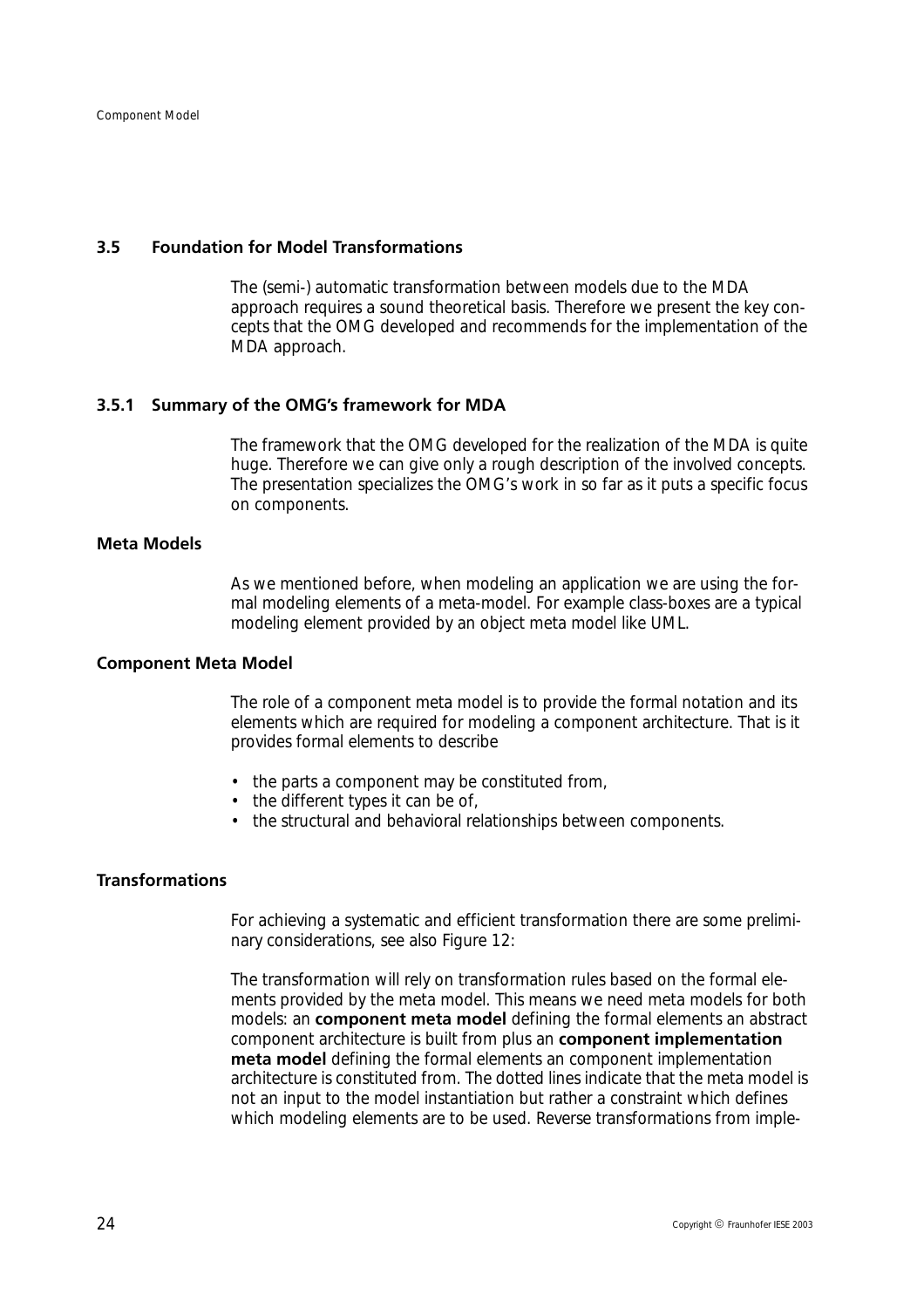

mentation architecture towards abstract architecture may be required, for example because of maintenance activities.

Figure 12: Meta Models and Transformation Rules

> The transformation rules can be made consistent if both meta models are derived from a general concept for meta models. This may seem a bit exaggerated at first glance but we will show in the next section that such a meta meta model is not only existing - the OMG's Meta Object Facility (MOF) - but that it was introduced for exactly this purpose: to facilitate the transformation of models based on different metamodels into each other. The benefit of such a metamodel is that tools can be developed that can automatically transform models into each other.

# **MOF - Meta Object Facility**

The Meta Object Facility defines the core constructs that constitute a metamodel, i.e. a metamodel is modeled by using the MOF core constructs.

The Meta Object Facility can be applied in a variaty of domains and is repositoryoriented, i.e. it facilitates tool support. These and other advantages make the MOF and the MDA initiative face a great support within the scientific community. It is expected that future technologies and tool vendors will integrate with the related OMG's specifications. As a characteristic example we can mention the Open Information Model extensively used by the Microsoft Repository and developed by the Metadata Coalition which according to OMG sources [OMG00-B] will merge with the OMG.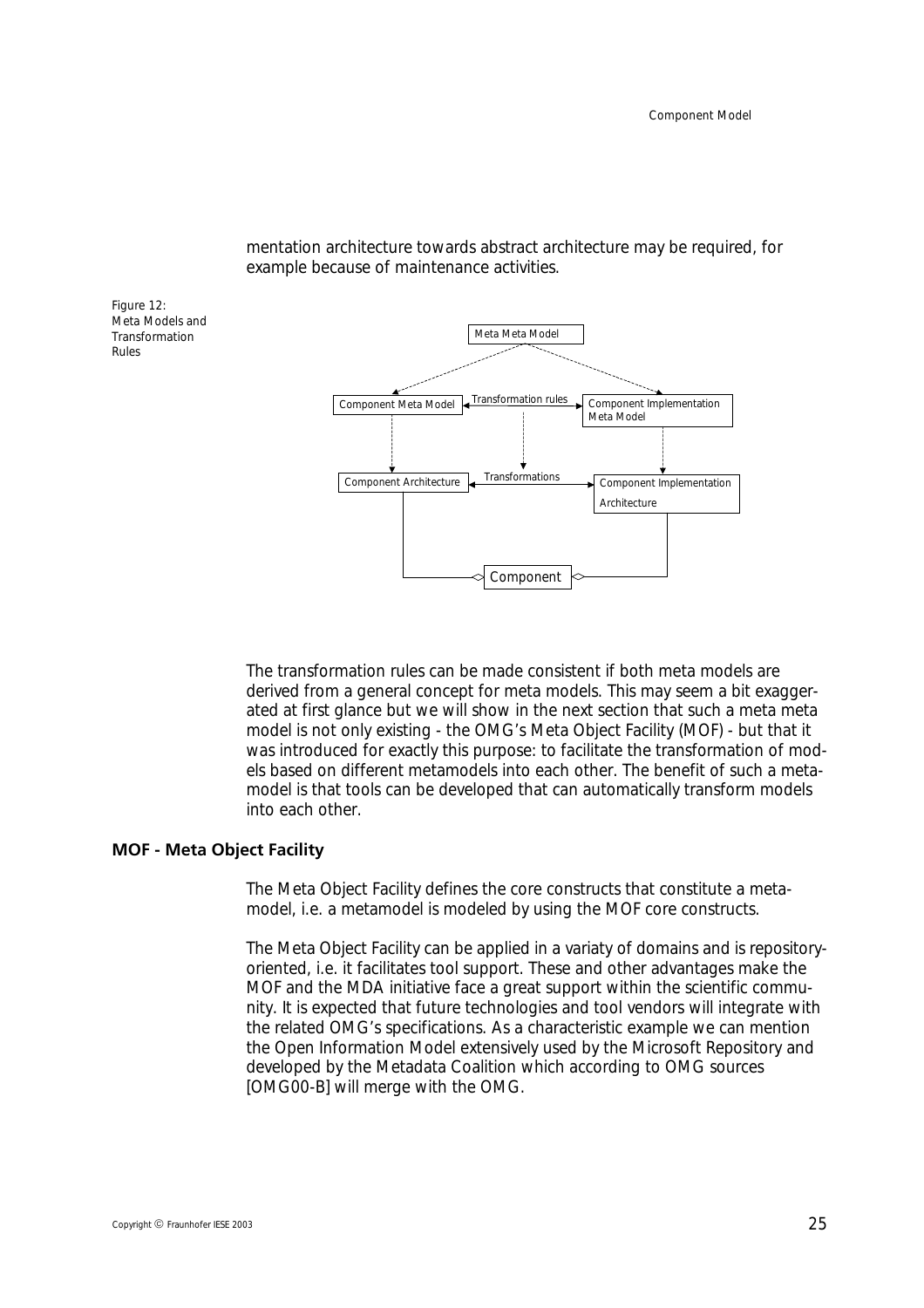# **UML Profiles**

It is quite easy to create MOF-conform meta-models by using the UML profile mechanism. The latter is intended for the purpose of defining a tailored set of modeling concepts together with rules for their use. An UML profile is created as an extension of the standard UML using predefined extension mechanisms like stereotypes, constraints, tag definitions and tagged values (see [OMG01-A], 2-74 to 2-85). As UML is based on MOF a created UML profile is automatically conformant to MOF. If the predefined extension mechanisms are not sufficient, it is possible to extend the UML metamodel by adding new constructs which must be derived from the MOF meta-meta model. This is an optional step to be considered during the creation of a UML profile. Both abstract and implementation metamodels can be described as UML profiles.

Moreover, using the UML enables the easier description of implementation metamodels since the according model elements can be found in the UML metamodel. Consider an interface as an example. Describing an interface with UML is no problem, since the UML specification covers interfaces while the MOF, being more abstract, does not. In Chapter 4 we define a process that describes the creation of a UML profile.

#### **XMI - XML Metadata Interchange**

The OMG also specifies how MOF-conformant metamodels can be formalized using a XML-dialect for Metamodel Interchange (XMI). Based on XMI it is possible to develop tools that store, exchange, manage and transform meta models. A subset of XMI, the so-called XMI diffferences are capable of formally describing the differences between models and thus facilitate the transformation between different models. Using XMI-differences, transformations are performed based on three elementary operations: add, delete, replace. In general a transformation can be described as follows:

# **New Model = Old Model + Differences**

In our context the XMI differences will be used to transform abstract models into implementation models:

#### **Implementation Model = Abstract Model + Differences**

**XSLT**

All parts of the above equation are XMI documents. However, instead of XMI differences XSLT could be used. XMI avoids the use of XSLT transformations which are a standard way of transforming XML documents in arbitrary formats including XML itself. The disandvantage of XSLT is its relative complexity which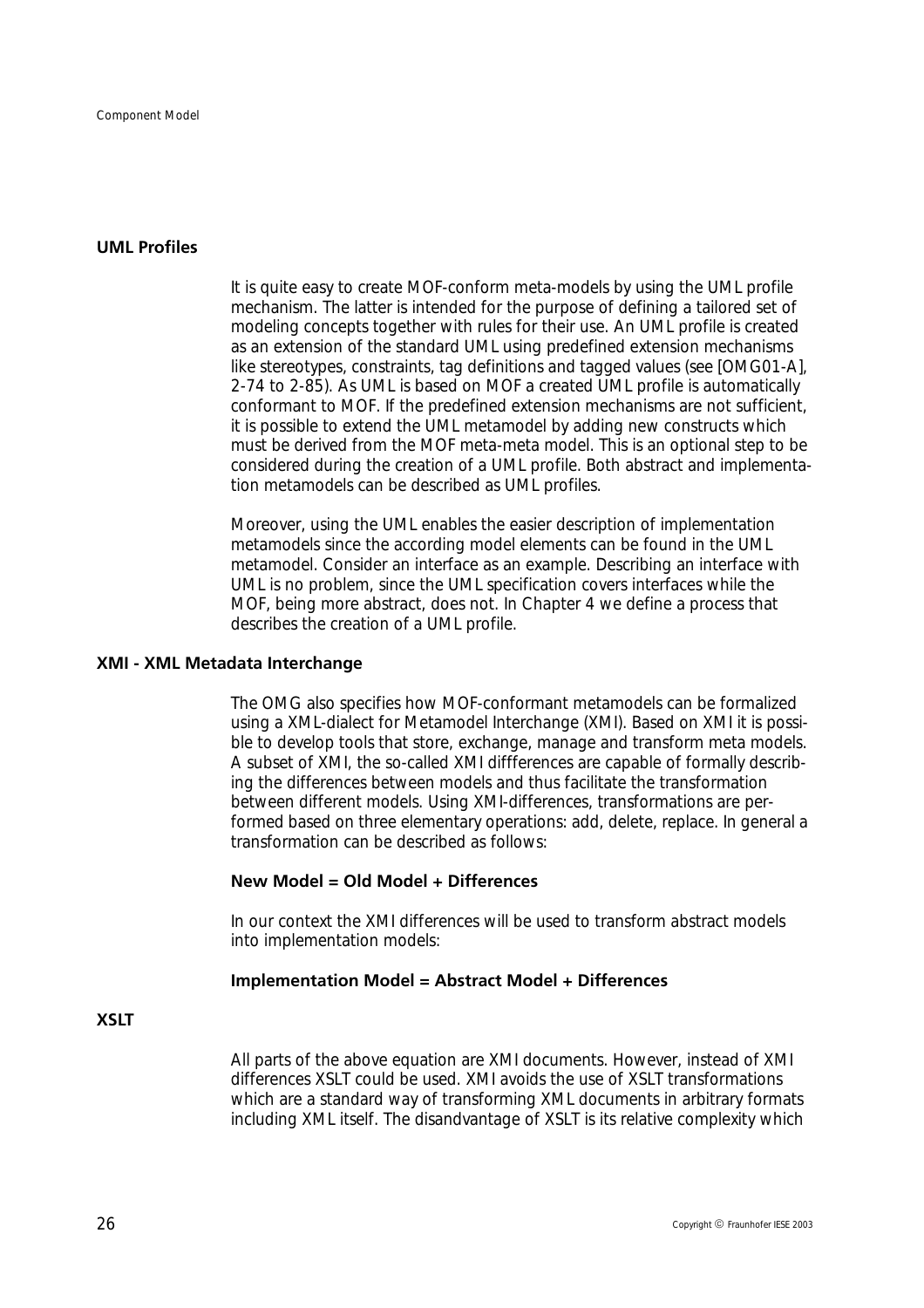can make writing the code difficult and error-prone. XSLT is necessary in case that the XMI descriptions are to be transformed to formats different than XML.

The main difference between the XMI difference and the XSLT approach is that the former must be used with a decision model. That means that it must be firstly decided what is to be replaced, deleted or added and subsequently these decisions must be described as XMI differences. On the contrary with XSLT decisions or rules can be described directly. XSLT is rich enough to allow the description of the transformation logic as a collection of XSLT scripts. Another point to consider is the tool support which in case of XSLT appears better. We are not aware of any tool that can interpret XMI differences.

# **Conclusion**

Specializing the OMG's MDA approach for component-oriented implementation results in the transformation process depicted in Figure 13.



Figure 13: Transforming models using XMI / XSLT

# **3.6 Defining a UML profile**

In this section we propose a process for the UML profile as depicted in Figure 14.

A UML profile extends the basic UML metamodel using standard extension mechanisms defined in the UML specification. According to [Gre01] it can include one or more of the following: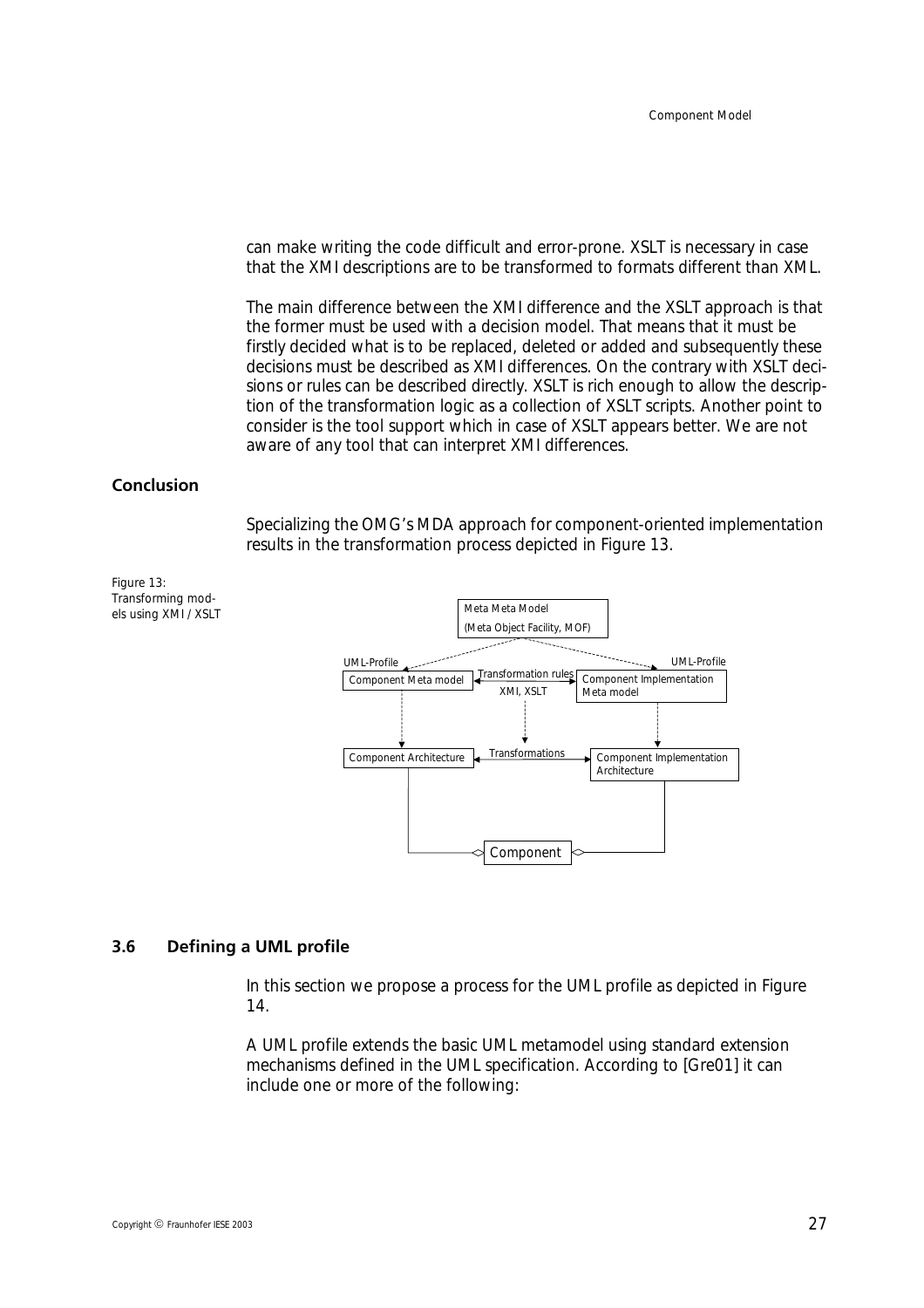- 1 **Standard extensions** beyond those specified by the identified subset of the UML metamodel. A standard extension is an instance of the UML Stereotype, Tagged Value or Constraint metaclasses.
- 2 **Semantics**, beyond those supplied by the specified subset of the UML metamodel, defined using natural language.
- 3 **Well-formedness rules**, beyond those supplied by the specified subset of the UML metamodel, expressed as Constraints written in the Object Constraint Language (OCL).
- 4 **Common model elements**, which are pre-defined instances of UML metamodel elements. The definitions of common model elements may use the standard extensions defined by the profile, and are constrained by the formal and informal semantics defined by the profile.
- 5 **UML metamodel extensions** created by defining new metaclasses using the Meta Object Facility. UML metamodel extensions should be introduced only when the standard extension mechanisms can not be used to accomplish the desired result, since their use may prevent some tools from reading and writing the resulting models.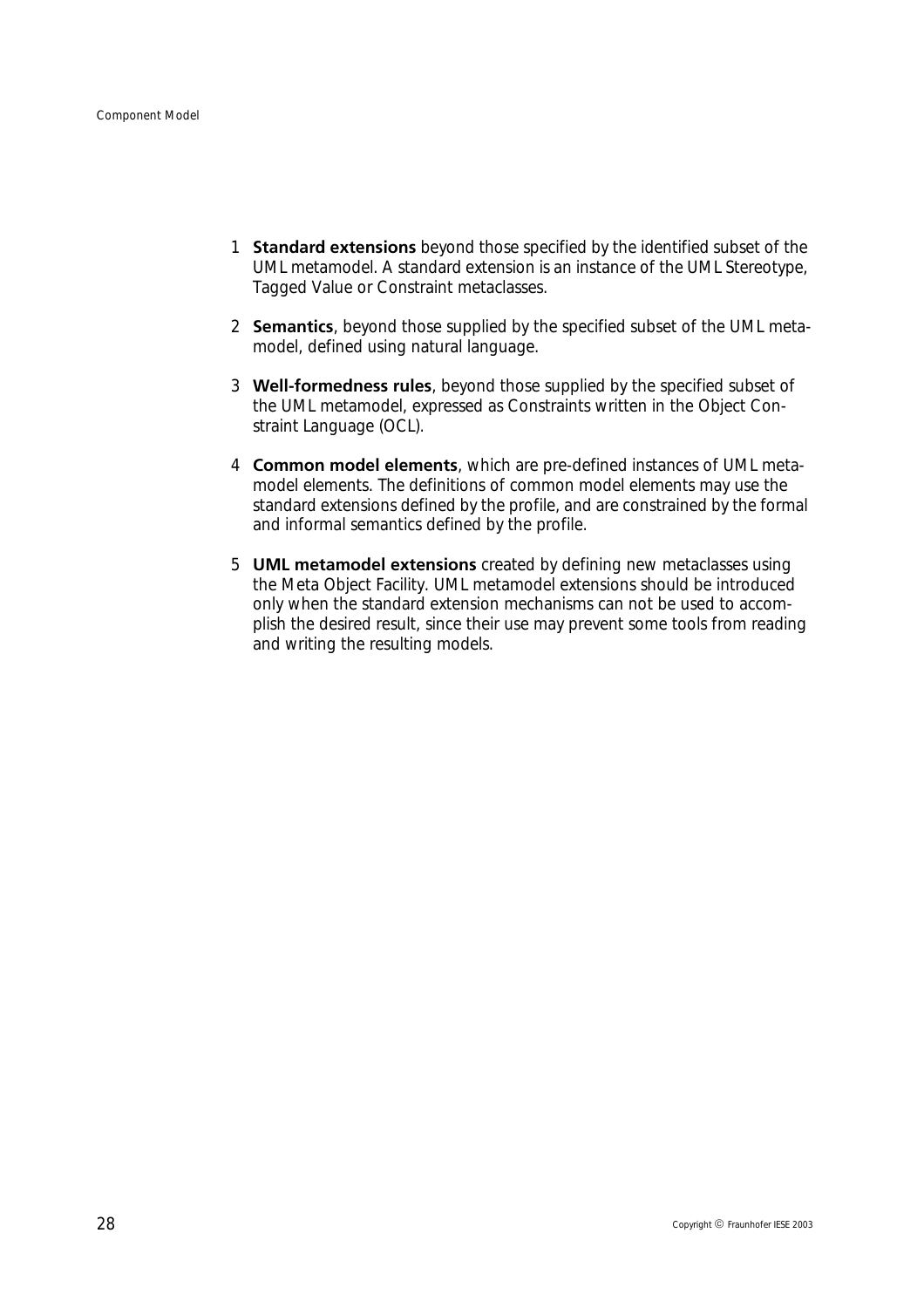

For the creation of architectural profiles we propose the use of the **UML Core package** in combination with the **MOF Model package** (in case that metamodel extensions become necessary). For the implementation profiles the **NOF Core package** is more appropriate since its primary goal is to be as close as possible to the implementation and to that end it provides many useful model elements. In any case the process will mainly deal with Name spaces which will be stepwise refined through the use of the packages just mentioned.

Figure 14:Process of UML profile creation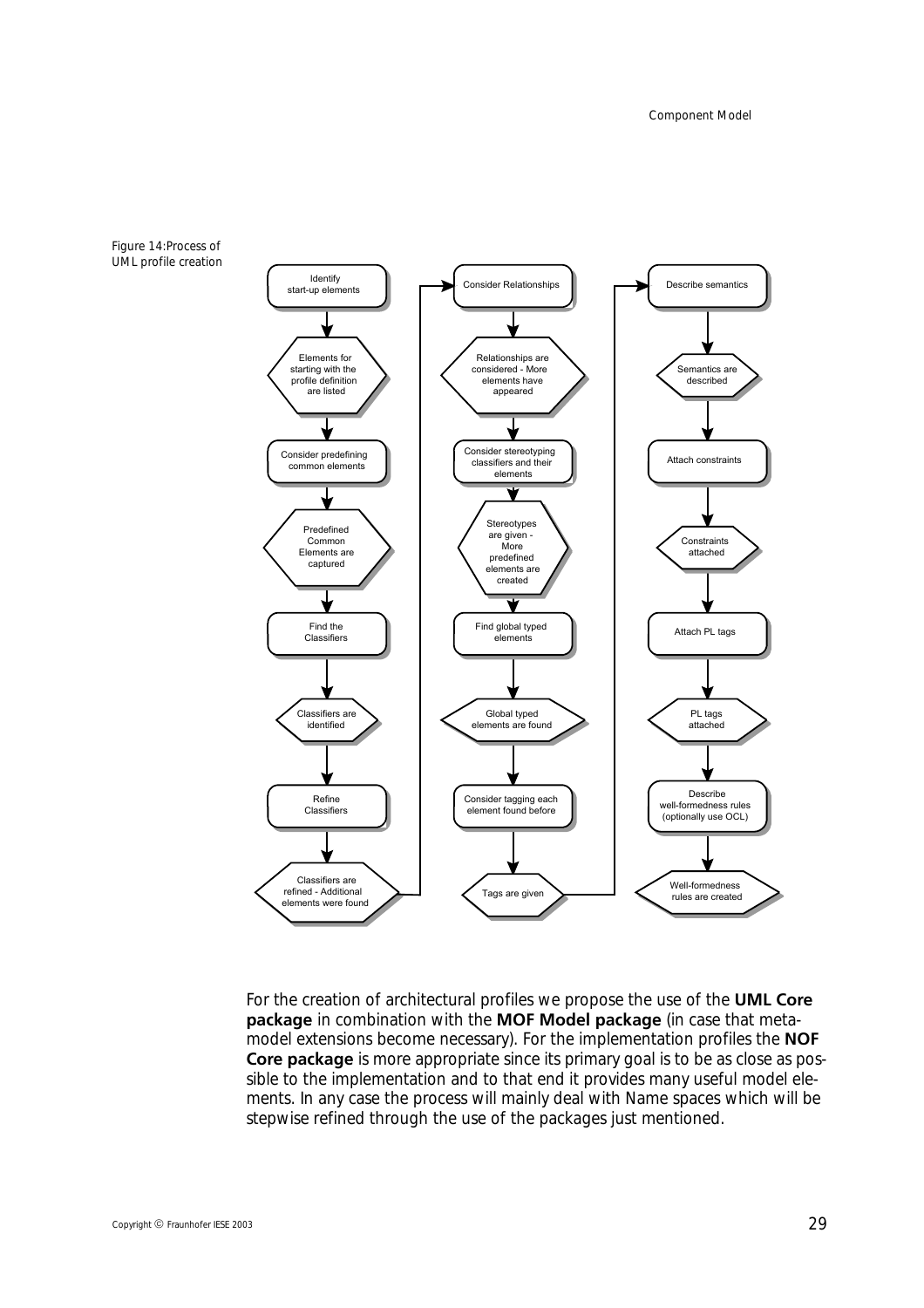The process starts with the identification of the artifacts that will be modelled in the UML profile. These artifacts are model elements of the profile and therefore can be treated as instances of the MOF construct ModelElement. A ModelElement can be one of the following: An Import, a Namespace, a Constraint, a Tag or a TypedElement.

After the model elements have been collected we continue the process with the collection of the name spaces (Namespace construct). which through hierarchical refinement leads to the identification of Packages, Associations, Data Types and Classes as well as Operations and Exceptions. Data Types can be further refined using the hierarchy of the DataType Package of the UML specification.

We deal with the Namespaces first since they can facilitate the identification of tags and constraints. The Import construct have not been considered here but it should be taken into account when the Profile is to import name spaces from another Profile.

As soon as the NameSpaces are collected we define UML Stereotypes for each one of them. We can then proceed with the identification of all other ModelElements. Constraints and Tags should be directly linked to the Name Spaces. TypedElements should also be marked with Stereotypes and connected to a Classifier Namespace, which represents the type of each TypedElement.

In a product line context instances of model elements may be subject to variability. In order to manage the variability information we must firstly specify whether an element can be optional and whether it is allowed to contain optional parts. To this end we can use two predefined common tags "Optional" and "HasVariability"and attach them to each element. If necessary the tagged values can be set to fixed values. This may be the case when an element is never optional or never contains variability. When the profile is applied the modeller will be able to set the according tagged values for all instances of the profile model elements.

Since in a product line setting all variability information can be managed with a decision model it makes sense to connect each namespace with a decision in the decision model. To this end we use two additional predefined common tags "Decision" and "Resolution". The former is ment to connect a namespace to a decision and the latter to a resolution of this decision that activates the variation point.

The decision model is responsible for providing information about decision dependencies, constraints and possible resolutions. It could be also specified in terms of a UML profile, for example as a Namespace with decisions as Classifiers. Nevertheless dealing with this would exceed the limitations of this paper and is subject of future research.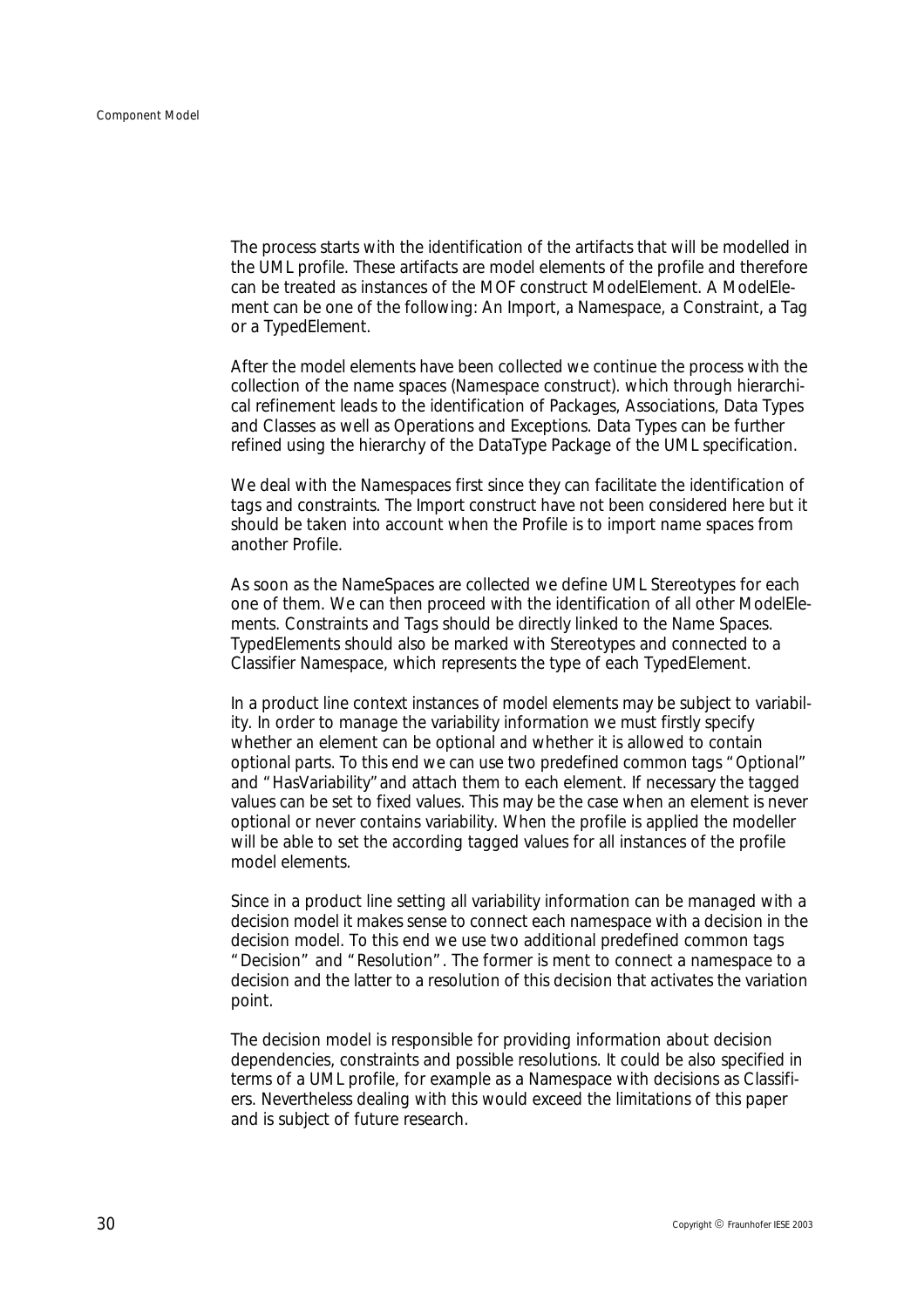Custom tags can be also applied as placeholders for configuration management information, like version number or special feature tags. More information on this can be found in the PoLITe report on configuration management [LM03]. Once these tags have been applied in the architectural models they must be taken over in the implementation models as well and this is something to consider therefore during the refinement process.

The process ends with the definition of well-formedness rules that usually are described with the Object Constraint Language.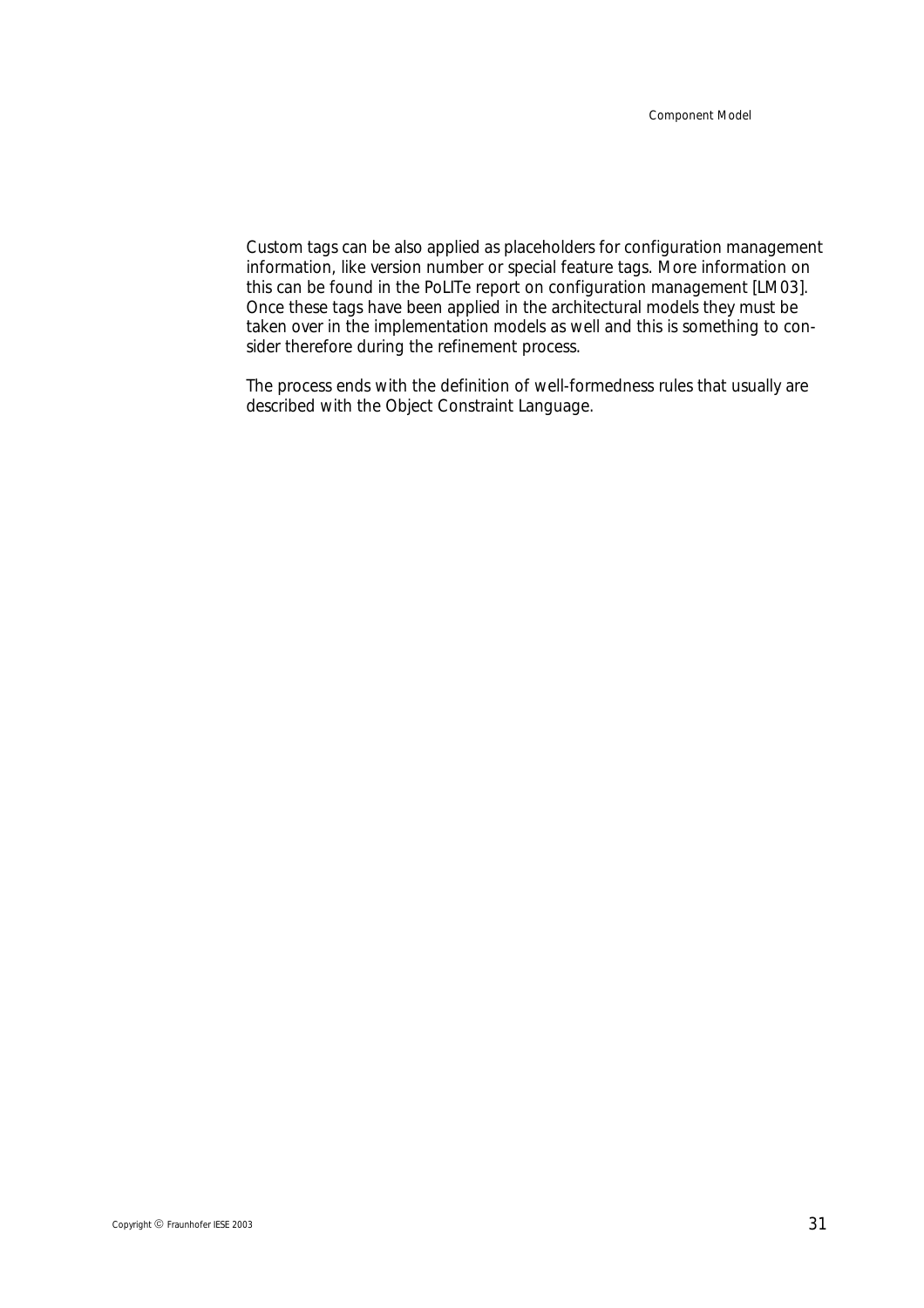Component Model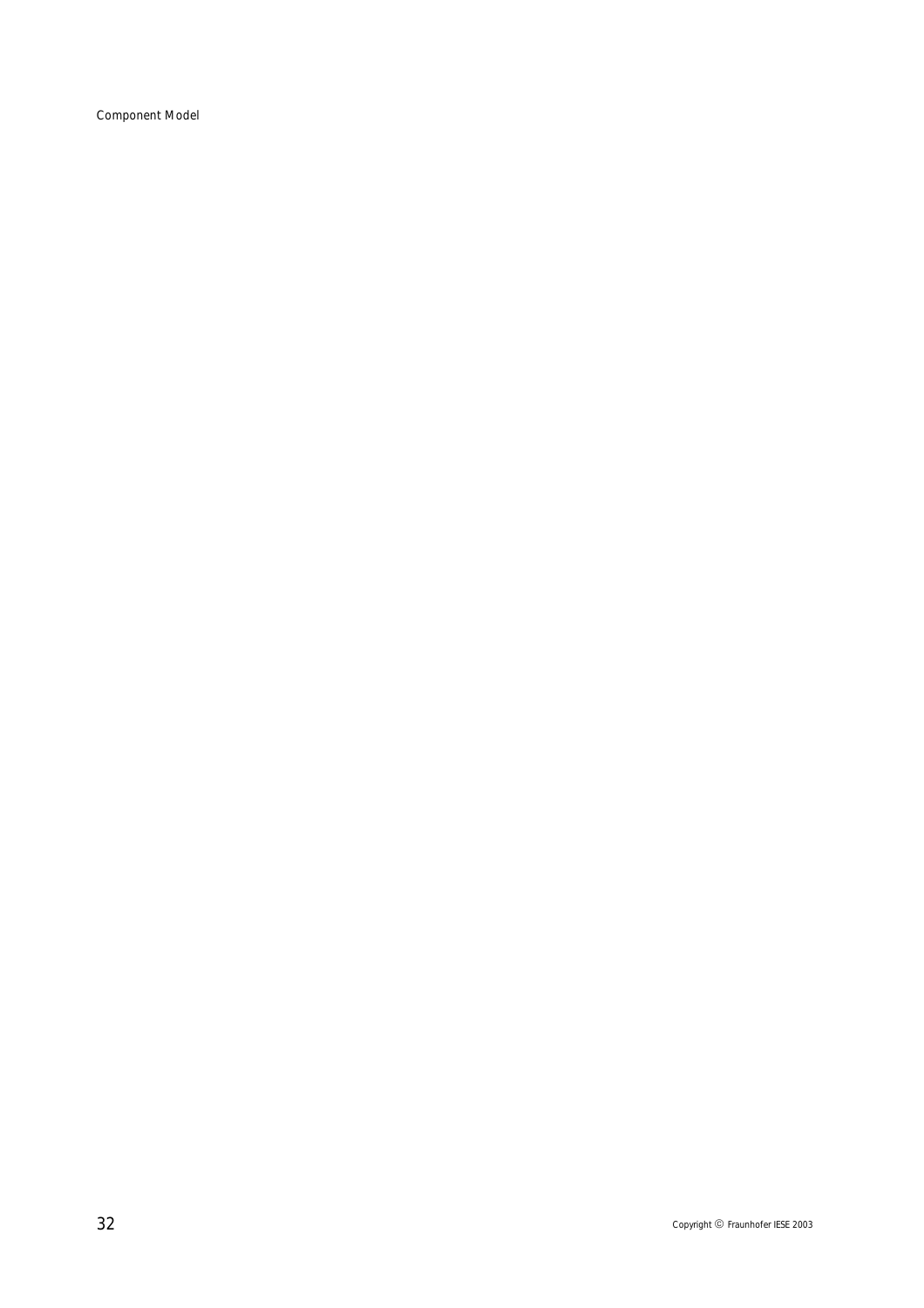# 4 Component Implementation Process

In the last chapter we introduced the concept of a model-driven component implementation. Now we take a detailed look at the process and its artifacts.

#### **4.1 Model Driven Implementation Process and Infrastructure**

Any process, especially an implementation process requires a well-defined infrastructure that constitues a kind of framework supporting the core activities of the process. Therefore the implementation process can also be characterized as "infrastructure usage". It is important that the infrastructure can be adapted and changed over time. This is necessary because the implementation process may require changes on the infrastructure , e.g. the used technology may change.

For didactical reasons we begin with the infrastructure usage - demonstrating which elements are required in the infrastructure that follows.

### **4.1.1 Model Driven Implementation - Infrastructure Usage**

An implementation process that follows this concept consists of the process steps & artifacts that are depicted in Figure 15.

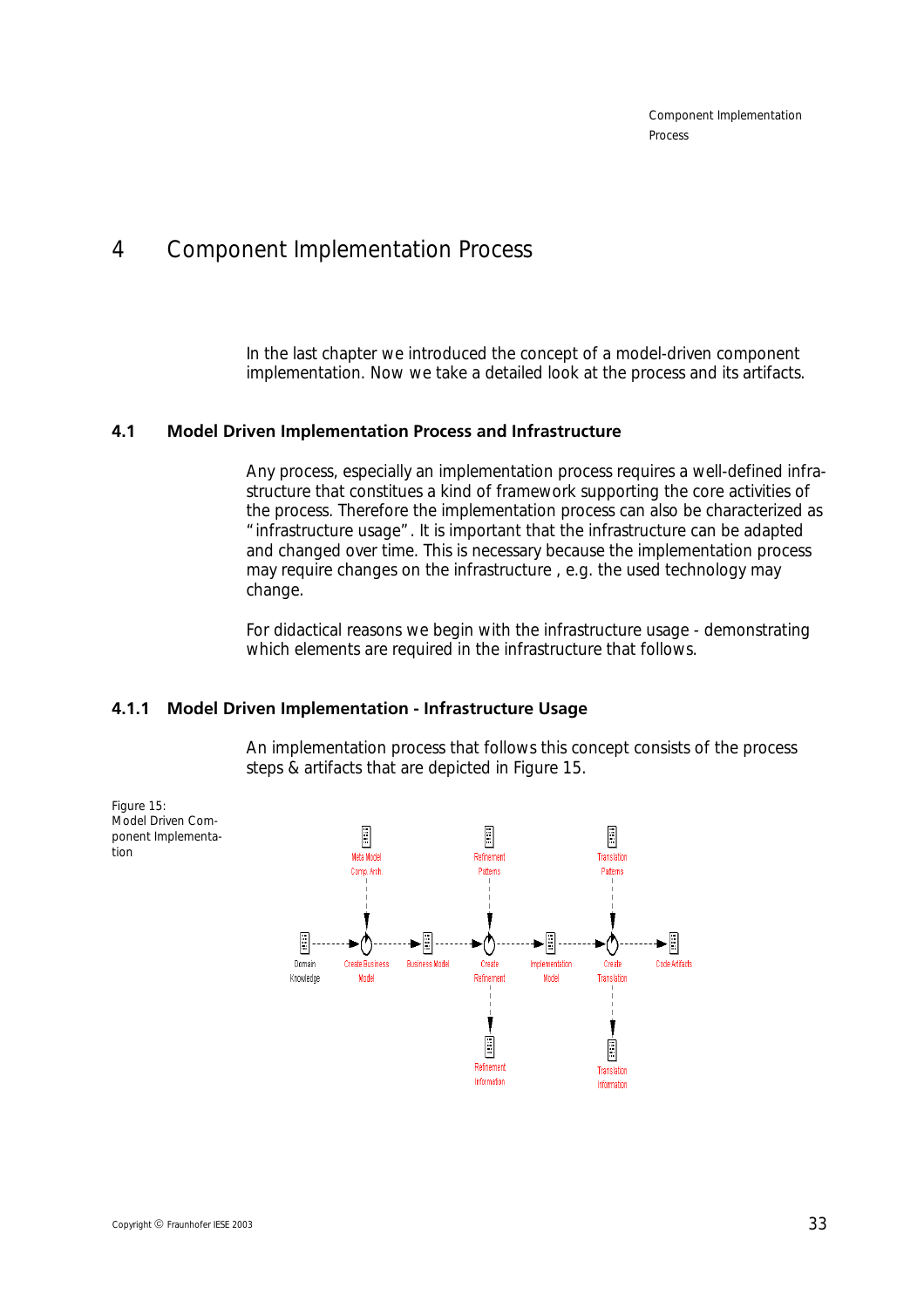- 1 **Creating The Business Model**: Following a component paradigm the business model is created from domain knowledge using a component-oriented meta model, e.g. the KobrA method. Being instantiated from a componentoriented meta model, the business model constitutes a component architecture. The meta model has to be set up in the infrastructure creation (next chapter). The creation of the business model is not part of the implementation step, but it is depicted here as it provides the crucial input to it.
- 2 **Refinement**: Implementing a business model in a specific technology implies the execution of a series of **technology-specific decisions**. E.g. in EJB a component can be implemented as session-, message- or as entity-bean - this requires first a decision which alternative is chosen. In our approach refinements are instantiated from patterns that are part of the infrastructure. A refinement pattern is a template for a set of related technological decisions. For example a business component is refined by assigning the pattern "EJB SessionBean" to it and specifying related decision values like whether the bean's sessiontype should be "stateful" or "stateless". The result is the **Refinement Information** that is stored in relation to the component so that it can be modified and tracked separately. It consists mainly of three informations: (a) the pattern that is used for refinement, (b) a set of related decisionvalues (e.g. sessiontype = "stateless") and (c) inherent elements of the technology's meta model (e.g. Remote Interface). In this survey the latter are also refferred to as **"technology-units"**, see below and Chapter 6.5.1. There is no way to fully automate refinement - the decision making is pure intellectual work specific for each individual component. The **implementation model** is derived from the business model and the refinement information. Chapter 6.4 shows an example, namely an EJB-implementation model in UML.
- 3 **Translation**: maps technology units (e.g. a Bean-class) into source code artifacts (e.g. a java file). Analogous to refinement, translations are modeled via patterns. In contrast to the component-wise refinement decisions the translation informations that we have found in the case study are not component specific and can be applied generally. However, it may be required in some cases that translation decisions have to be defined component-wise. Based on the implementation model and the translation patterns traditional software artifacts (e.g. java source code) can be generated automatically.

This illustration of the implementation pocess still needs to be refined. This is done in Chapter 4.2, putting a special focus on separation of concerns.

Refinement & translation patterns are described in more detail in Chapter 6.4 and Chapter 6.5 (see also Chapter 3.4).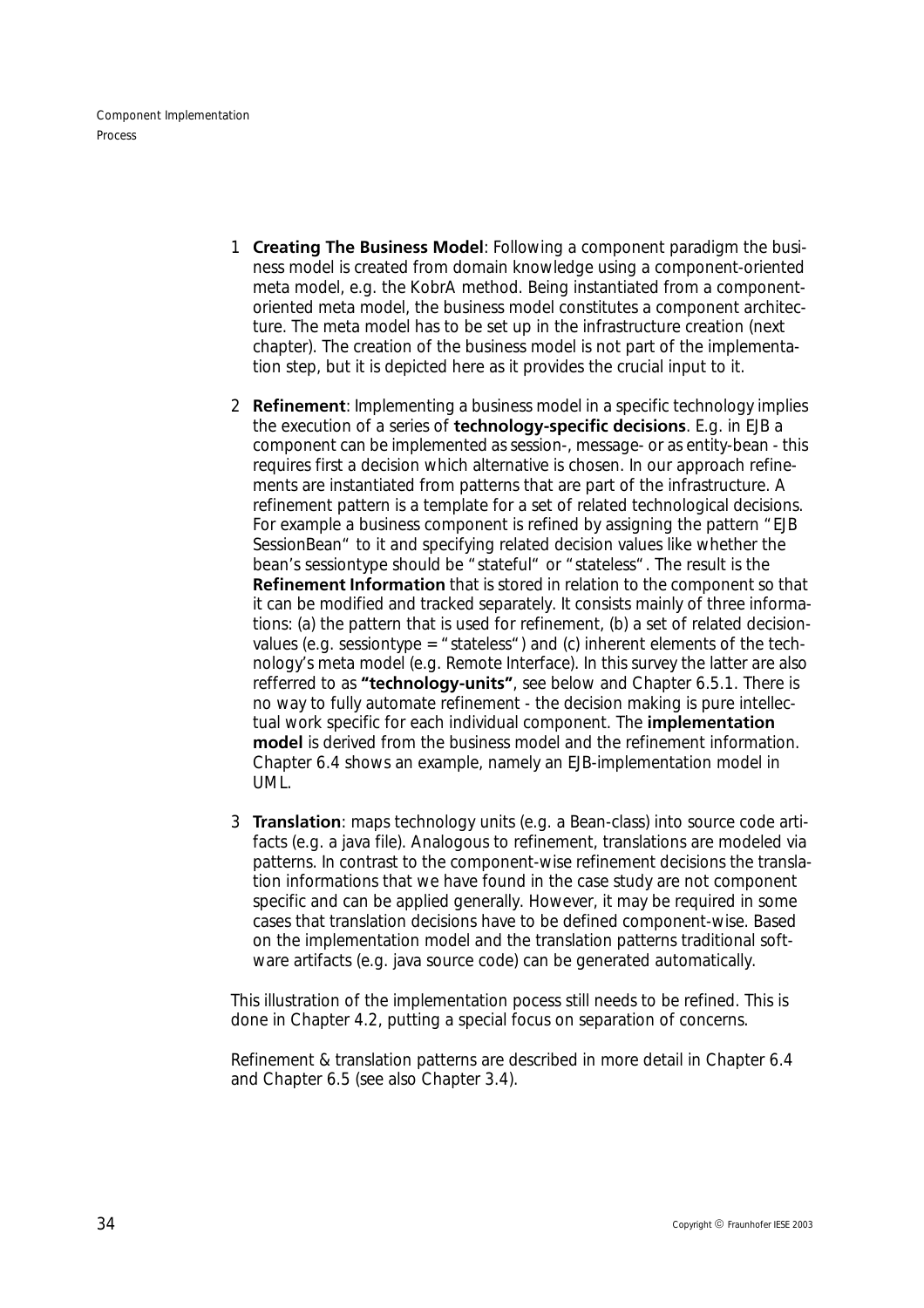#### **Algorithm Implementation**

In a pure model-driven approach even the algorithms used in the methods are modeled as part of the Business Model. In UML this is possible with activity diagrams that are translated into the target programming language via Translation Patterns. From a pragmatical point of view however, this may be not efficient. Keeping in mind that describing and coding algorithms is a highly intellectual work, it may turn out that coding directly in the target language is more efficient than creating a UML description and defining the respective Translation Patterns. Therefore our approach does not oblige to provide models for the algorithms. In contrast, it allows that there is no model for the algorithms and that they are coded directly in the target programming language. These algorithm artifacts should be kept separate from (but related to) the other artifacts (e.g. the implementation model). Source code generation just merges these different artifacts together.

#### **4.1.2 Creating the Infrastructure**

In the illustration of the implementation process we already derived and mentioned the constituting elements that an infrastructure has to provide in order to support a model-driven component implementation. Figure 16 depicts the single activities & artifacts for the creation of such an infrastructure.



1 **Select Meta Model for Component Architecture**: The meta model is the basis for the instantiation of the business model. In our component-oriented

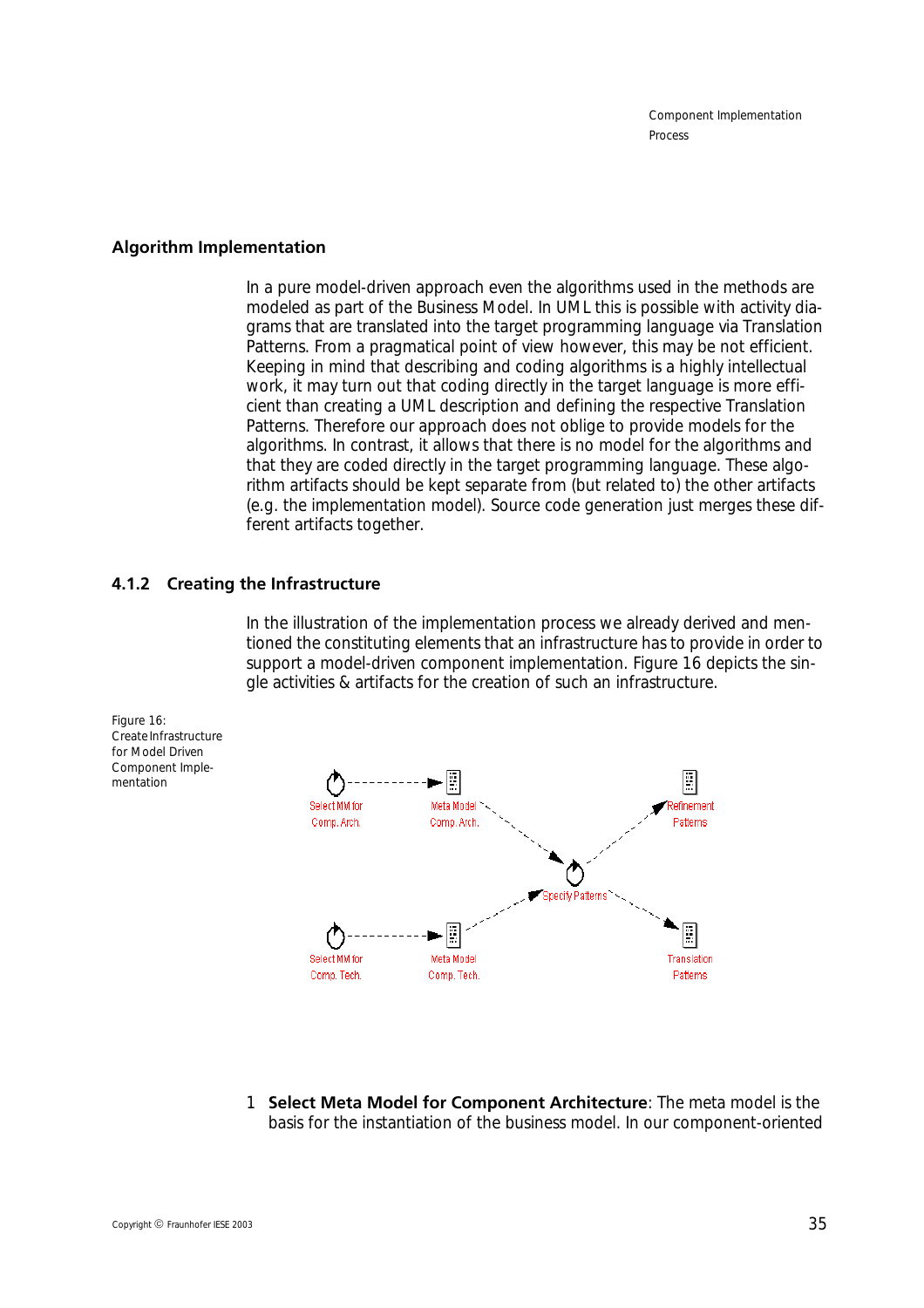> approach it has to provide constituting elements that capture components and their relations to each other (see also Chapter 3.4). For the case study we selected the KobrA-method ([ABB+02]). Following a pure MDA-approach the meta-model would be specified as an UML-profile.

- 2 **Select Meta Model for Component Technology**: Similarly the meta model for the component technology has to be selected, and again following a pure MDA approach it would be specified as UML profile. In the case study we selected the EJB-technolgy which includes the decision for its meta model.
- 3 **Specifiy Patterns**: Based on the meta models (steps 1 + 2) refinement and translation patterns can be defined. **Refinement Patterns** describe the transition from business model entities (e.g. components) to implementation model entities (e.g. Session Beans). For example a pattern "EJBSessionBean" defines that a business component is refined into an EJB SessionBean. In the implementation process this pattern is used and instantiated for a specific component refinement. **Translation Patterns** define transtitions from technology units into source-code artifacts.

### **4.2 Separation Of Concerns**

It is well recognized that separation of concerns in the engineering of software leads to major improvements. Figure 17 depicts the separation principles that we introduce into our approach. The advantages are explained in the following. Please note that we are not referring to separation of concerns as it is discussed in the context of Aspect Oriented Programming (although there may be relations).

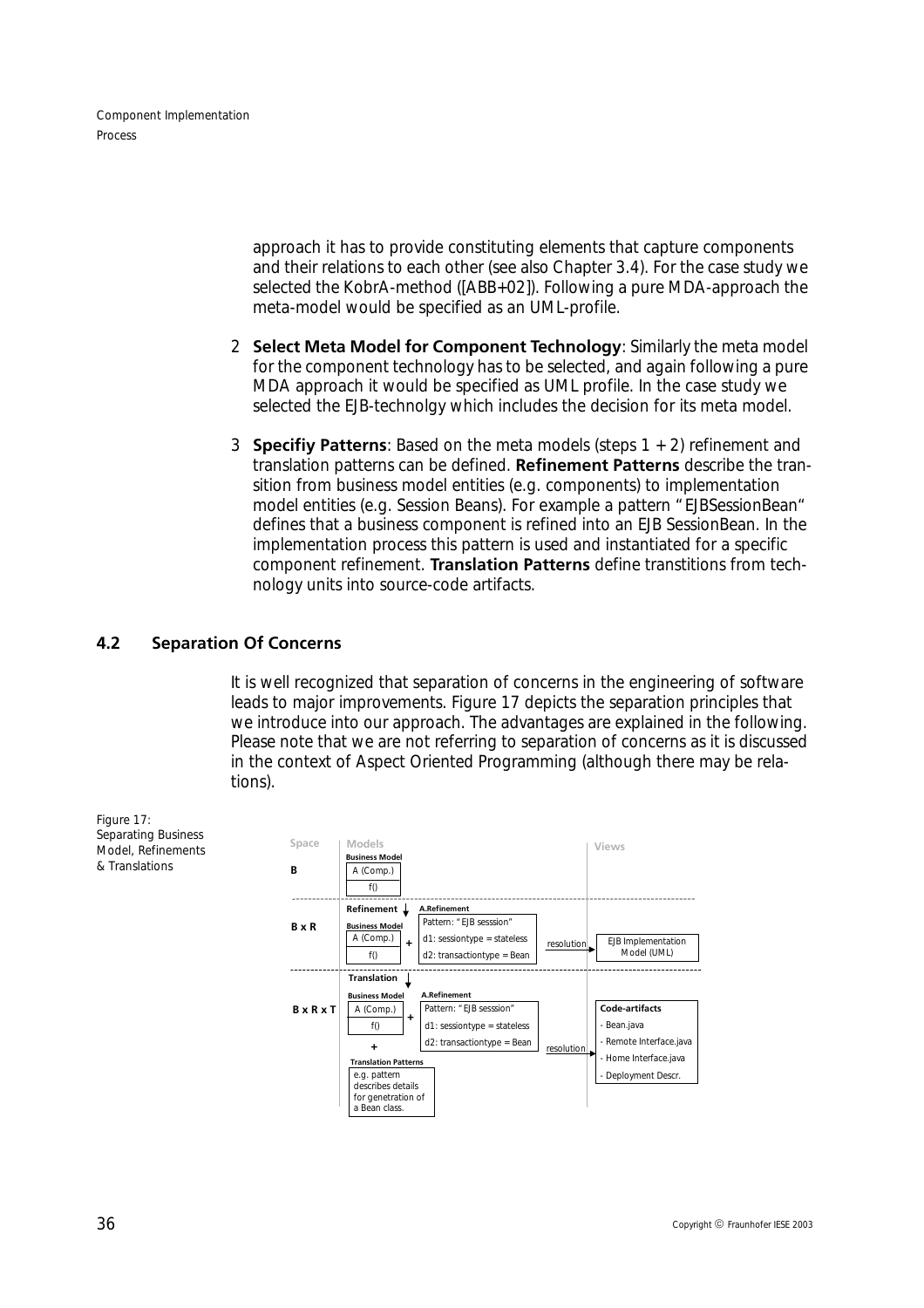#### **Normalization**

Keeping the three core-artifacts of our implementation approach separate from each other has the consequence that all change-activities during implementation can be applied, tracked and modified on distinguished artifacts:

- **Business Model** : affected when e.g. new methods are introduced.
- **Refinement** : affected when e.g. technological decisions change.
- **Translation** : affected when e.g. programming guidelines change.

Figure 17 emphasizes the mathematical rationale for this separation : business model, refinements and translations belong to different model-spaces that are orthogonal to each other.

The benefits of this separation correspond to those that are achieved by normalizing a database model, one of the most important being the reduction of consistency problems between the elements.

#### **Model View Controller**

Yet another important conclusion is that sourcecode artifacts and implementation models are nothing but **views on the orthogonalized model**. This idea follows the Model View Controller concept. It points out the **main problem of traditional source code**: source code mixes all three model spaces: business model, refinements & translations. And it is exactly this mixing that makes it so hard to tackle problems like consistency. Using a consistent model with normalized model elements can overcome these problems.

### **4.3 Evaluating the Improvements**

A process alone isn't a guarantor for efficiency or quality improvement. Too many process steps could even worsen efficiency. Therefore we want to line out the most important improvements that are visible in the current state of analysis.

### **4.3.1 Automation stands for Efficiency & Quality**

One outstanding result from the case study is that the amount of information increases dramatically as we move from realization to refinement and from refinement to translation (see case study). Even more important is the fact that the essential refinement or translation information constitutes a relatively small part, most of this information increase is therefore **overhead that can be generated automatically**. This is definitely a rich source for efficiency & quality improvement. Actually we experienced during our case study that creating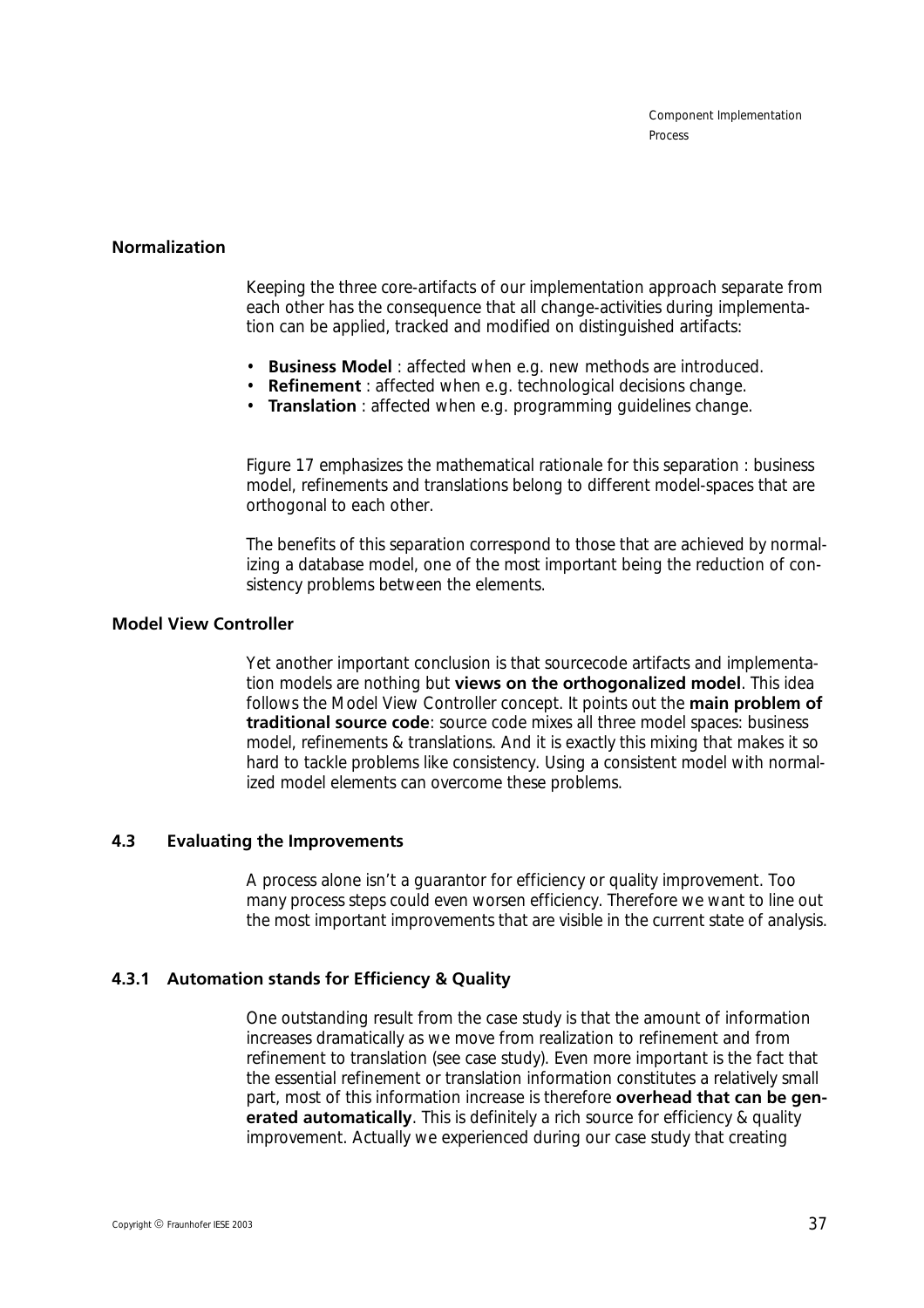> redundant overhead information manually (using the traditional implementation approach, e.g. editing deployment descriptors) is very error-prone.

> In order to tap this potential for efficiency & quality improvement, tools are required that automatically generate the overhead information. Although immature, there are already products on the market that support the MDA approach with automated steps from model to implementation. Assuming that the tools in this area will finally reach a level that they substitute the traditonal handcrafted implementation process, another major improvement can be achieved concerning consistency & traceability.

### **4.3.2 Consistency & Traceability**

The problem with the software artifacts in a traditional process is that they need to be continously synchronized, otherwise they lose consistency over time which is nearly always the case. For example a UML model was once the basis for implementation and later the implementation was changed in a business aspect. To achieve consistency the UML model needs to be updated with this change information.

An implementation approach like the one we presented in Chapter 4.2 actually needs no synchronization at all because it operates on a normalized model where the constituting elements like the Business Model are directly updated with each change. This drastically reduces the consistency and traceability problems that are present in the traditional implementation approach.

#### **4.3.3 Reducing Reengineering Activities**

TraditionaIly reengineering has to deal with legacy systems where the existence of architectural documentation is the exception. One important reengineering task is therefore the recovery of such architectural documentation. Although there are sophisticated methods supporting this activity, this task is still pretty tedious and intellectual understanding is still heaviliy required. A model-driven approach focuses on the creation of architectural documentation in the form of models. This leverages reengineering because existing models reduce the effort for recovery activities.

#### **4.3.4 Integration & Software-Lifecycle Coverage**

The case study indicates that our component-oriented approach can facilitate the integration of component technologies like EJB, .NET and CORBA. This is especially important because these state-of-the-art technologies do not provide seamless integration in the lifecycle by themselves. The presented model-driven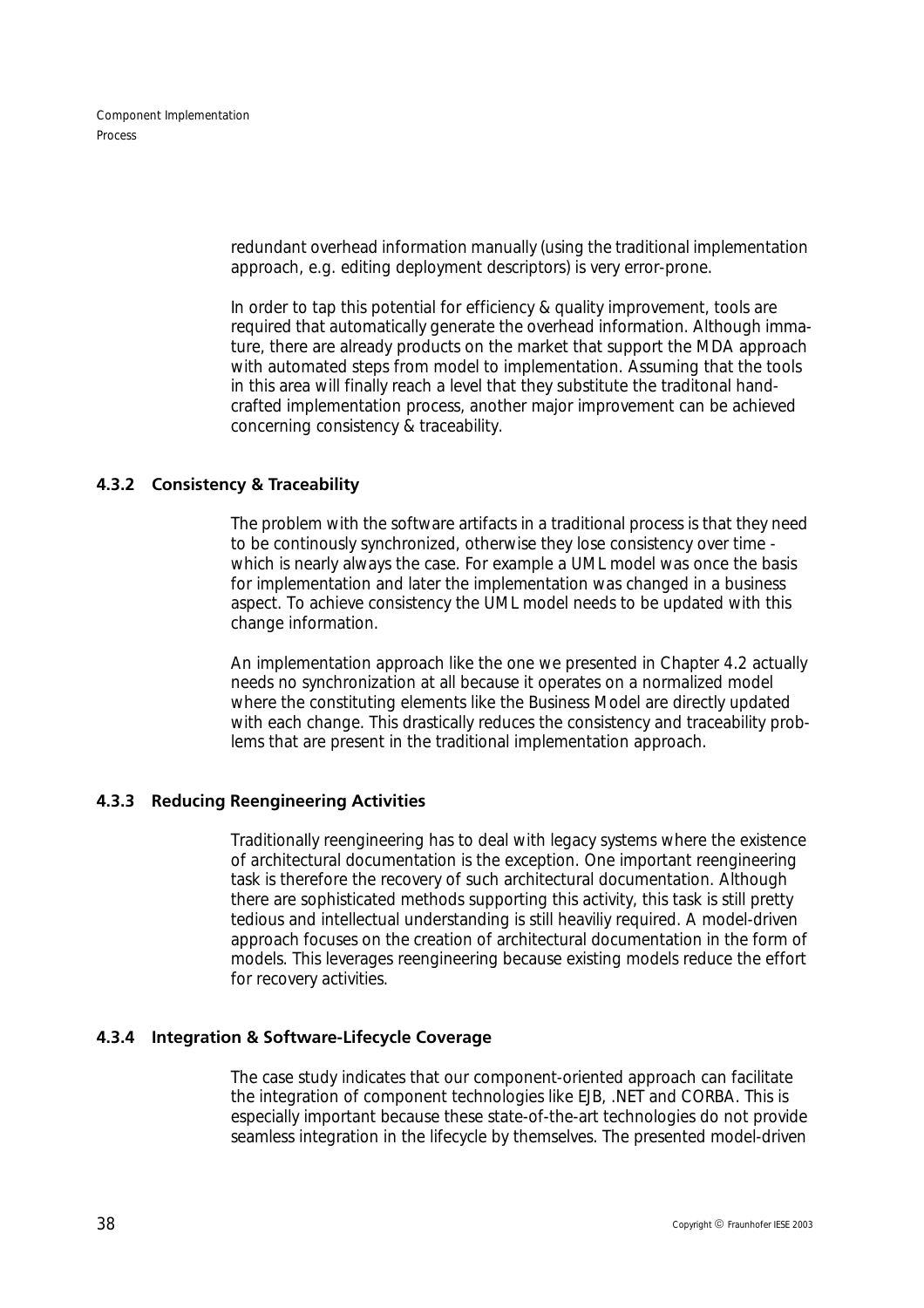| Komponent Model   Analysis   Design   Implement.   Deployment   Maintenance |   |   |  |  |
|-----------------------------------------------------------------------------|---|---|--|--|
| .NET                                                                        |   |   |  |  |
| <b>EJB</b>                                                                  |   |   |  |  |
| <b>CORBA</b>                                                                |   |   |  |  |
| Model Driven<br>Approach                                                    | x | x |  |  |

approach facilitates the integration of component technologies and consequently manages to cover a big part of the software lifecycle (Figure 18).

Figure 18: Lifecycle coverage of component-oriented methods & technologies

### **4.4 Realization of Refinement & Translation Patterns**

Refinement and translation patterns form the crucial part of the presented approach. Therefore we developed designs for the realization of refinement & translation patterns that were derived directly from the experiences with the presented case study. The purpose is to demonstrate the convenience with which the theory can be implemented and applied in practice. For further details please refer to Chapter 6.4 and Chapter 6.5.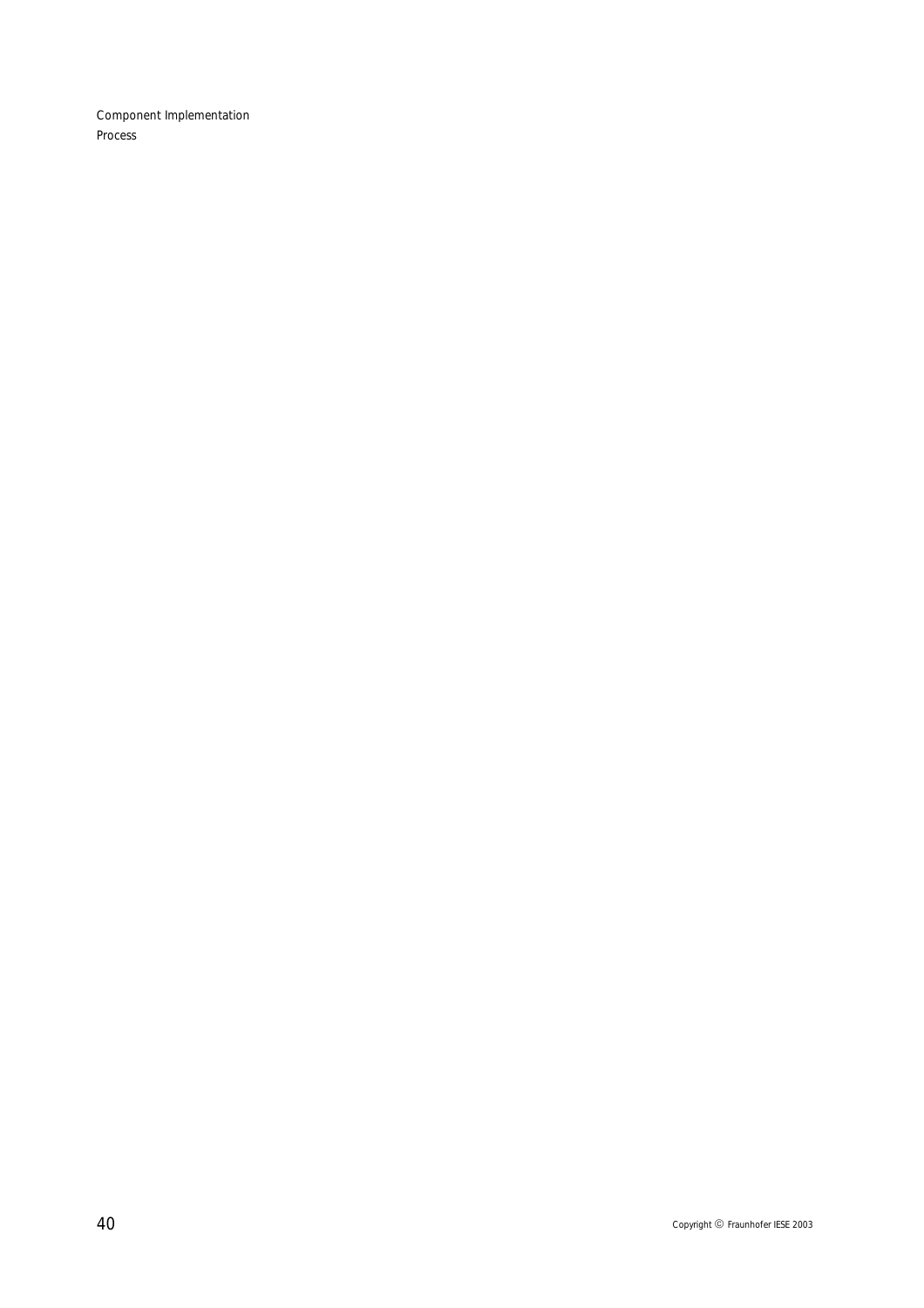Realization of Software Product Lines

## 5 Realization of Software Product Lines

#### **5.1 Principles of Software Product Lines**

The software market - just like other markets - has a great demand for variety in products. The entirety of product-variants of one software is also referred to as software system family or software product line.

Manufacturing was the first discipline that provided an answer how to efficiently build varying products. Instead of building single system family members, interchangeable parts were assembled to products ([CE00], p. 3).

Actually the same principle can be transferred to software products, which is depicted in Figure 19. Reusable parts are identified & selected from a pool of reusable assets - the asset base - and integrated into single products, see also [ABB+02], p. 242-243. This step (instatiation) is thoroughly discussed in the PoLITe Report on Configuration Management [LM03].



Please note that the productline approach is not restricted to implementation artifacts, but also includes analysis and design artifacts ([ABB+02], pp. 242). However, in this document we focus on implementation artifacts. Furthermore it should be clear that the assets under focus in this document are mainly components.

Figure 19: Software Productline & Products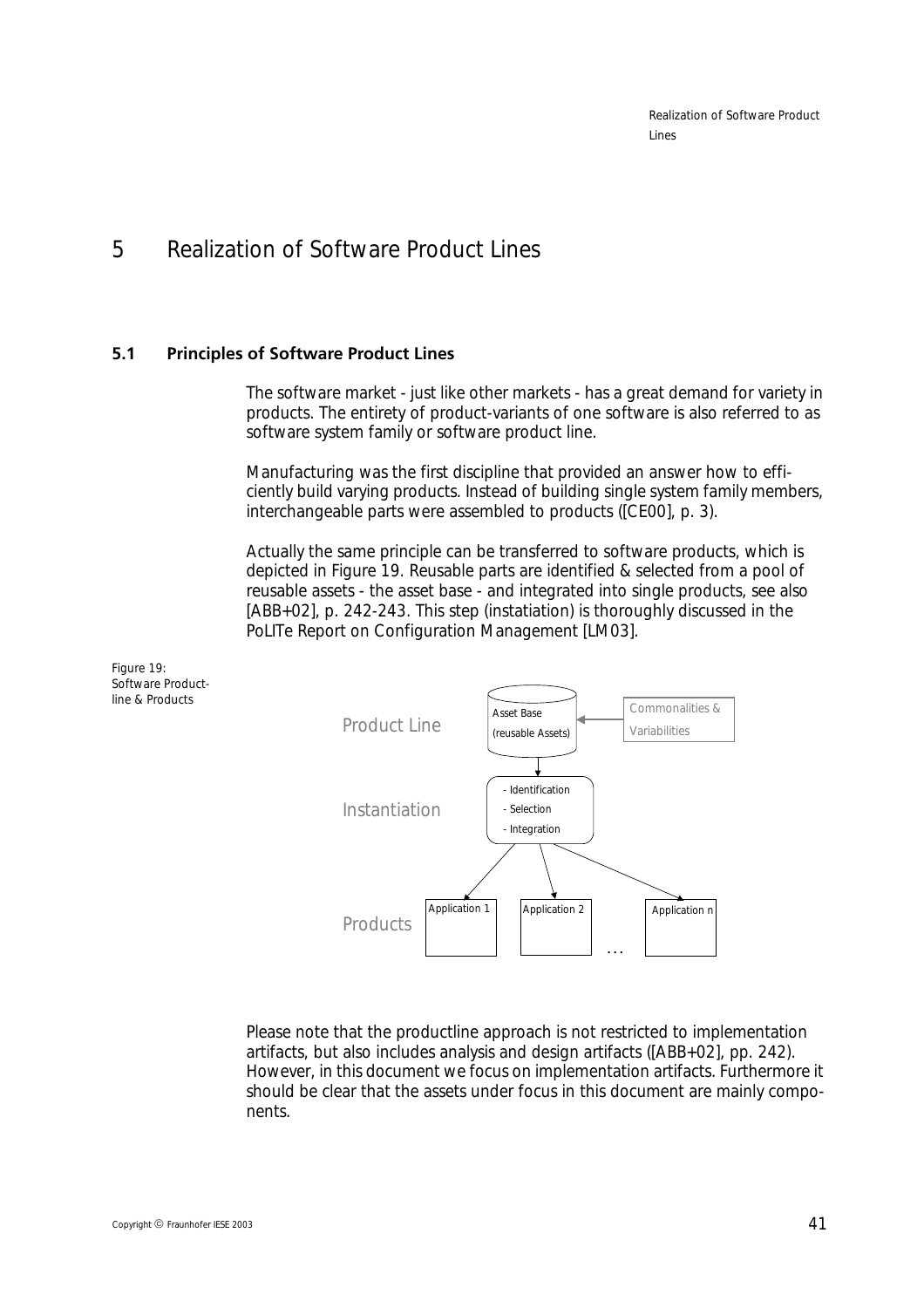Realization of Software Product Lines

> The main motivation for product lines is the reuse of software-assets as it has a significant positive impact on the development costs, effort and quality ([AM01], p. 1).

#### **Commonalities and Variabilities**

Reuse implies that the asset base contains artifacts which can be reused in more than only one single product. This means that the asset base contains common parts which do not change between product line members and variable parts that feature different functionalities from member to member. Variability can be realized on run-time or development time. Product line engineering is concerned with development time variabilities ([ABB+02], p. 244).

Our focus in the subsequent part is on design techniques that can be applied for modelling product line variabilities (commonality does not require special design techniques). All presented techniques can be applied to components and work on an architectural level which means that they are independent from the later to be used implementation technology or programming language. However, there are differences in how good a given implementation technology or language may support these design techniques.

### **5.2 Design Mechanisms for Variability**

Figure 20 depicts important techniques for modeling variability.



#### **Parameterization**

A first approach to supporting commonalities and variabilities at the design levels refers to parameterization. The underlying idea is to make a component flex-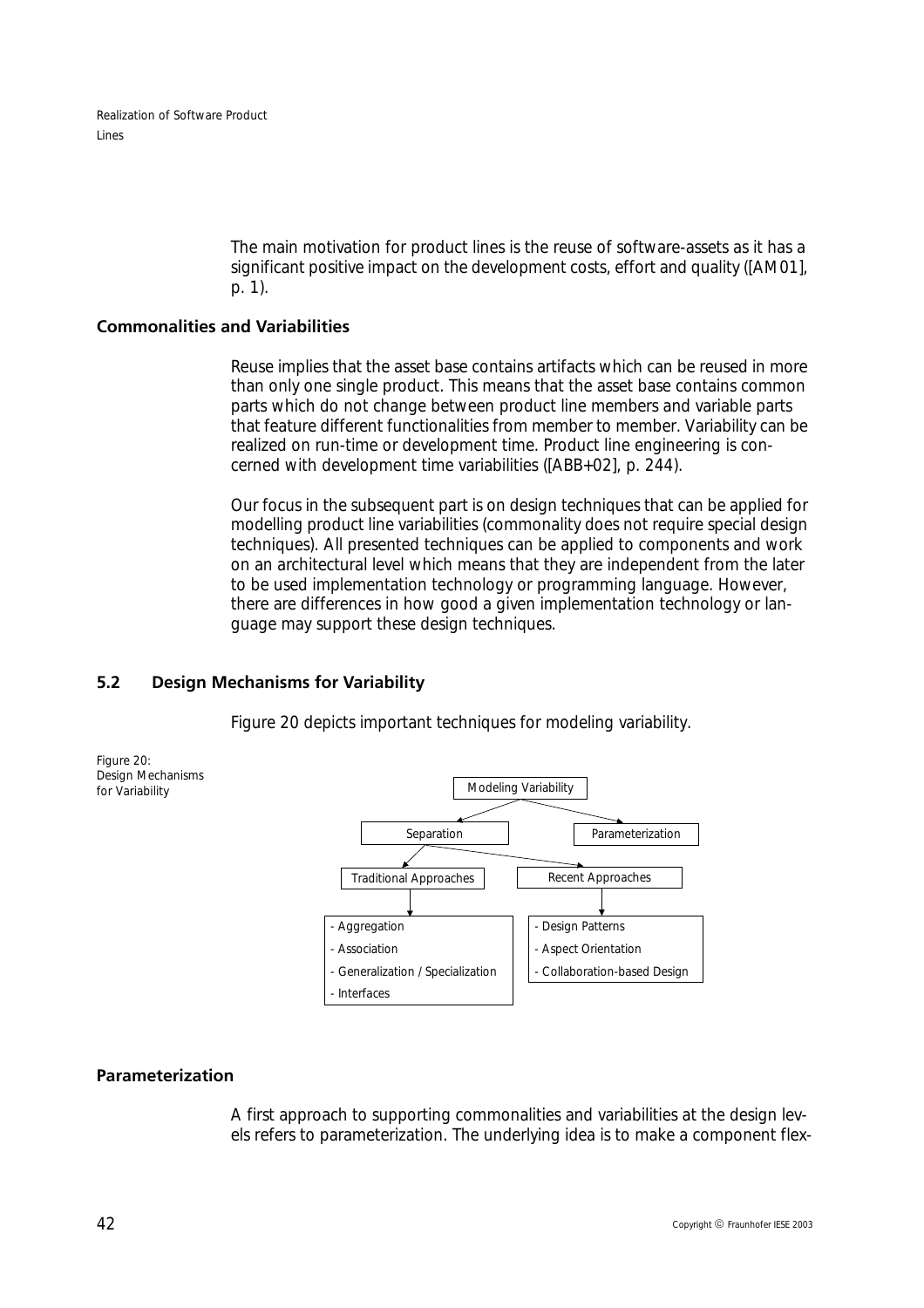ible so that it can be tailored according to the context it is put in. To this end the component is equiped with parameters that specify its behaviour. The common parts of the component are not parameterized while the varying parts are.

However, parameterization has its limits when the elements of the component that vary, increase. This is because of the complexity the component must incorporate in order to manage the set of parameters and the value ranges. In such cases it makes sense to split things out. Separation is hence the second category we observe.

#### **Separation**

The underlying principle behind separation is divide & conquer which is a timehonoured strategy for handling complexity in science and engineering. It divides a complex problem into parts that can be "conquered" separately. Thus projects can be tackled which otherwise would be beyond the capacity of the human intellect. This becomes even more apparent in a software product line where high complexity and many different concerns are the result of the variabilities among product line members. Separation of concerns at the design level is primarly achieved by decomposition. Separate parts are designed that provide the solutions to parts of the complex problem. Thinking in product line terms one would decompose a complex component so that the common parts are kept together while the varying or variant parts are addressed by different components.

In the next chapter we cover traditional mechanisms that are based on the concept of separating concerns while the last chapter makes a short trip to recently developed, rather evolutionary approaches like aspect-orientation and collaboration based design.

The following approaches have been addressed extensively by the scientific community but mostly in combination with a concrete implementation technology. The PoLITe Report on Programming Languages covers them in more detail [PM02].

#### **5.2.1 Traditional Approaches**

### **Aggregation**

Aggregation specifies that a component comprises other components. It is used when we wish to address rather a whole than its parts. This concept supports variability by delegation which means that the whole delegates special requests to the parts which provide the requested service. For example a browser may be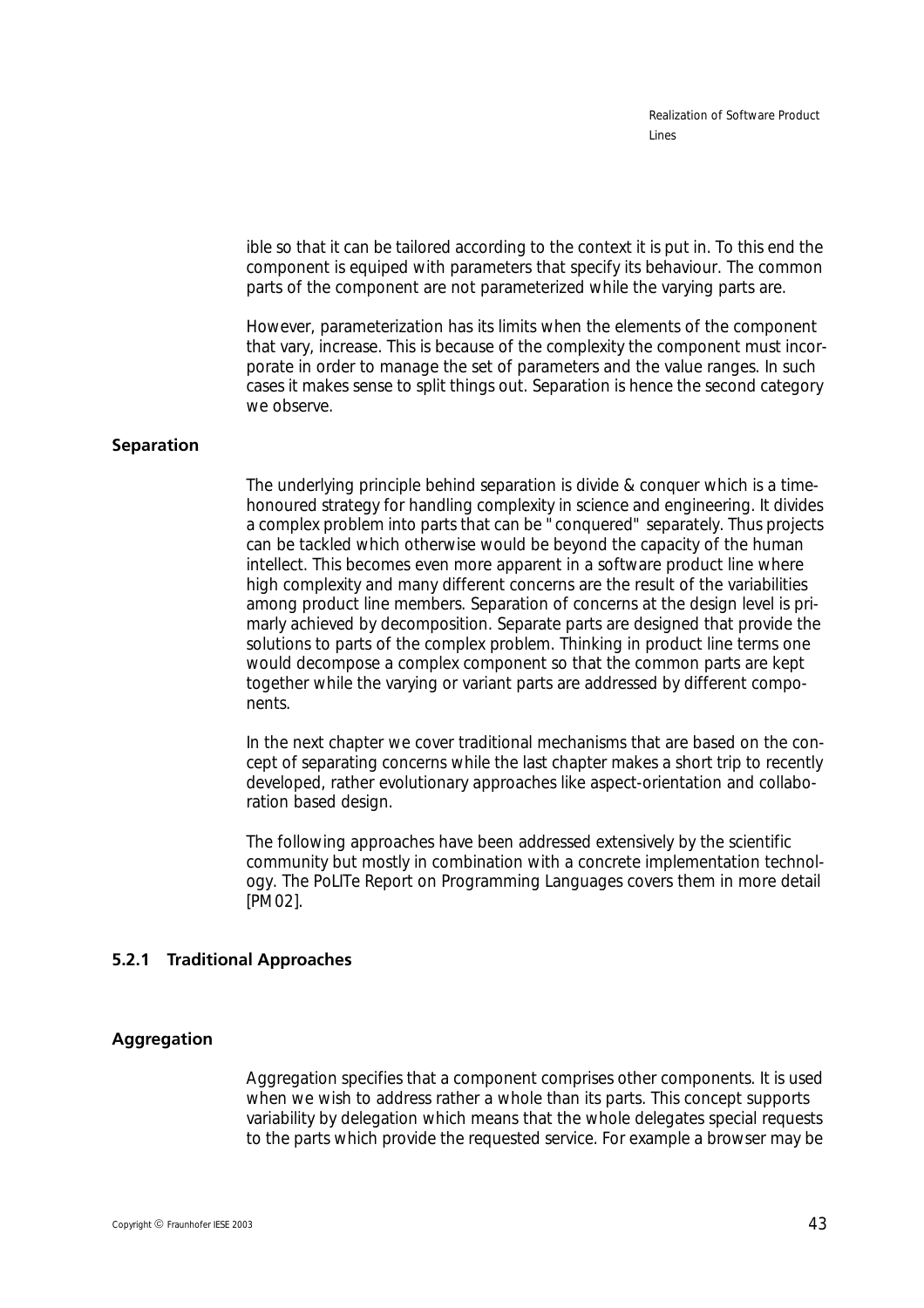requested to print the current frame. The browser will not implement this by itself. Rather it will comprise some kind of printerfacility object will delegate the printrequest to this facility object.

Aggregation can be physical or logical. In the case of **physical aggregation** (also called composite aggregation) the container is solely responsible for the parts. The lifetime of the container is connected to the lifetime of the parts. That means that the container is responsible for creating runtime instances of the parts and eventually for providing the parts with services they need. Moreover at runtime the container is the only composite component that is allowed to contain instances of the specific parts.

A graphical component may for example contain several graphical sub-components. In this case the containment is physical. Another well known example at a higher lever of abstraction represents application servers which provide a runtime environment for components. The core of this environment is a container that hosts runtime instances of components and provides them with technical services like transactions. In this case the common non-functional support implemented by the container is separated from the various functional interfaces implemented by the components.

With **logical aggregation** the aggregate component contains references to the parts. In this case the lifetime of the aggregate is connected to the lifetime of the reference and not of the part itself. For example a text editor component may be said to contain a spell checker while actually it contains only the reference to it since the spell checker code lies in a separate library which may be physically remote to the container and independent from it.

References: [AG01], pp. 111, 114.

### **Association**

As mentioned before aggregation is always combined with delegation when a container forwards requests to its parts. Nevertheless delegation can be also used without aggregation. In this case there is no notion of containment but the notion of an association between components.

Associations come also into play when there is no need for delegating requests but when two components simply depend on each other (i.e clientship, creation relationship). In these cases the user of a service typically holds a reference to the component providing the service. It becomes clear that the concepts of logical aggregation and association are similar and therefore they are often treated as equal.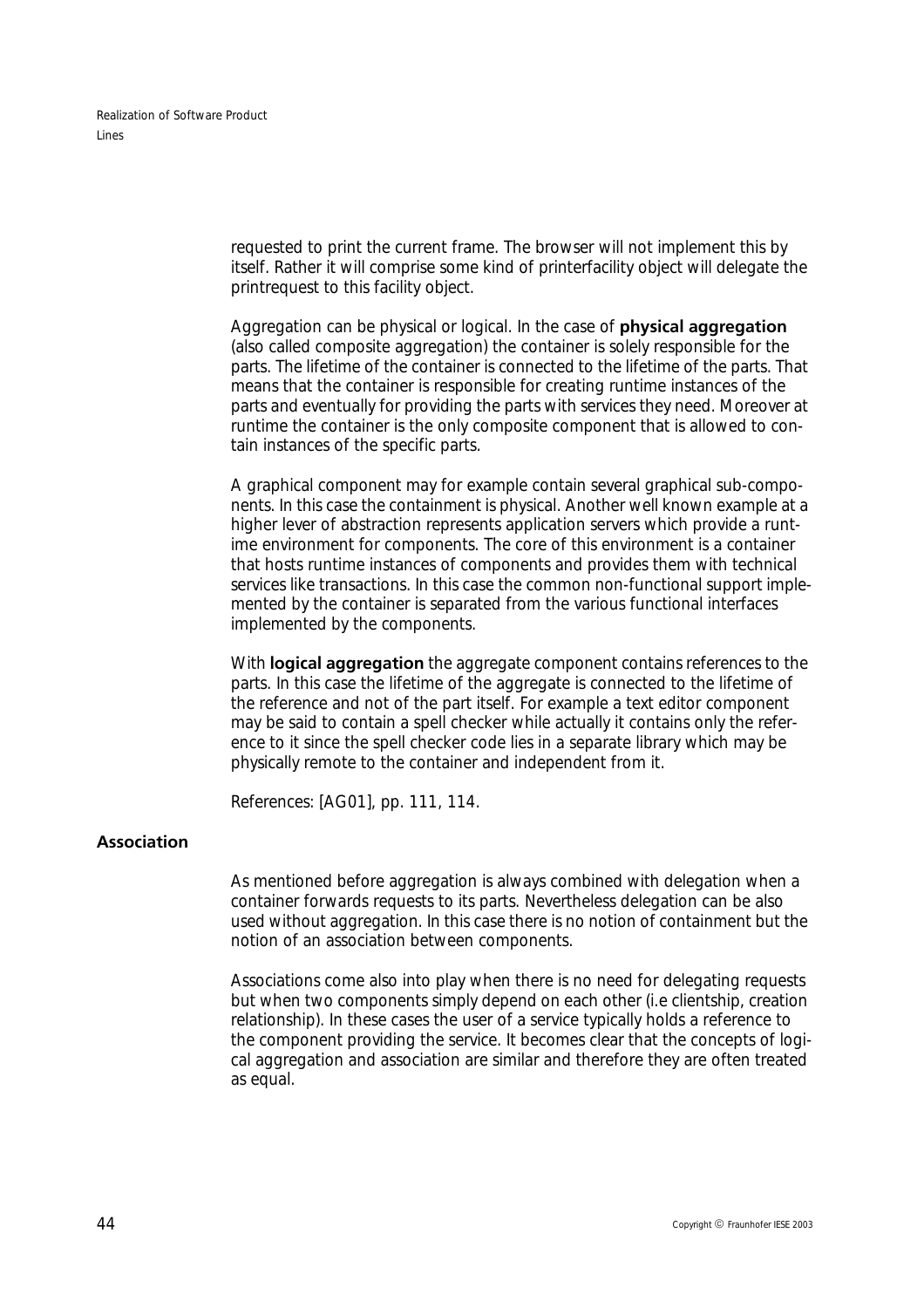#### **Generalization / Specialization**

Generalization expresses that a type (class or interface) is more encompassing than another type. Specialization is the opposite of generalization. For example "car" and "bycicle" are specializations of the more general concept "vehicle". Generalization / Specialization handle variability in the following way: The generalized object type (supertype) contains the common features, i.e. which are common to all specialized object types (subtypes). A specialization (subtype) then contains the common features plus additional features which represent the variability and which are specific for the subtype. The generalization "vehicle" would have features like max. speed, break, weight. Additional to the common "vehicle"-features, "car" would contain variabilities like tank, gas pedal, wiper.

On implementation level there are different methods how generalization & specialization can be realized:

#### **Inheritance**

Inheritance is a concrete way how specialization can be implemented in some object-oriented languages. It should not be mixed with the concept generalization, as the latter could be implemented in many other ways. When using inheritance it is important to distinguish between interface-inheritance and implementation-inheritance (see section Interfaces). For example most component technologies offer **interface inheritance**, where only the behaviour (specified by the interface) is inherited (see [CD00], p. 154), not the implementation. In contrast many object-oriented languages (e.g. C++) offer an **implementationinheritance** where not only the interface but also the concrete implementation is inherited. This kind of inheritance wires interface and implementation together which makes it difficult to replace the implementation.

#### **Polymorphism**

Polymorphism means that there is something in common to several related forms. The different techniques how polymorphism can be supported are rather implementation-specific so we will not discuss them here (e.g. inheritance, overloading, class templates).

References: [Martin95], p.76-97, [Coplien98], p.133-134.

## **Interfaces**

Interfaces are an essential concept of components which can be used for separating concerns. They separate a component into functional facets.

Interfaces have several benefits, one of which is that they explicitly separate the external behaviour provided by the interface from the internal implementation.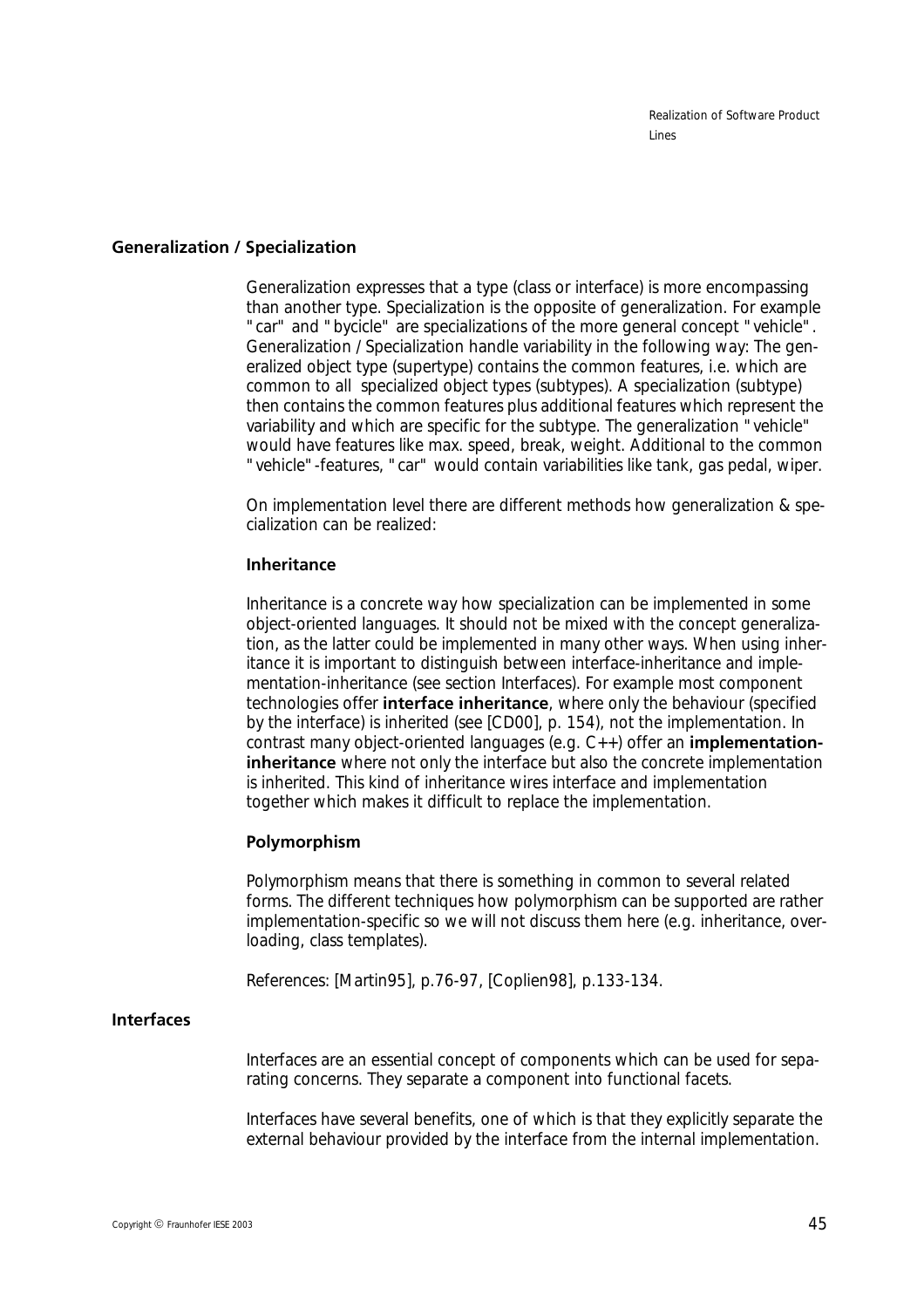Realization of Software Product Lines

> Thus, it is possible to replace/vary the internal implementation according to the given settings. Another consequence of this separation is that users can concentrate on the behaviour and the integration of the component. They need not be concerned about the implementation details which are completely hidden.

### **5.2.2 Recent Approaches**

### **Design Patterns**

Design Patterns as described by Gamma [GAL+95] also provide means of parameterization and separation and have proven to be beneficial for solving recurring design problems. Some of them can certainly be applied for the design of variabilities. For example the Bridge Pattern [GAL+95] can be used to model variability by separating an interface from its implementation. Or the Broker Pattern [Bus96] can be used to achieve location transparency enabling a component to change its physical location without affecting any clients.

#### **Aspect-oriented Design**

While the previously described techniques are means for achieving separation of concerns, Aspect Orientation directly reflects the ideas behind that. Aspect Orientation is about engineering (cross-cutting) concerns. Aspect-oriented design deals with the identification of concerns and with the decision of which concerns to separate or to encapsulate at the design level. The different cross-cutting concerns are mapped to aspects or aspectual components of the system under development. They are ment to integrate their functionality into other system components when it is required and without the need to change the other components. As a result of this general description of concerns at the design level, the approach enables several kinds of aspect materializations through different frameworks. A typical object-oriented framework for example would suggest objects for the implementation of the aspectual components.

#### **Collaboration-based Design**

The main idea behind collaboration-based design is that a system functionality is realized by a set of components that collaborate. Each component plays a role in this collaboration. The roles are like contracts a component must fulfill if it wants to participate to the collaboration. This means that a component can replace another component of the collaboration as long as it plays the required role correctly.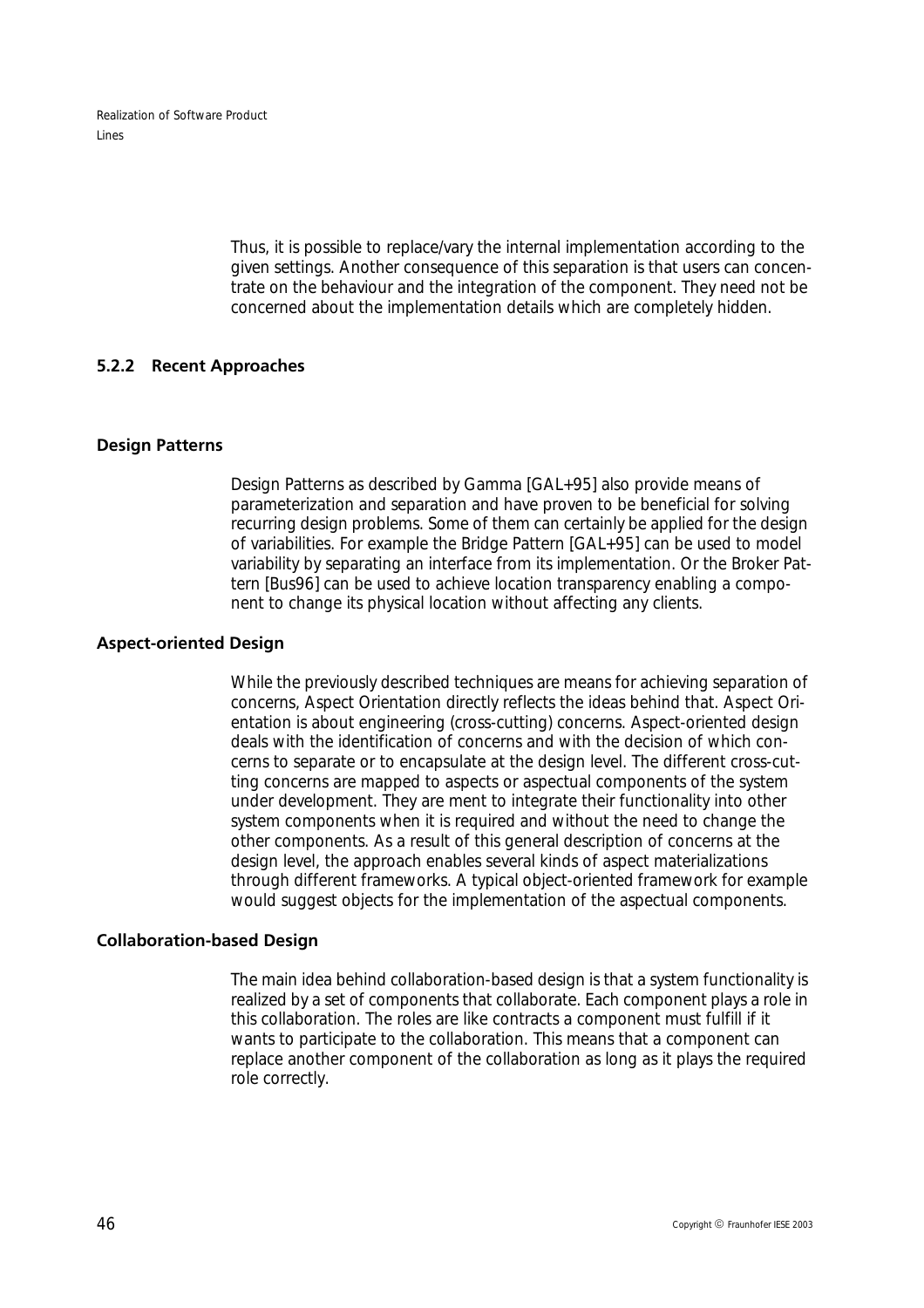### **5.3 Component Implementation in a Product Line Context**

The preceding chapters (3 & 4) show how the implementation process can be improved by the consistent application of the component and MDA paradigma throughout the whole product lifecycle. So far this approach focuses on single systems.

For product lines the focus shifts now from single systems to system families. Therefore the presented approach has to be extended so that it integrates the implementation of system families. Emphasis here is on "Extension" which means that all principles that we have developed so far (e.g. refinements & translations) are still valid for the implementation of system families, it is just that product lines bring in an additional dimension that we treat in the following as kind of orthogonal to the already existing ones.

There are **2 possibilities** how to extend the implementation process:

- Preliminary Model Instantiation
- Parallel Model Instantiation

#### **Preliminary Model Instantation**

This approach favors a total separation of product line related activities from the presented implementation acitivities (i.e., refinements & translations). This is achieved by instantiating the Business Model for the single system from a generic Business Model **before** any implementation step is executed (see Figure 21 ). The resulting single system Business Model constitutes the input for the implementation process following the presented component & MDA-paradigm. With this clear separation the implementation process need not be changed in its process steps and artifacts. For each product refinements and translations are defined. The final product implementation is obtained via generation.

Concerning the product-line, a **"learning-curve" effect** can be applied if other products of the product line are implemented after the first product. In this case already existing refinement & translation patterns for product 1 can be reused to derive analogous patterns for product 2 (see Figure 21).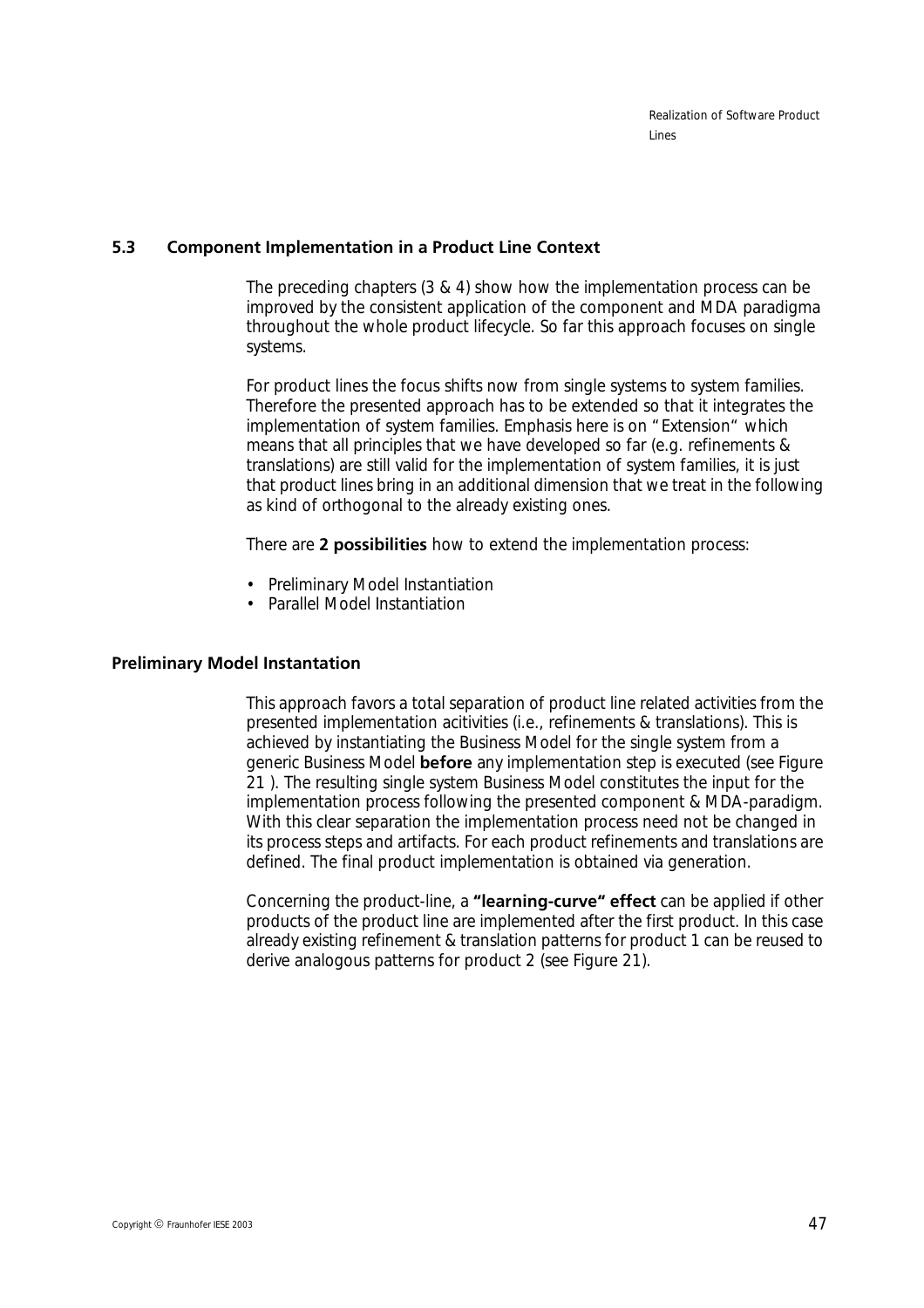Realization of Software Product Lines

Figure 21: Preliminary Model Instantiation



The Business Model has to be based on a Meta Model that not only covers components but also **genericity**. The latter comes in because the Business Model is describing not a single system but a system family . The method presented in [ABB+02] inlcudes a Meta Model that integrates component-orientation as well as genericity.

### **Parallel Model Instantiation**

Parallel Model Instantiation defers the model instantiation to "later", i.e. variabilities are not resolved but kept during the implementation process. Typically this is done by writing **generic code-artifacts** that are resolved at the very end of the implementation process into product specific code. For further details on this topic please refer to the PoLITe Report on Programming Languages [PM02]. It describes the techniques for writing & instantiating generic code artifacts.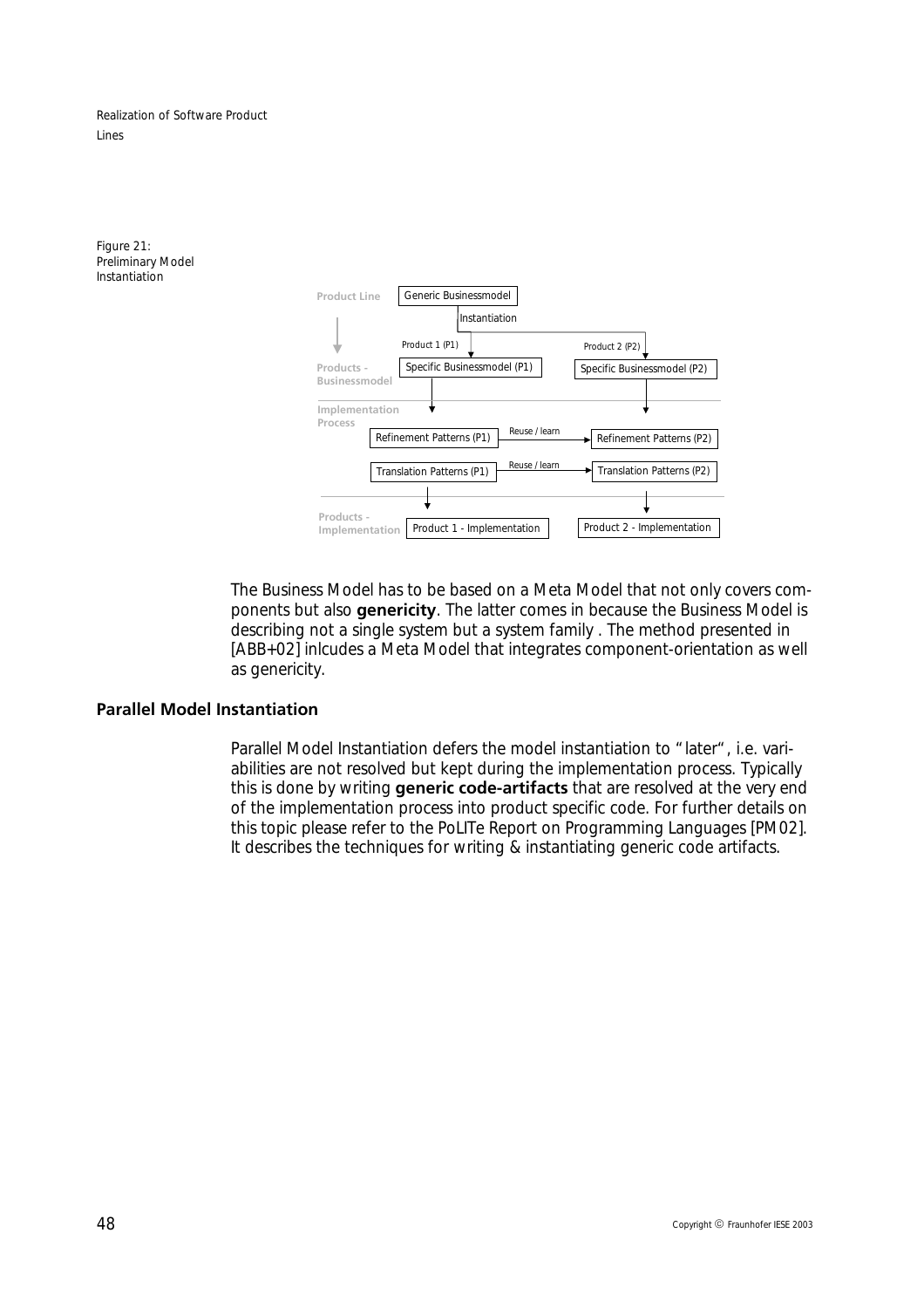# 6 Case Study

In this chapter we examine in detail the component-oriented implementation process and its related artifacts by executing a simple case study. The business logic is modeled using the KobrA-method - a component meta model suggested in [ABB+02]. A special focus is on the refinement & translation activities that accompany the implementation process.

#### **6.1 Comments on Business Modeling with KobrA**

The KobrA-method is not the topic of this survey. But as it provides the business model which is the crucial input for the implementation phase, we consider it necessary to mention at least the following steps:

**Specification**: The specification focuses on the "outside view" of components and their services. This is achieved by describing each component X in the system and the services it provides to the world outside (i.e. other components). Internal details are not part of the specification. For example algorithms or additional datastructures that are used to implement services are not described here.

**Realization**: the realization adds all internal details to the specification. E.g. Classes that are used internally for the realization of the services have to be defined here. The component-realization is the last artifact that is technology independent. All following steps constitute "implementation steps" as they are executed in the context of a specific technology.

Specification & Realization are subsequent activities of the Business Modelling process, i.e. what we depicted as "Create Business Modell" in Figure 15 is actually subdivided in KobrA in two subsequent steps "Create Specification" & "Create Realization".

**Flattening**: Some technologies (e.g. COM) do not support runtime loading of fine-grained components efficiently. This means that loading a huge amount of fine-grained components has a bad performance. In these cases flattening is required, i.e. fine-grained components are combined to more coarse-grained components. This reduces the amount of physical components and leads to a better performance. Flattening guidelines help to answer the question: "How to organize the architectural components in physical entities?". Physical entities can be libraries, executable files, assembly files or the implementation components themselves. In this survey flattening was not relevant, as the used EJB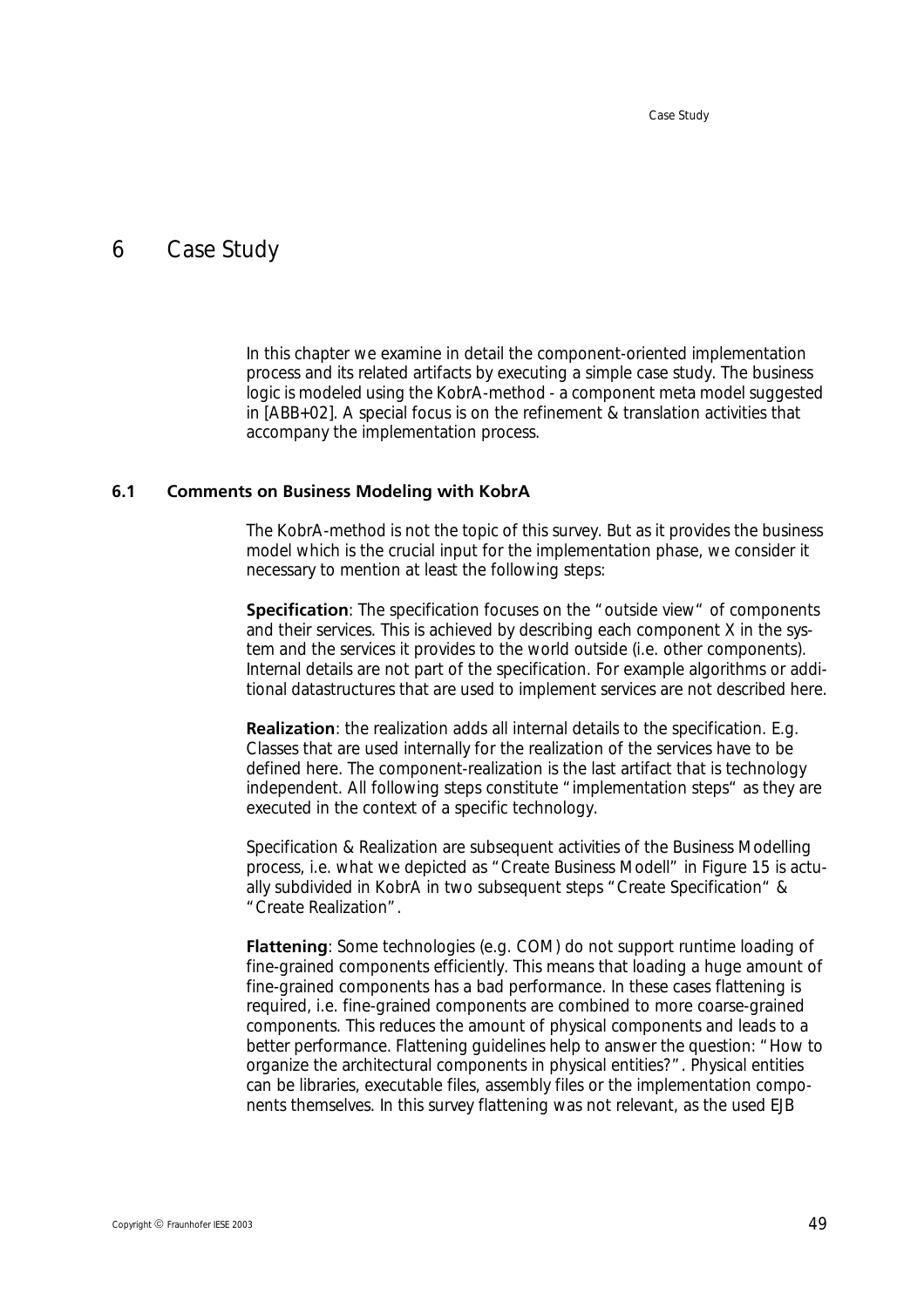technology doesn't require it. For more information on flattening please refer to [ABB+02].

#### **6.2 Introduction to the Library System Case Study**

The example system used in the case study is a Library System that allows a user to loan and return Items. In order to keep our focus on the implementation process and the related activities we modeled the system as simple and minimal as possible. The Library System allows users to loan and return Items.

#### **6.2.1 Library System Specification**

The specification (Figure 22) tells us WHAT the component Library System is expected to do. Items (e.g. books) can be loaned, an account is used to authorize a user to loan Items at all. Loans capture the Items that are loaned by a certain account plus the resepctive creation- and returnDates.

The stereotype <<Komponent>> specifies that the Library System component models behaviour. I.e. the Library Systems interface offers methods that support the typical processes needed in a Library System. On the other hand we have (KobrA) entities like Items, Accounts and Loans. The difference is that entities capture persistent components, i.e. their focus is more on the storage of the component's attributes rather than behavioural aspects.



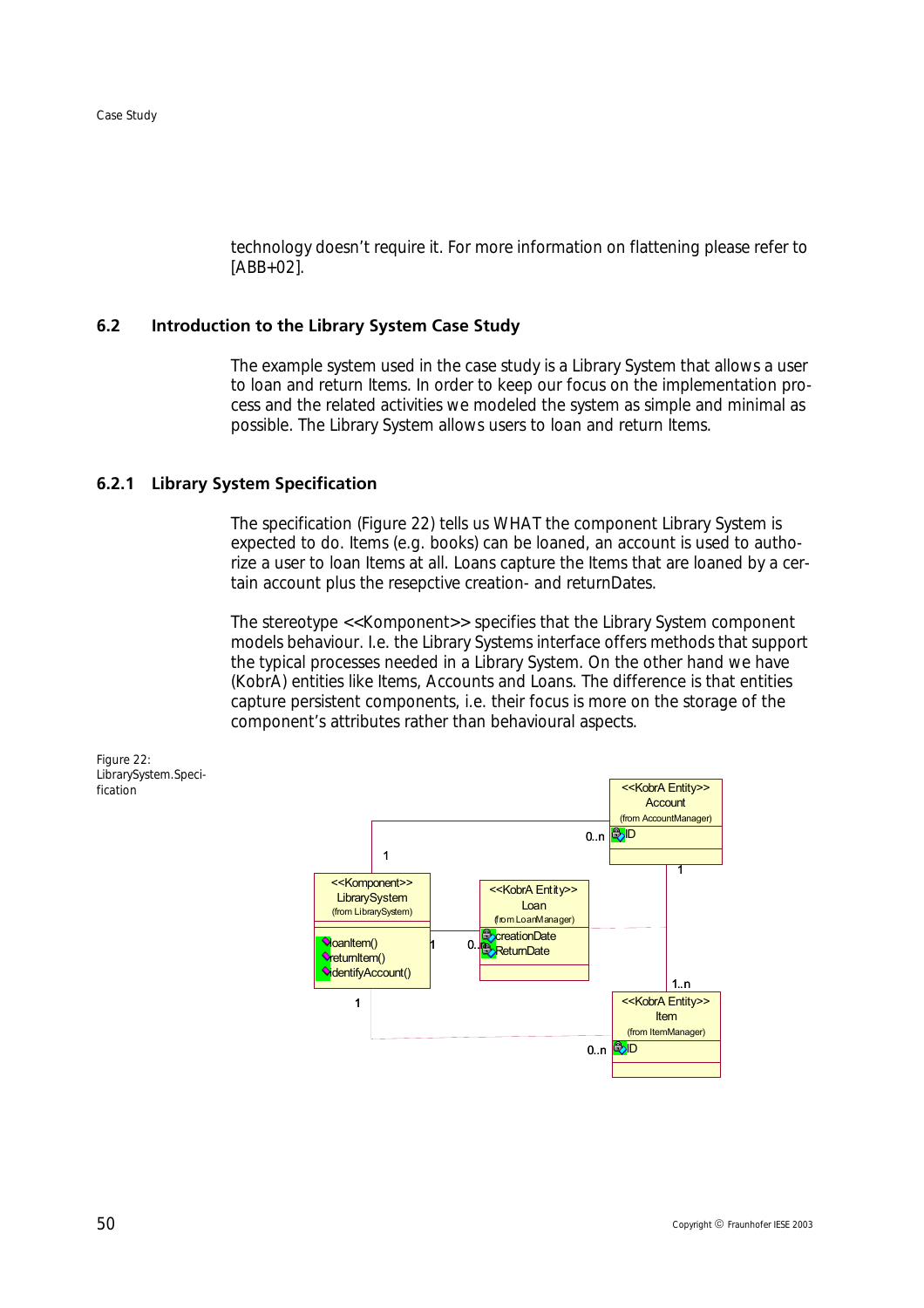### **6.2.2 Library System Realization**

Whereas the specification focuses on the outer structure of the Library System, the Realization focuses on the inner structure, i.e. details concerning the realization are added (see Figure 23). At a first glance we can see that inside of the Library System additional objects are required. A LoanManager is required for handling loaning-activities like the creation (loaning) and removal (returnItem) of Loans. An AccountManager is required for handling account-activities like the identification of a UserAccount. An ItemManager handles Item-related acitivties like checking if an Item is at all in the Library System (getItem).

Figure 23: LibrarySystem.Realization



#### **6.3 Business Model of the LoanManager Component**

The KobrA approach is a fractal approach in the sense that all activities which have been executed for the Library System as the top-level component of the system are executed just the same for the lower level components of the system. In the following we analyze the whole implementation process with Refinements & Translations focusing on one the LoanManager component.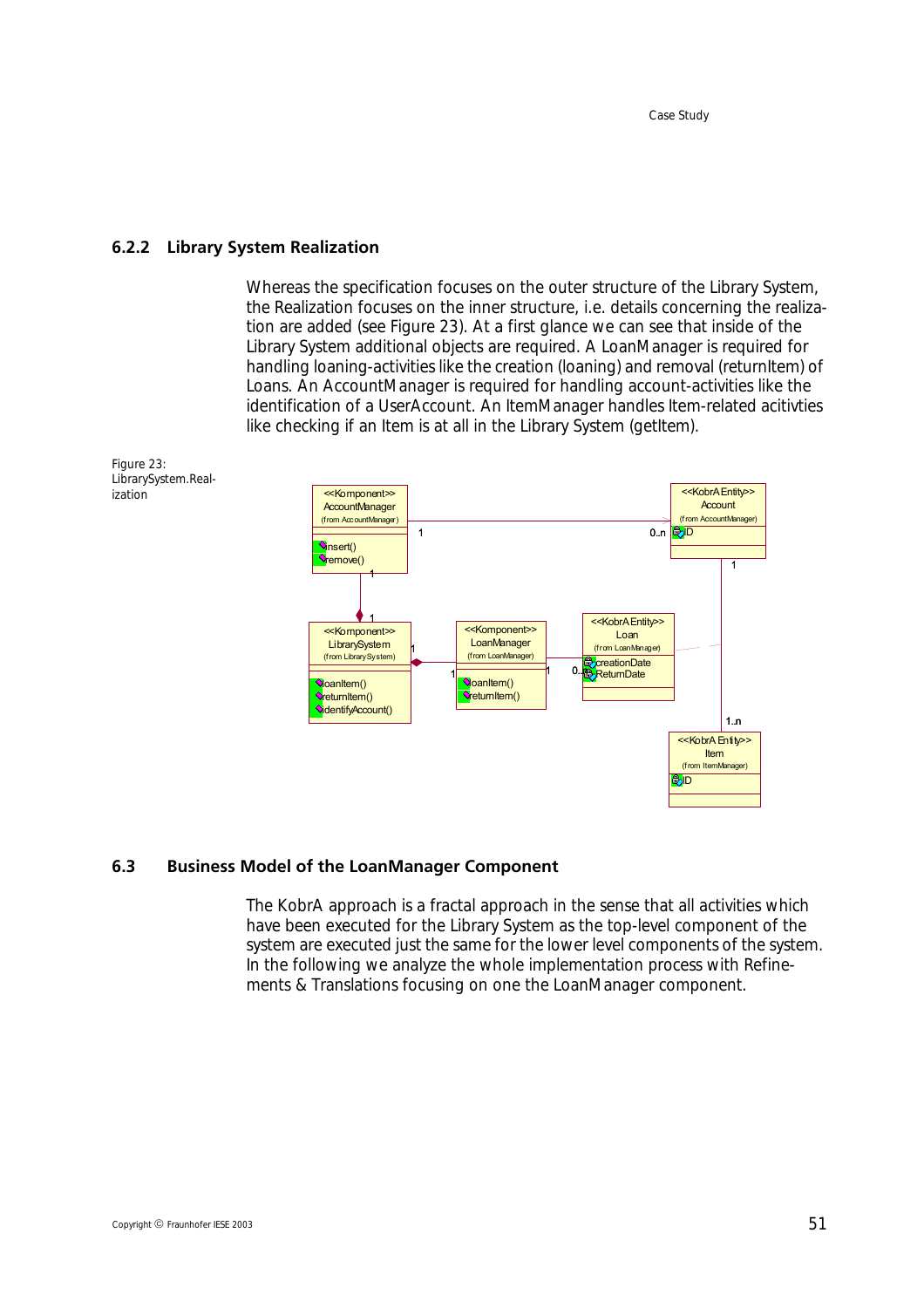### **6.3.1 LoanManager Specification**

Figure 24: LoanManager.Specification



The specification shows the LoanManager's services and the Businessobjects he is dealing with that are relevant to the outside world, i.e. for collaborating components like the library system. Relevant Businessobjects are Items, Accounts and Loans. The LoanManager provides the following services (interface):

- **setAccount (AccountId)**: registers a specific account on the LoanManager. Following actions like loaning Items are executed for this account.
- **loanItem (ItemId)**: the specified Item is loaned for the Account that has been set before
- **returnitem (ItemId)**: the specified Item is returned.

#### **6.3.2 LoanManager Realization**

The realization (Figure 25) enriches the model with a new object. The LoanStore is introduced for the creation (insert) and removal (remove) of Loans plus the information if a requested Item is already loaned (isLoaned). The LoanStore is not required for the communication with other components and therefore it is not visible in the specification.

## **Containment**

The containment relationship defines the nesting of components within one another (see [ABB+02],pp. 119). Thereby it defines which components are packaged into one component. In our case, the LoanManager contains three : **Loan-Manager, LoanStore and Loan**. The decision that LoanManager contains Loan results from the fact that the LoanManager needs direct access to the Loan whereas it is not required directly by other components.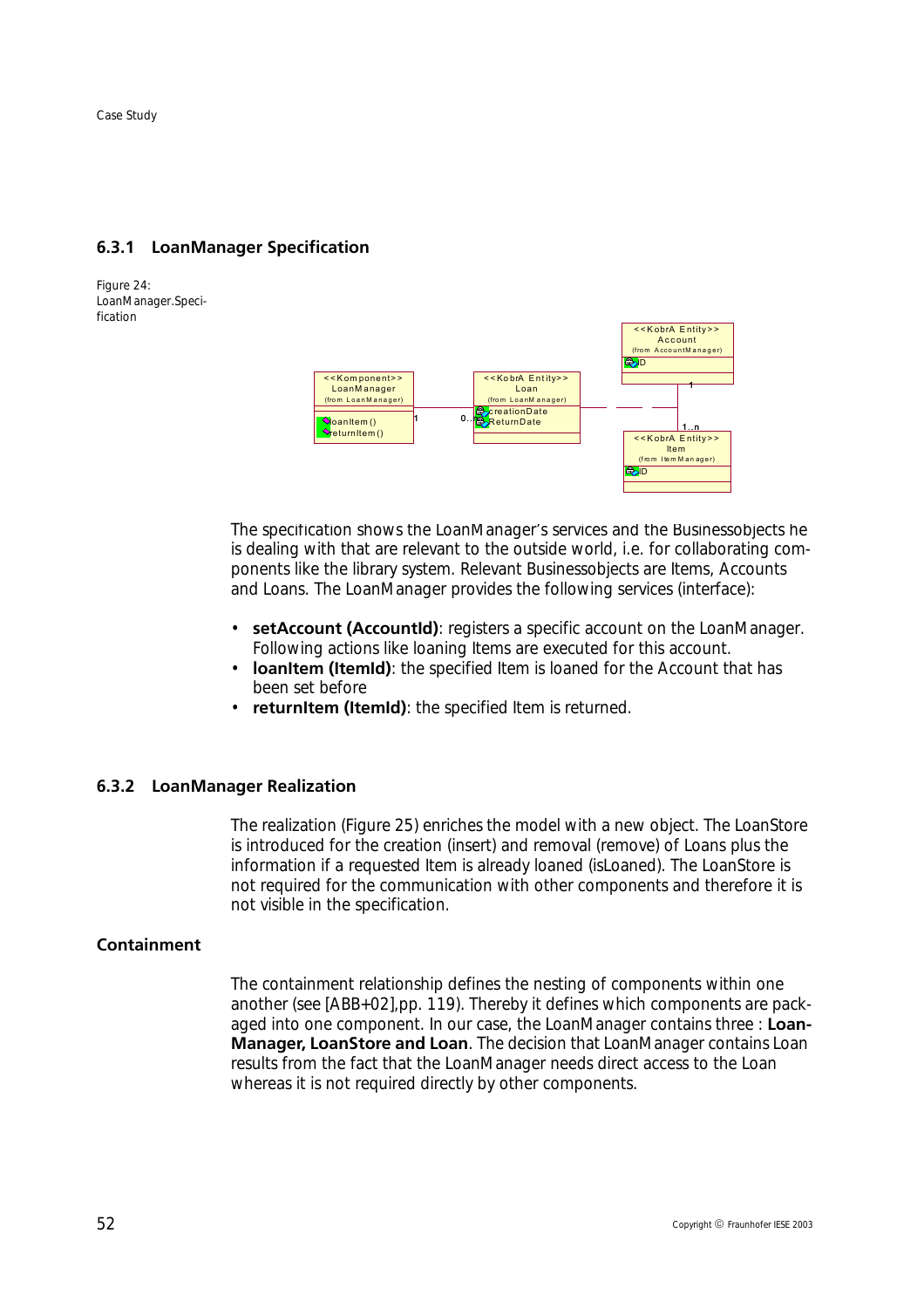Case Study



#### Figure 25: LoanManager.Realization

### **6.4 Refining the LoanManager Component**

### **6.4.1 Analyzing the Refinements**

In the following we derive the refinement information by comparing the Loan-Manager's implementation model with the corresponding business model. The purpose is to extract only refinement information that is intellectual work. Any other information that can be generated automatically is out of scope. On this base we can analyze and comprehend the underlying refinement patterns.

### **LoanManager EJB Implementation Model**

Figure 26 shows the LoanManager's implementation model for EJB in UML. It is the graphical representation of the implementation (code) which is the result of a developer's intellectual work during the implementation process.

### **Information Overhead**

First thing that strikes our attention is that the information has increased dramatically compared to the size of the business model. Another observation that cannot be drawn directly from the pictures is that the amount of actual refinements, i.e. the related intellectual technology decisions that led to the imple-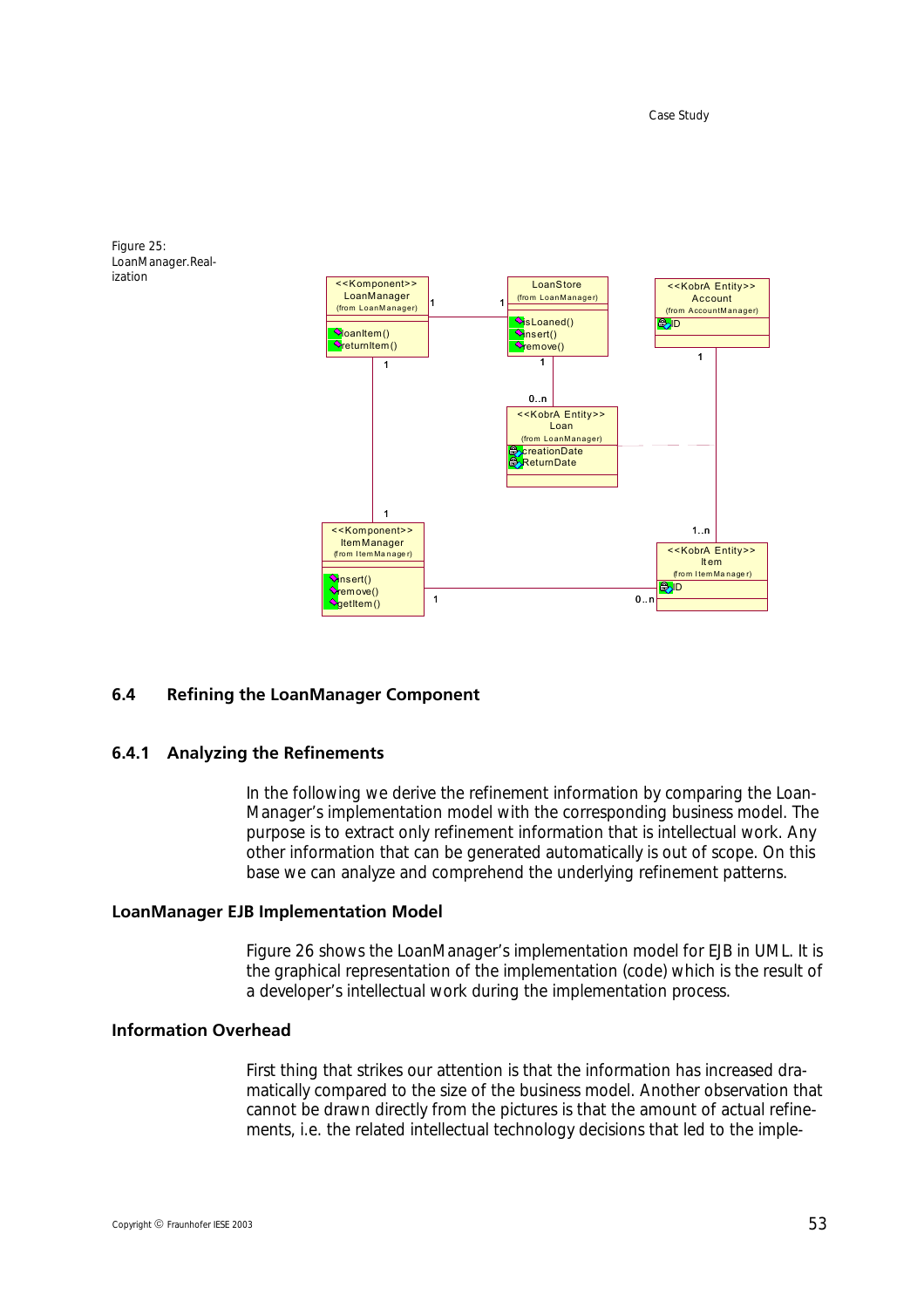

mentation model constitute only a minor part. This means that the bigger part of the information increase is overhead that could be generated automatically.

#### **Refining LoanManager into an EJB SessionBean**

.

The component LoanManager is implemented as a SessionBean. Sessionbeans are used for components with a "session"-restricted lifetime. The LoanManager is such an object: it is only required if a client wants to loan an Item. As soon as the client disconnetcs, the EJB Container may destroy the LoanManager. The decision for a sessionbean always leads to three classes (i.e. this part of the pattern can be automated):

- **RemoteInterface**"LoanManager", stereotype <<EJBRemoteInterface>>, specifies the interface to the outside world.
- **SessionBean**"LoanManagerEJB", stereotype <<EJBSession>>, implements the operations provided by the interface.
- **HomeInterface**"LoanManagerHome", stereotype <<LoanManager-Home>>, is an object factory, i.e.it is responsible for the creation and desctruction of the sessionbean.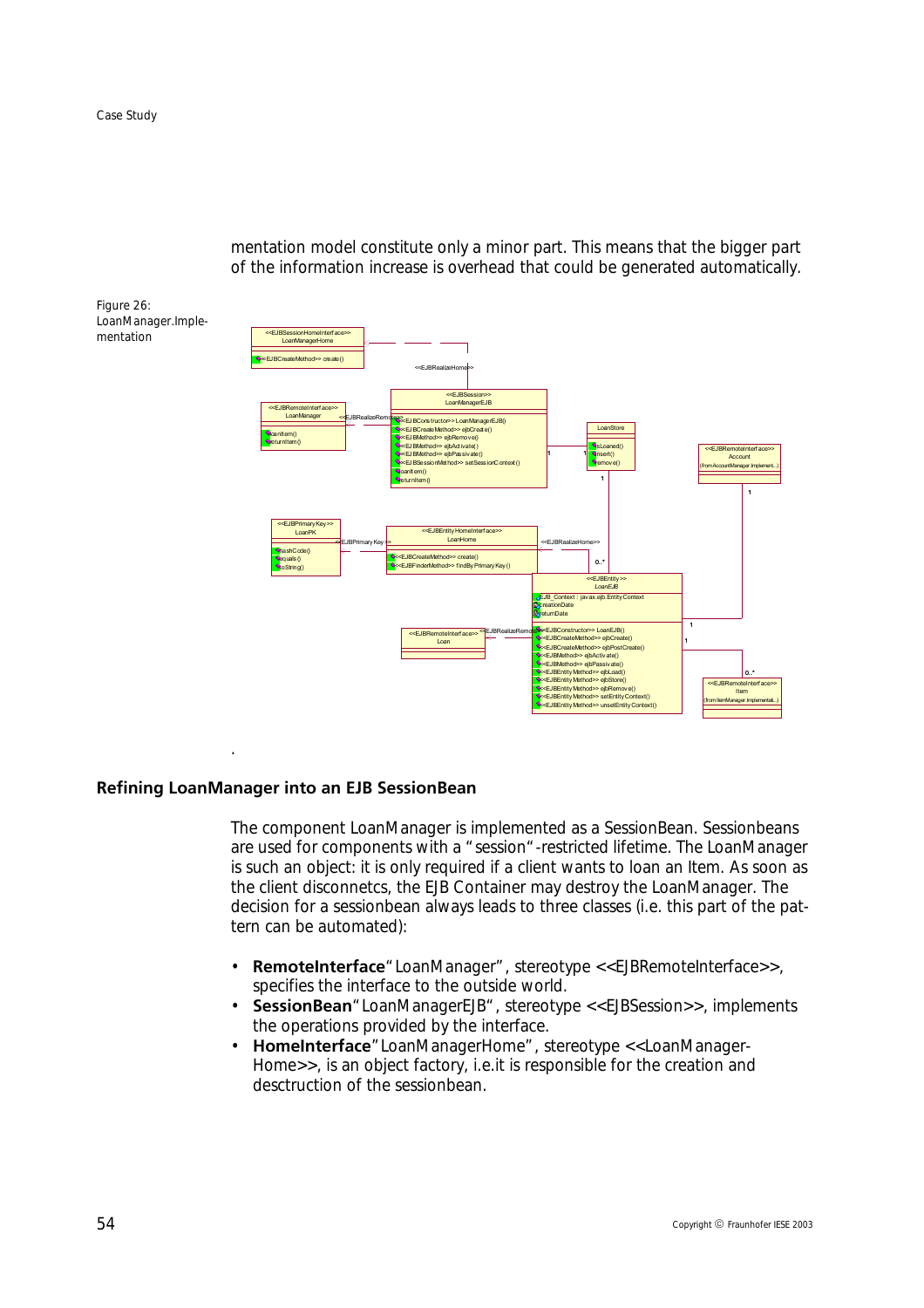There are two decisions that we have to make when implementing a Session-Bean.

- 1 **Sessiontype**: two values are possible : stateful or stateless. The sessiontype **stateful** is used when the Bean is designed to service multiple requests / transactions so that it has to track a state. As it is not required in our case to do a sophisticated tracking, we model it as **stateless**.
- 2 **Transactiontype**: two values are possible: Bean or Container, chosen was "Bean".

#### **Refining Loan into an EJB EntityBean**

KobrA Entities, i.e. objects that need to be persistent in the system, are implemented as Entitybeans. In our case the Loanobject is modeled as an Entity Bean. An Entity Bean consists of 4 elements(Primary Key depends on decision):

- **RemoteInterface** "Loan", stereotype <<EJBRemoteInterface>>
- **EntityBean** "LoanEJB", stereotype <<EJBEntity>>, implementing the Beans business methods (in the case of an entity bean there would'nt be much),
- **HomeInterface** "LoanHome", stereotype <<EJBRemoteInterface>>
- **PrimaryKey** "LoanPK", stereoptype <<EJBPrimaryKey>>

The following decisions have to be resolved when implementing an Entity Bean:

- 1 **Type of Persistence**: EJB distinguishes two types of persistence, **Container Managed Persistence (CMP)** and **Bean Managed Persistence (BMP)**. We chose CMP as it is the easiest way to make a Bean persistent.
- 2 **Primary Key**: it is possible to model the primary key as an object of its own. This is only required if the key is a composition of different properties. In our case we used a unique property and therefore did not need this extra class.
- 3 **Reentrant/Mulithreading**: An Entity that is not supposed to be shared between multiple threads is modeled as reentrant = false. A Bean is reentrant if one of its instances can be shared between several threads. For our simple example we chose false.

Remark: Besides from using EJB-persistence mechanisms we could also decide here to use another persistence framework, i.e. a different framework that is not provided by EJB.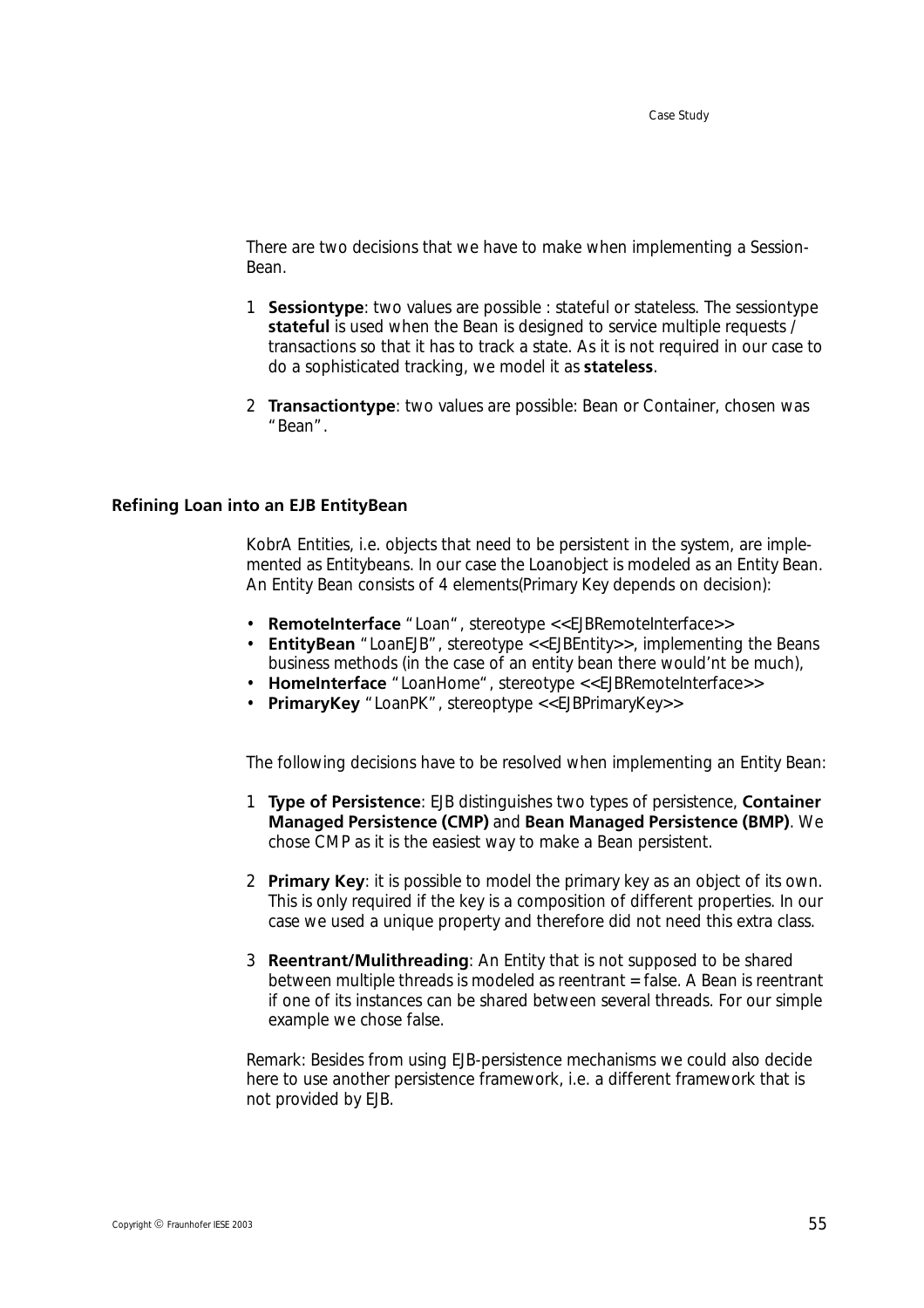### **Refining LoanStore into a simple java class**

The functionality of Loanstore is only required inside the LoanManager. It is neither visible in the LoanManagers interface nor does it contain persistent attributes. Therefore we implemented it as java class, the simplest refinement possible.

There is no further decision required.

### **6.4.2 Formalizing Refinements with Refinement Patterns**

Figure 27 depicts that refinement is the instantiation of a pattern, i.e. a component of the business model is refined by assigning a refinement pattern to the component and then resolving the respective decisions. These are resolved by assigning values to decision variables. As a prerequisite a whole framework of refinement patterns is required, each pattern describing a technology refinement and the relevant decisions. This framework is then used during implementation performing refinements.



Please note that the business model is not transformed or thrown away in this approach. Refinement is reduced to the minimal delta information that specifies how the business model is to be implemented in a specific technology.

#### Copyright © Fraunhofer IESE 2003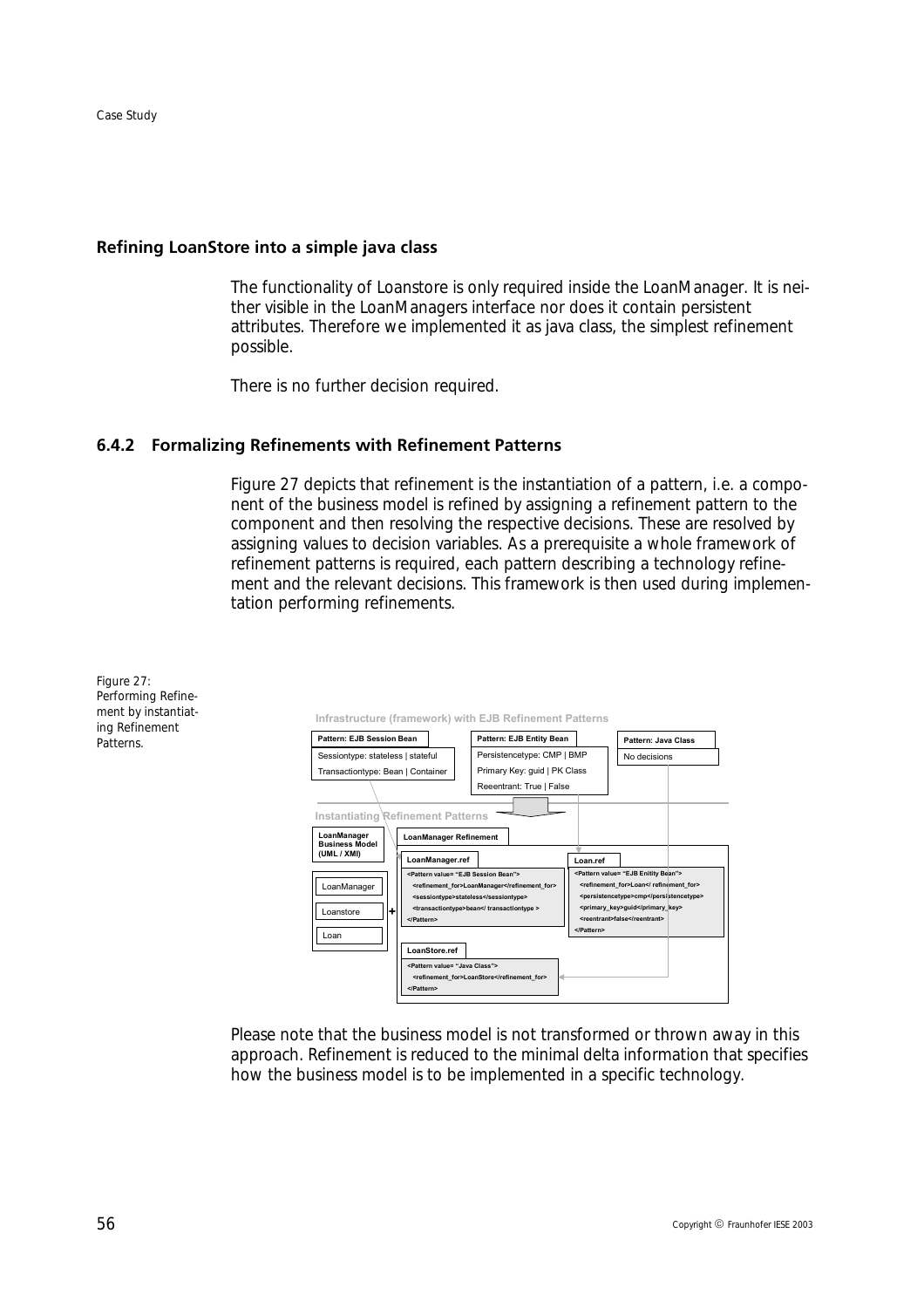#### **Refinement Sequences**

As we have seen, the refinement of the LoanManager component actually consists of a whole set of refinements rather than a single one. One reason for this is that the component LoanManager contains three model elements that need to be refined, each requiring a specific refinement: LoanManager, LoanStore and Loan. Also, the refinement of a model element may require the sequential application of patterns. This leads us to refinement sequences.

Refinements are not necessarily independent, rather they can depend on each other. E.g. the relationship between two model elements A and B is to be refined. But the relation refinement depends on whether A/B is refined as java class or as SessionBean. Therefore the refinements have to be executed in an order - the relation refinement can only be done after the refinement of A and B.

Another type of dependency exists if the refinement of one model element requires the sequential application of several patterns, illustrated in Figure 28. In this example the refinement of the LoanManager differs from the preceding examples. The difference is that the primary key is not modeled as a single guidattribute but as a Primary Key class (PK class). This requires an additional refinement that specifies the composition of the key, in our example the key is composed from the attributes "ItemID" and "AccountID".



The Refinement of the LoanManager Component consequently consists of four refinements : LoanManager.ref, LoanStore.ref and Loan.ref.1 and Loan.ref.2, the numbers indicating the sequence in which they have to be applied.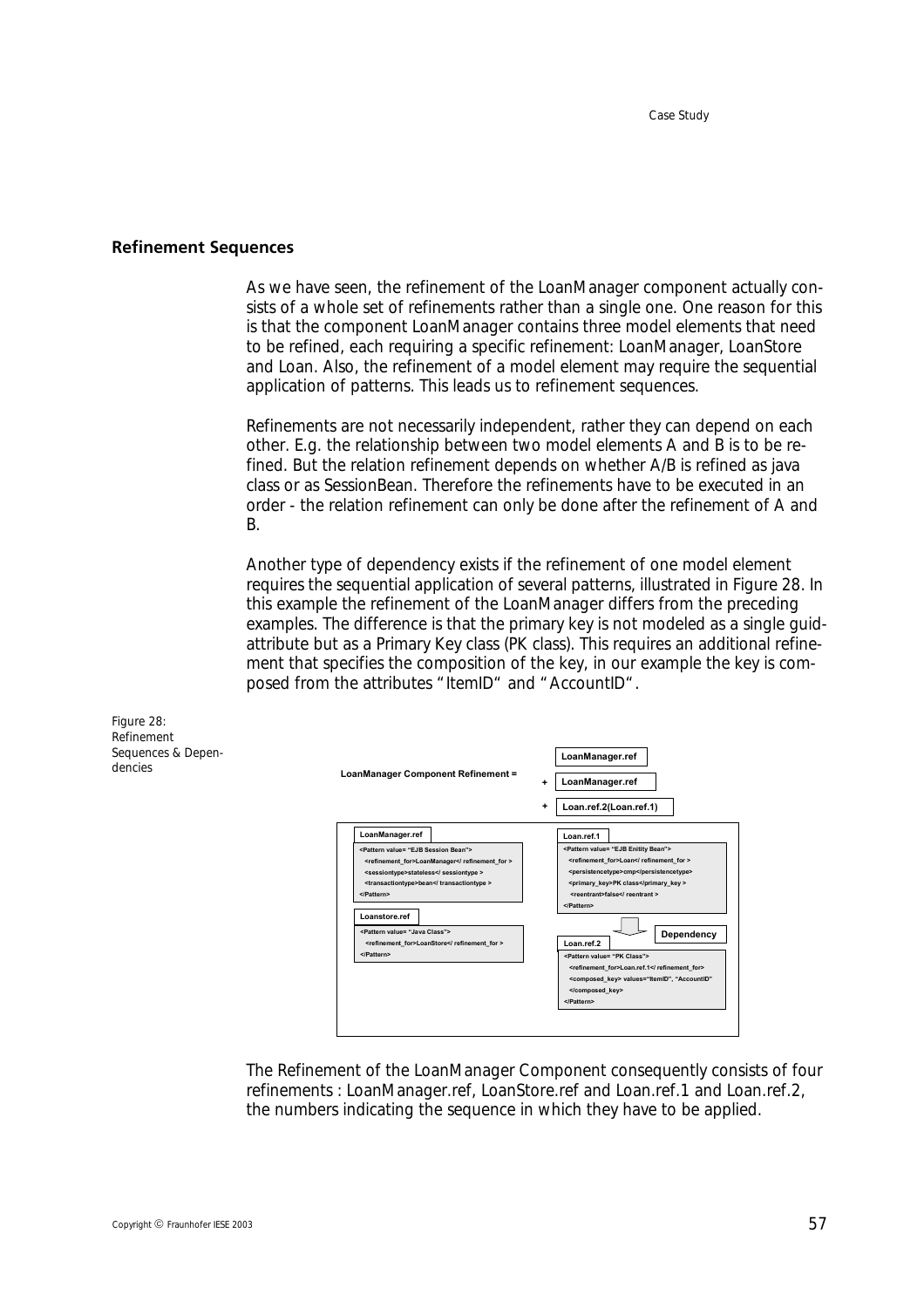Loan.ref.1 specifies that a Primary Key Class should be used (primary\_key value="PK Class"). Loan.ref.2 depends on this first refinement as it specifies the attributes that are combined to form the primary key. This is a clear dependency: the Refinement using Pattern "PK Class" can only be defined after the Refinement using Pattern "EJB Entity Bean" has been specified.

### **Selection of technology units**

We have already seen a case where decisions actually resemble the **selection of technology-units**. The decision that a Primary key class is to be used is one. Another example are Session Beans where instead or in addition of remote interfaces so called local interfaces can be implemented (local interfaces can be applied in non-remote cases for better performance, see [AT02]). The selection of certain technology units is intellectual work (e.g. for performance reasons) that needs to be recorded in the refinement information and therefore is also part of the refinement pattern. Furthermore technology units are the key units for the definition of translation patterns (next chapter).

The examples that we provided so far are only outlinging the refinement idea . However, the simple examples are already evidence for the complexity of the topic due to implied refinement sequences and selection of technology units.

#### **6.5 Translating the LoanManager Component**

#### **6.5.1 Analyzing the Translation**

We proceed here like we did with the refinement patterns. I.e. first we present the codelevel artifacts that are the result of a traditional implementation. Then we compare them to the preceding artifacts (meta model of component technology, business model, refinements) resulting in a set of translation rules that describe the translation and can be grouped in a pattern. The translation principles that we identify in the following (see Table 1) are the same for all source code artifacts so that it is sufficient to present only the sourcecode of the Remote Interface.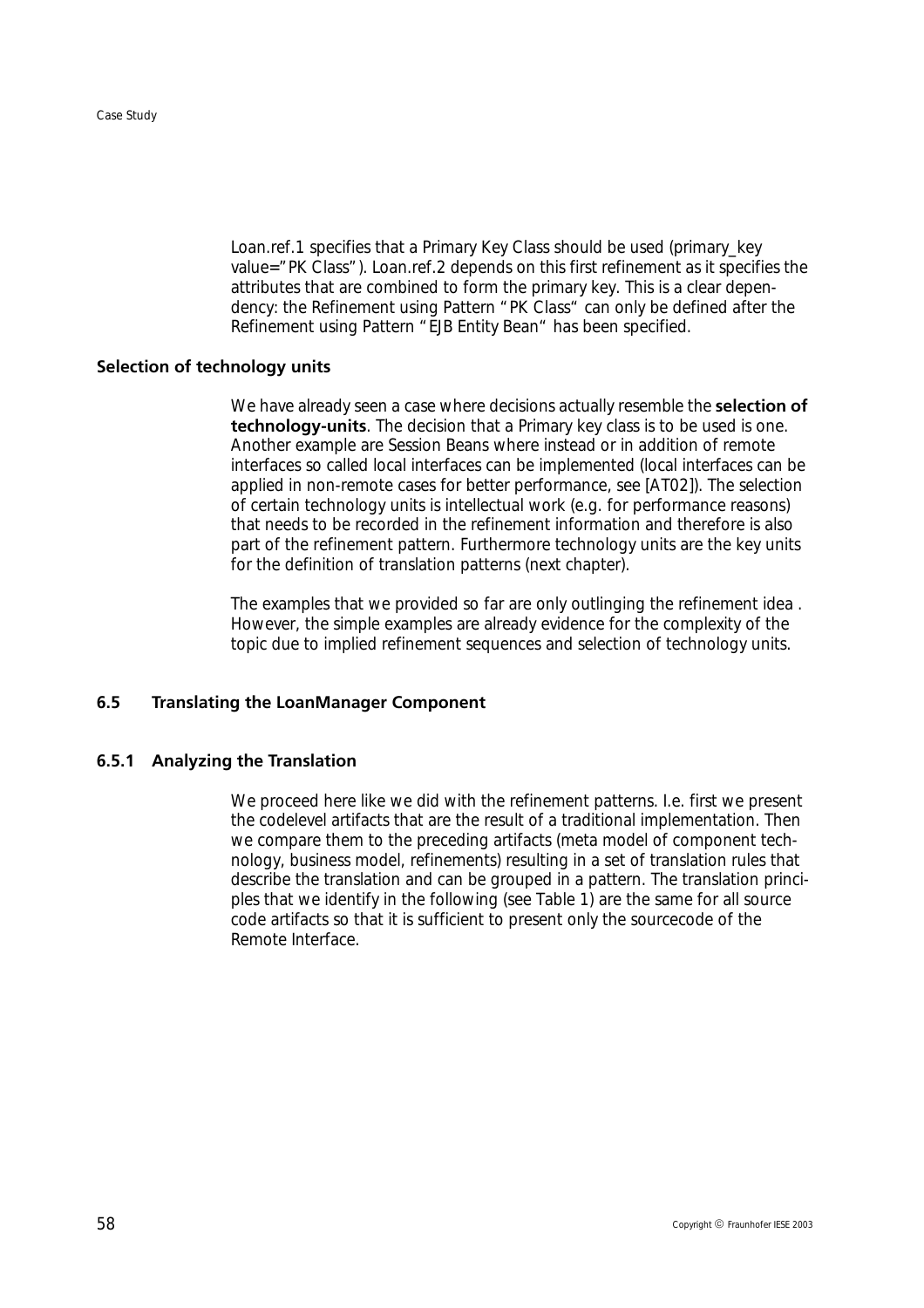Case Study

Table 1: Source Code for Remote Interface of LoanManager Component

```
/*
 * LoanManagerRemote.java
 *
 * Created on 3. Mai 2002, 10:39
 */
package LoanManager;
import javax.ejb.EJBObject;
import java.rmi.RemoteException;
/*
This interface defines the `Remote' interface for the `LoanManager' EJB.
*/
public interface LoanManagerRemote extends EJBObject {
   public String loanItem(String id) throws RemoteException;
  public String returnItem(String id) throws RemoteException;
}
```
#### **6.5.2 Formalizing Translation with Translation Patterns**

Translation Patterns are meta structures but they differ in two important aspects from Refinement Patterns (see also Chapter 3.4):

- 1 **Mapping**: Translation transforms the implementation level model into source code artifacts, i.e. it describes a mapping between two descriptions at the same level of detail, but different notation. In contrast, Refinement adds low-level technological information to a high level model.
- 2 **Unit-wise**: There are no decisions that have to be resolved component-wise. This means that the Translation Pattern can be applied directly to the Implementation Model. In contrast, refinements require the component-specific assignment of Refinement Patterns and their decision resolving.

The following example shows a possible translation pattern realized as a XMLfile. A full implementation would need some more details to be specified (e.g. signature of the methods). Also, a pure MDA approach would prefer XMI instead of XML.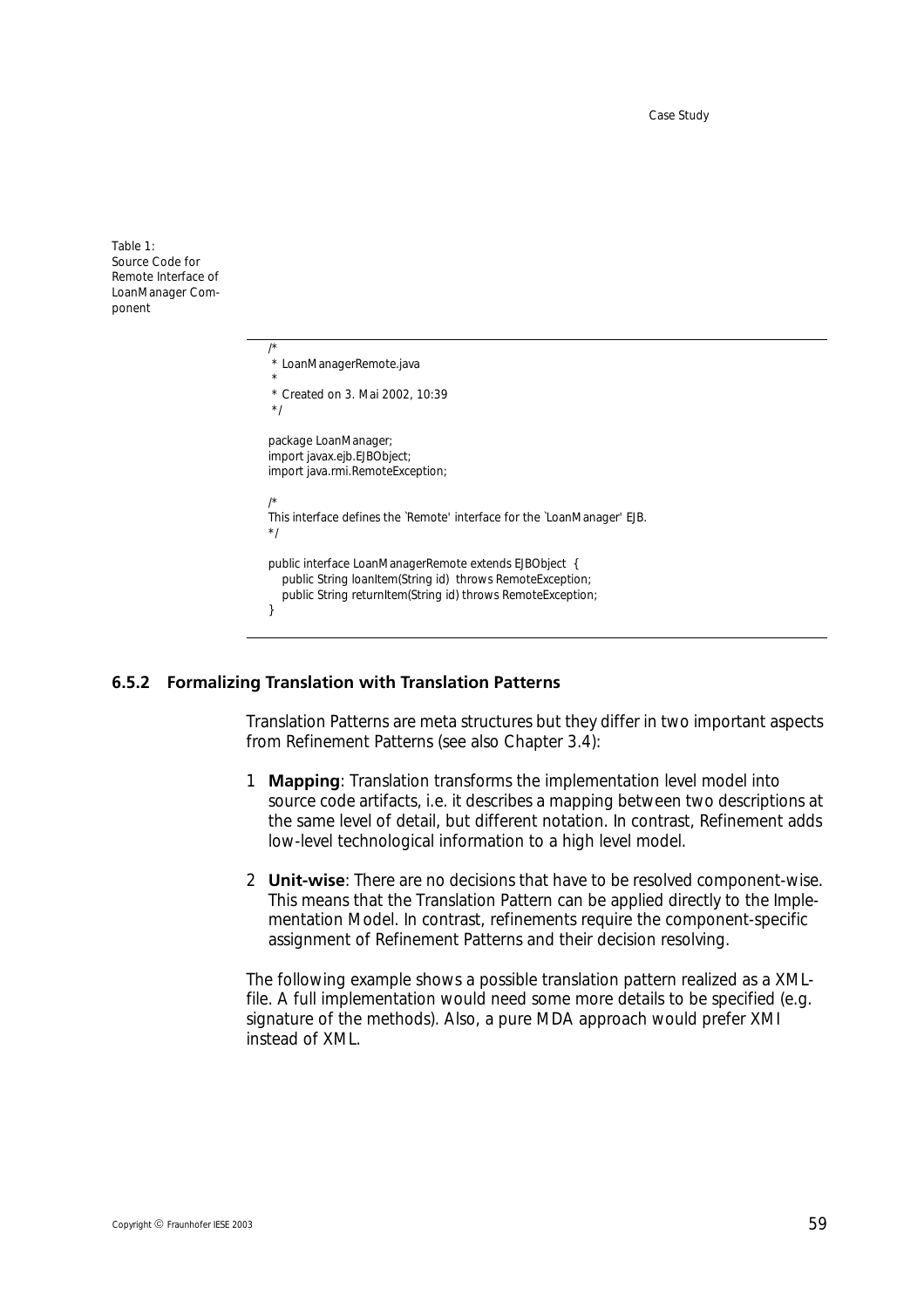Case Study

Table 2:

face.

Instantiated Translation Pattern for the Implementation of an EJB-Remote Inter-<?xml version="1.0" encoding="UTF-8"?> <translation\_pattern value="remote\_interface\_to\_java"> <header\_comment>created on</Header> <package>**component\_name**</package> <imports> <import value="javax.ejb.EJBObject"/> <import value="javax.rmi.RemoteException"/> </imports> <interface\_definition> <public>public interface</public> <interface\_name>**component\_name**</interface\_name> <throws>throws RemoteException</throws> <methods>**component\_methods**</methods> </interface\_definition> </translation\_pattern>

#### **Applying the Translation Pattern**

In practice the translation is executed by a generator that interprets the contained mapping information. The **bold-marked** information in the pattern is derived from the business model. The Pattern is interpreted as follows:

- **<header\_comment>** : specifies that the comment "created on" is to be inserted into the source code
- **<package>** : specifies that the name of the component is used as pacckage name.
- **<imports>**:lists the default packages that are to be imported for EJB Remote Interfaces.
- **<interface\_definition>**: lists all information required for the interface definition.
- **<interface\_name>** : "component\_name" specifies that the component's name from the business model is taken as interface name.
- <throws> : defines "RemoteException" as the default Exception for Remote Interfaces.
- **<methods>** : the "component\_methods" from the business model are used.

The demonstrated translation of the LoanManager's Remote Interface with a translation pattern has the following characteristics:

• **Transformation of Technology-Units**: the pattern contains a mapping description for elements of the meta model - in our terminology technology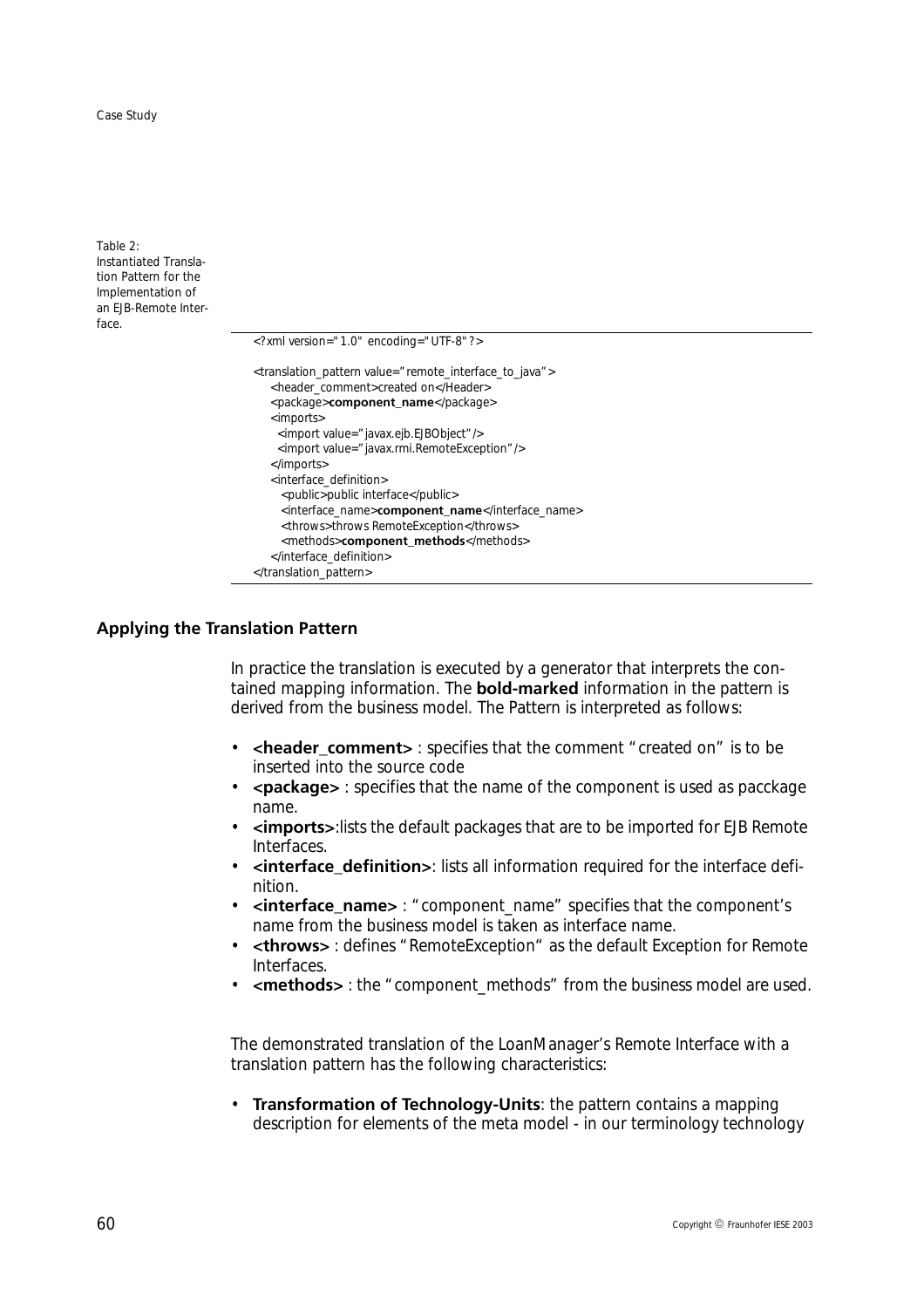units. In the example the EJB technology unit "RemoteInterface" is mapped into java code.

- **Generic Pattern with defaults:** for the translation of each technology unit a generic pattern with "parts" (e.g. <header-comment> or <import>) and corresponding default values (e.g. "Created on", "javax.ejb.EJBObject") can be defined.
- **Component information is retrieved from business model**: the information that is component-specific, e.g. the interface name, the interface methods have to be extracted from the business model.
- **High Automation Rate** : In the example there is no intellectual interference required for the translation. Although we cannot exclude cases where such an interference is required, the achievable automation rate is promising.

#### **6.5.3 Automatic Generation of Source Code Artifacts**

In our approach the component-oriented implementation model that needs to be translated into source code artifacts is actually divided / normalized into several elements: business Model, refinements (incl. patterns) and translation patterns. Here we outline the automated process that uses these elements and generates the respective source code artifacts.

Figure 29 depicts the relevant steps, using a simple business example - a component A that provides only one service f() and that does not contain other components or objects.

Figure 29: Translation Process



The single activities of the process are: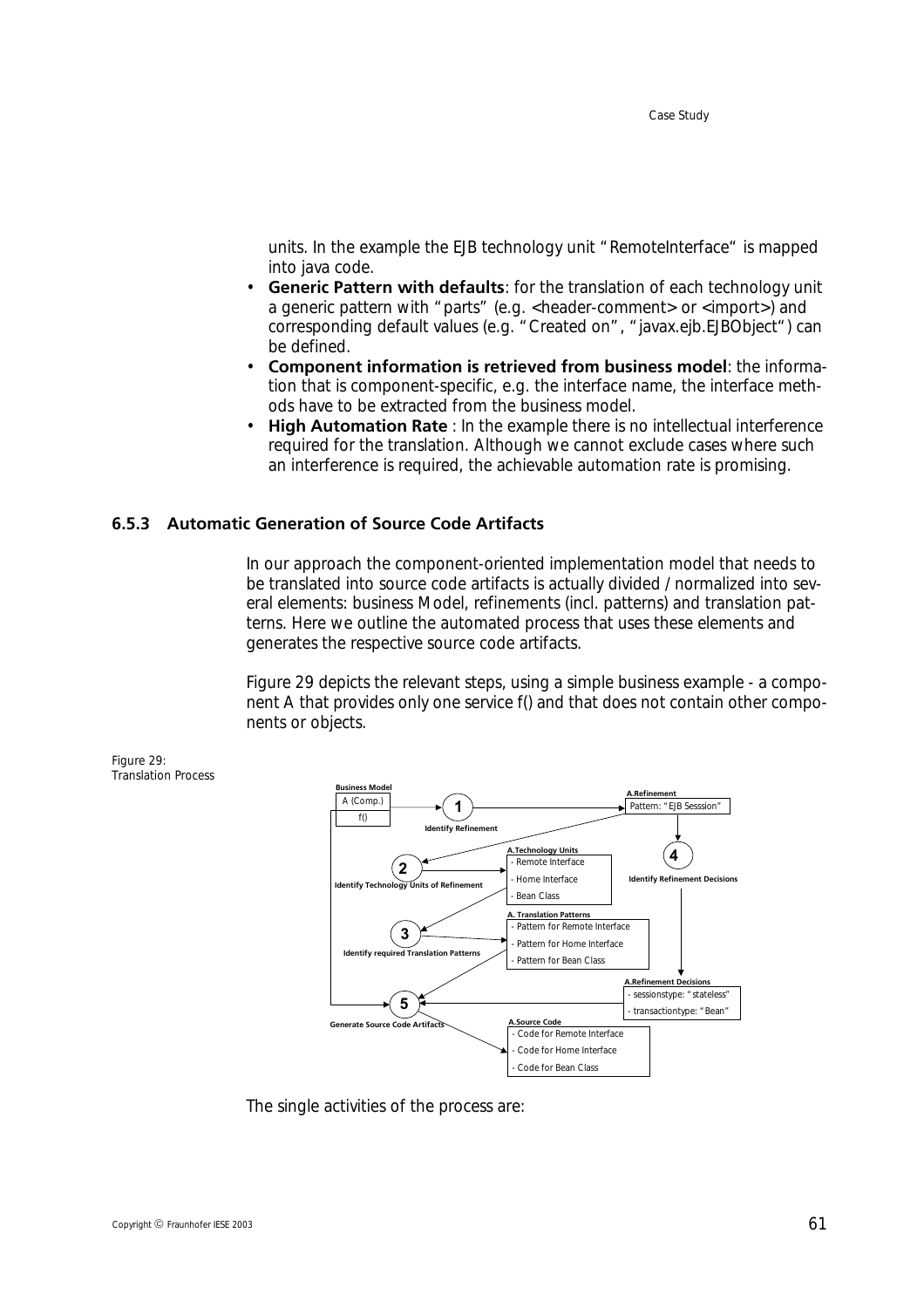- 1 **Identify Refinement**: First of all, the refinement that has been specified for A is identified. In our example the Pattern is simply "EJB Session", i.e. A is to be implemented as Session Bean.
- 2 **Identify Technology Units in Refinement Pattern**: The translation is performed for technology units (elements of the technology meta model), e.g. a Remote Interface. This information is provided by refinement. In the example the refinement of component A provides the translation with the information that three technology units are to be created : (a) Remote Interface, (b) Home Interface and (c) Bean Implementation.
- 3 **Identify Required Translation Patterns**: The translation of each technology unit is defined in a specific translation pattern. For each technology unit the corresponding translation pattern has to be identified.
- 4 **Identify Refinement Decisions**: the decisions that were made during refinement are also required for the code generation.
- 5 **Generate Source Code Artifacts**: The final translation generates the source code artifacts, using three separate informations: (a) a specific translation pattern for each of the technology units, (b) component information of the business model, e.g. interface name and method signatures, (c) refinement decisions, e.g. that the Bean's sessiontype is "stateless".

### **Conclusion**

There are some important conclusions from this part

- **Source code is a view on a normalized model**: The process depicted in Figure 29 demonstrates once more the fact that source code is a mixture of different informations. In our approach we keep them separate in a normalized model and derive the source code as a view on this model.
- **Refinement includes decisions regarding the selection of meta model elements**: refinement implies technology units and therefore should keep explicit knowledge about these meta model elements. Although there are patterns where the implied technology units are not likely to change, there are enough examples showing that this information is component specific, depending on the developer's refinement decisions. This documents that they are just a special kind of decisions. For example in the case of container managed entity beans the existence of a primary key class depends on the decision of the developer and therefore has to be part of the component refinement.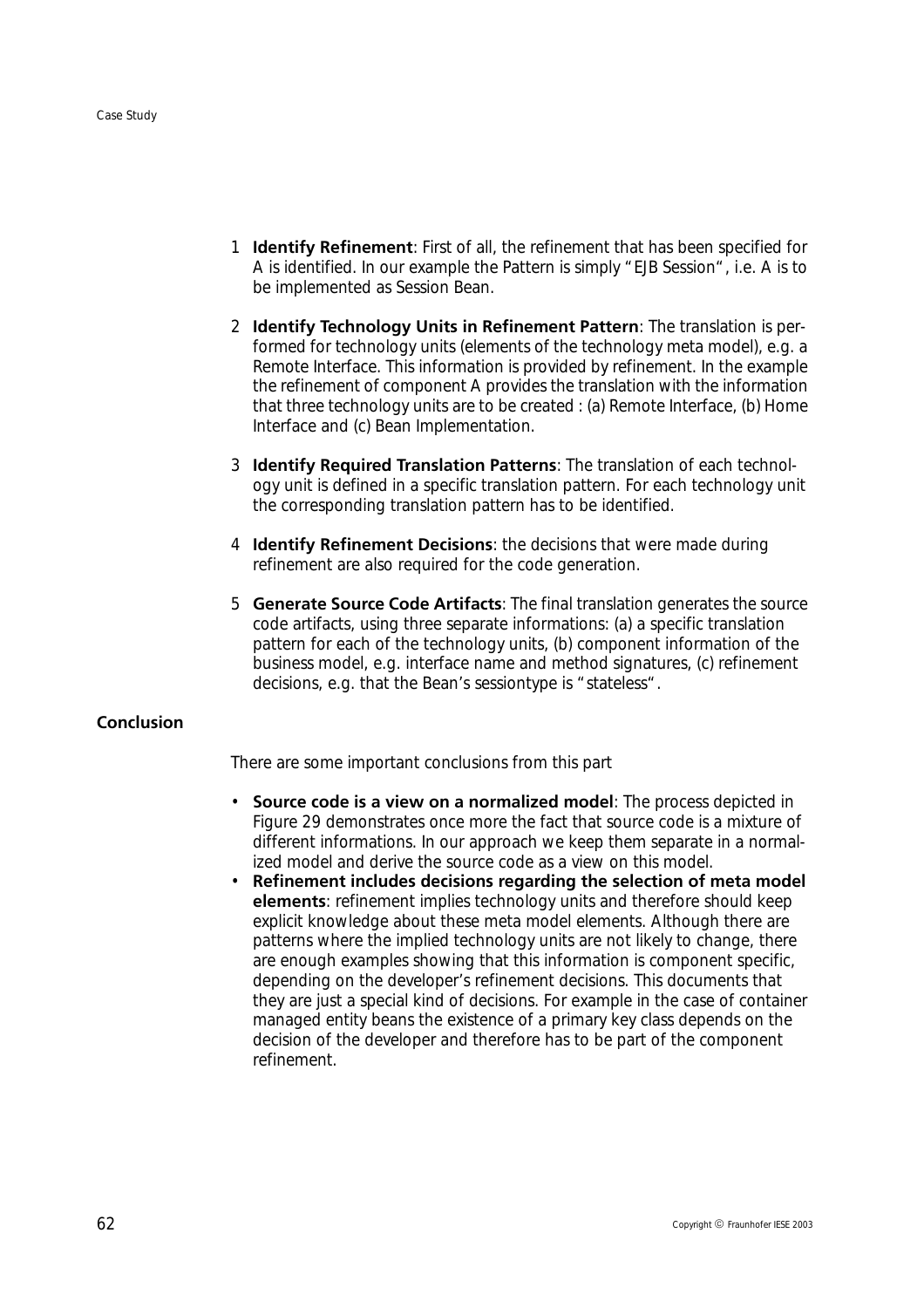# 7 Summary and Outlook

This report dealt with one aspect of implementation technologies for software product lines: the component technology view.

#### **7.1 Summary**

This survey presented an approach for facilitating the implementation of product lines using component technologies. It integrates concepts from several areas such as model-driven architecture, component-based development, pattern usage and separation of concerns (see Figure 30).

Figure 30: Principles & Techniques in the Component Context.



The benefits/improvements that can be accomplished with this approach are:

- **High Automation Rate:** Large parts of the presented implementation process are designed for automation.
- **Efficiency and Quality:** The approach integrates several features that support efficiency and quality. Firstly, it is designed towards consistency, i.e. the design avoids inconsistencies and respective extra synchronization activities. Secondly, it facilitates implementation using component technologies. This is achieved by basing the whole approach on a component-oriented paradigm that covers and integrates the whole lifecycle.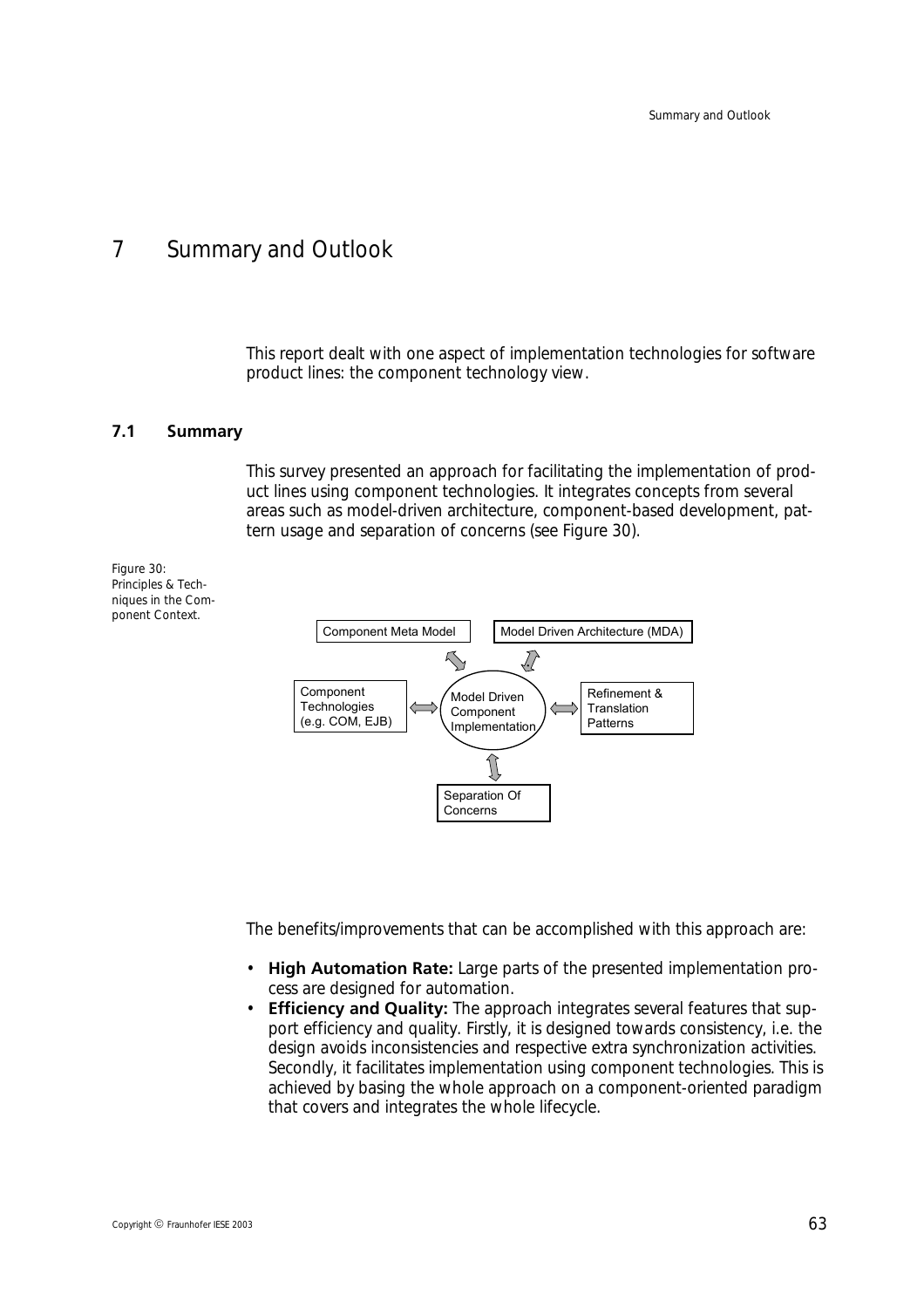• **Explicit Application Engineering Knowledge**: With the introduction of refinement and translation patterns, relevant application engineering knowledge is explicitly captured and made available, e.g., for maintenance.

### **7.2 Outlook**

As this report only serves as an introduction to component technologies, many of the topics mentioned here should be elaborated in more detail.

Especially the concept of applying refinement and translation patterns in a model-driven approach requires further research, regarding issues like:

- Validate the approach using other component technologies, e.g. .NET
- Transfer refinement and translation patterns into practice.
- Analyze the relevance of refinement sequences and develop suitable theory to handle them in practice
- Motivate other product line implementation dimensions such as the programming language- and configuration management dimension [LM03], [PM02]. E.g., it is hard to capture variabilities in cross-cutting concerns via components because these concerns are spread over all components in the product line. This issue is better addressed by the programming language dimension [PM02].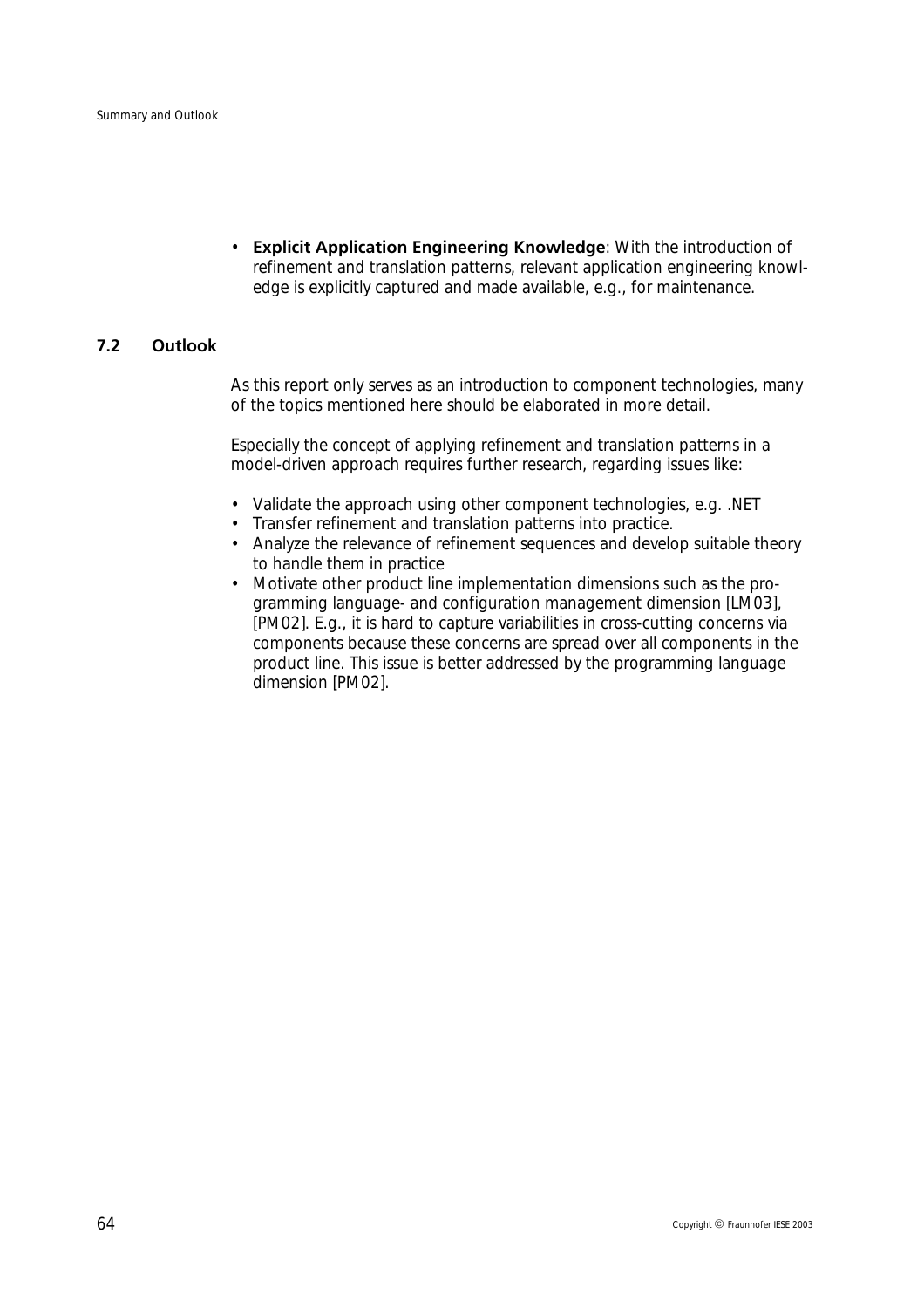References

## 8 References

| $[ABB+O2]$           | C. Atkinson, J. Bayer, C. Bunse, E. Kamsties, O. Laitenberger, R.<br>Laqua, D. Muthig, B. Paech, J. Wüst, J. Zettel. Component-based<br>Product Line Engineering with UML, Addison Wesley, 2002.      |
|----------------------|-------------------------------------------------------------------------------------------------------------------------------------------------------------------------------------------------------|
| [AG01]               | M. Anastasopoulos, C. Gacek. Implementing Product Line Vari-<br>abilities, IESE Technical Report, No. 089.00/E, 2000.                                                                                 |
| [AM01]               | C. Atkinson, D. Muthig. Enhancing Component Reusability<br>through Product Line Technology.                                                                                                           |
| [AT02]               | S.W. Ambler, T. Jewell. Mastering Enterprise JavaBeans, second<br>edition, John Wiley & Sons Inc., 2002.                                                                                              |
| [Atk97]              | C. Atkinson. Meta-Modelling for Distributed Object Environments,<br>1st International Enterprise Distributed Object Computing Confer-<br>ence (EDOC '97), October 24-26, 1997, Gold Coast, Australia. |
| [Bun01]              | C. Bunse. Pattern-Based Refinement and Translation of Object Ori-<br>ented Models to Code, PhD Theses in Experimental Software Engi-<br>neering, Fraunhofer IRB Verlag, 2001.                         |
| [Bus96]              | F. Buschmann, Pattern-Oriented Software Architecture - A System<br>Of Patterns, John Wiley & Sons, 1996.                                                                                              |
| [CD00]               | J. Cheesman, J. Daniels. UML Components, Addison Wesley 2000.                                                                                                                                         |
| [CEOO]               | K. Czarnecki, U. W. Eisenecker. Generative Programming, Addison<br>Wesley, 2000.                                                                                                                      |
| $[C_1]$              | J. C. Cleaveland. Program Generators with XML and Java, Prentice<br>Hall PTR, 2001.                                                                                                                   |
| [Co <sub>1</sub> 96] | P. Cointe (Ed.). ECOOP '96: Object-Oriented Programming. Work-<br>shop held at the 10th European Conference, Linz, Austria, 1996.                                                                     |
| [Copy99]             | J. O. Coplien. Multi-Paradigm Design For C++, Addison Wesley,<br>1999.                                                                                                                                |
| [EE1998]             | G. Eddon, H. Eddon. Inside Distributed COM, Microsoft Press,<br>1998.                                                                                                                                 |
| [EFOO]               | A. Eberhart, S. Fischer. Java-Bausteine für E-Commerce Anwend-<br>ungen, Hanser, 2000.                                                                                                                |
| $[GAL+95]$           | E. Gamma et al. Design Patterns - Elements of Reusable Object-<br>Oriented Software, Addison-Wesley, 1995.                                                                                            |
| [Gre01]              | J. Greenfield. UML Profile For EJB, Public Draft, 2001, Rational<br>Software Corporation.                                                                                                             |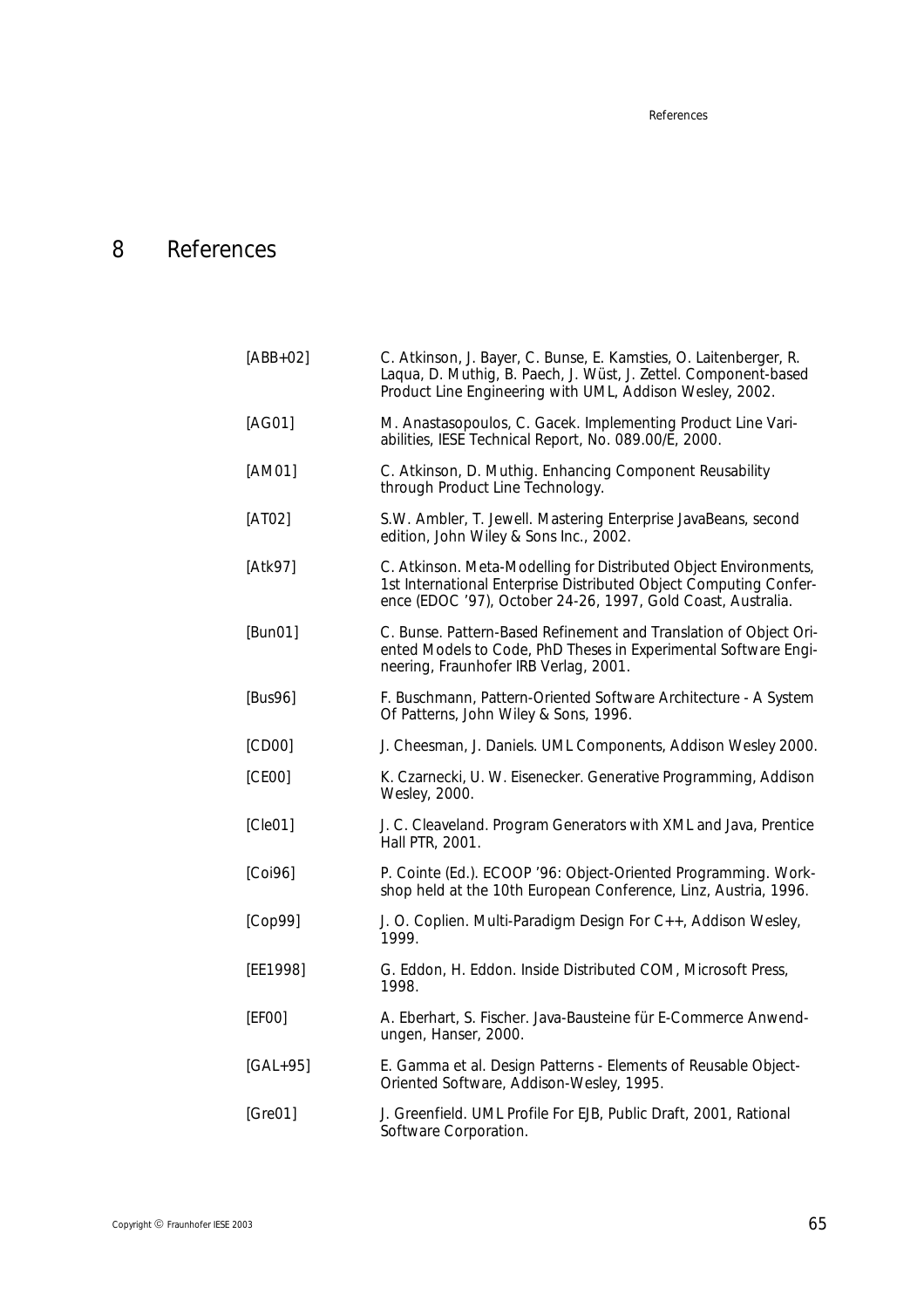| [GTOO]      | V. Gruhn, A. Thiel. Komponentenmodelle, Addison-Wesley, 2000.                                                                                                                                                                                                           |
|-------------|-------------------------------------------------------------------------------------------------------------------------------------------------------------------------------------------------------------------------------------------------------------------------|
| [HKB01]     | E. Holz, O. Kath, M. Born. Manufacturing Software Components<br>from Object-Oriented Design Models, IEEE Report 0-7695-1345-X/<br>01.                                                                                                                                   |
| [JBR00]     | I. Jacobson, G. Booch, J. Rumbaugh. The Unified Software Devel-<br>opment Process, Addison Wesley, 1999.                                                                                                                                                                |
| [KHS98]     | E. Kamsties, K. Hörmann, M. Schlich. Requirements Engineering in<br>Small and Medium Enterprises: State-of-the-Practice, Problems,<br>Solutions, and Technology Transfer, in: Proceedings of the Confer-<br>ence on European Industrial Requirements Engineering, 1998. |
| [LM03]      | R. Laqua, D. Muthig. Product Line Implementation Technologies:<br>Configuration Management View, IESE Technical Report, No.<br>017.03/E, 2003.                                                                                                                          |
| $[MAL+O2]$  | D. Muthig et. al. Technology Dimensions of Product Line Imple-<br>mentation Approaches, IESE Technical Report, No. 051.02/E,<br>2002.                                                                                                                                   |
| [MO95]      | J. Martin, J. Odell. Object-Oriented Methods: A Foundation, Pren-<br>tice Hall, 1995.                                                                                                                                                                                   |
| [Mon01]     | R. Monson-Haefel. Enterprise JavaBeans, O'Reilly, 2001.                                                                                                                                                                                                                 |
| $[OMGOO-A]$ | Meta Object Facility Specification, Version 1.3, Object Manage-<br>ment Group, 2000.                                                                                                                                                                                    |
| $[OMG00-B]$ | OMG News and Information, Competing Data Warehousing Stan-<br>dards to Merge in the OMG, http://www.omg.org/news/releases/<br>pr2000/2000-09-25a.htm, September 2000.                                                                                                   |
| $[OMGO1-A]$ | OMG Unified Modeling Language Specification, Version 1.4,<br>Object Management Group, 2001.                                                                                                                                                                             |
| $[OMGO1-B]$ | Architecture Board ORMSC, Model Driven Architecture(MDA), July<br>2001, hhtp:www.omg.org.mda/presentations.htm.                                                                                                                                                         |
| [PM02]      | T. Patzke and D. Muthig. Product Line Implementation Technolo-<br>gies: Programming Language View, IESE Technical Report, No.<br>057.02/E, 2002.                                                                                                                        |
| $[SO+O1]$   | J. Siegel and OMG Staff Strategy Group. Developing in OMG's<br>Model Driven Architecture, white paper, November, 2001,<br>http:www.omg.org.mda/presentations.htm                                                                                                        |
| [SPO1]      | B. Staudacher, R. Pichler. CORBA 3.0 - Komponentenmodell:<br>Anwendung und Besonderheiten, pp. 32-39, ObjektSpektrum 1/<br>2001.                                                                                                                                        |
| [Szy98]     | C. Szyperski. Component Software - Beyond Object-Oriented Pro-<br>gramming, Addison Wesley, 1998.                                                                                                                                                                       |
|             |                                                                                                                                                                                                                                                                         |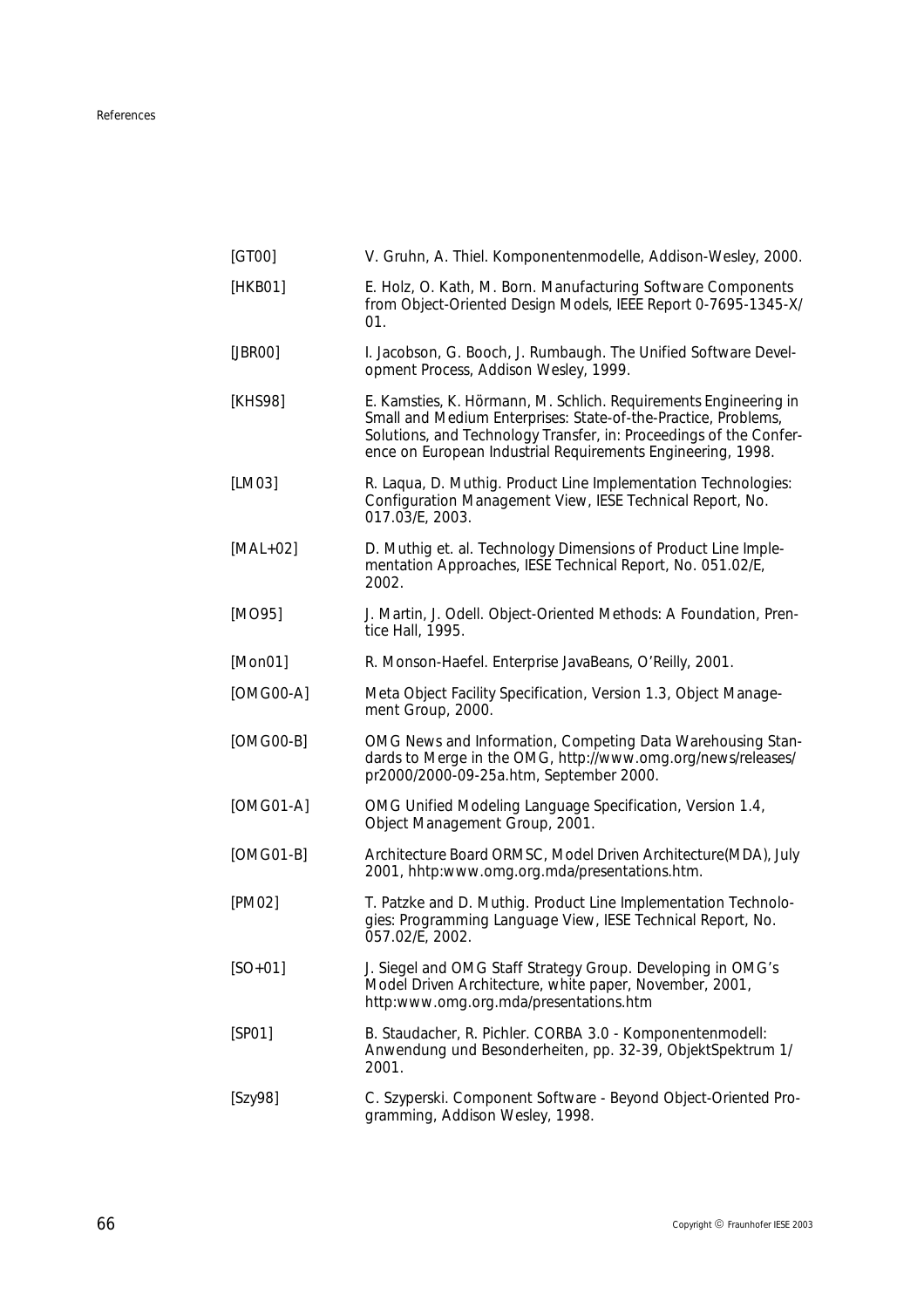References

[Wes02] R. Westphal .NET kompakt, Spektrum Akademischer Verlag, 2002.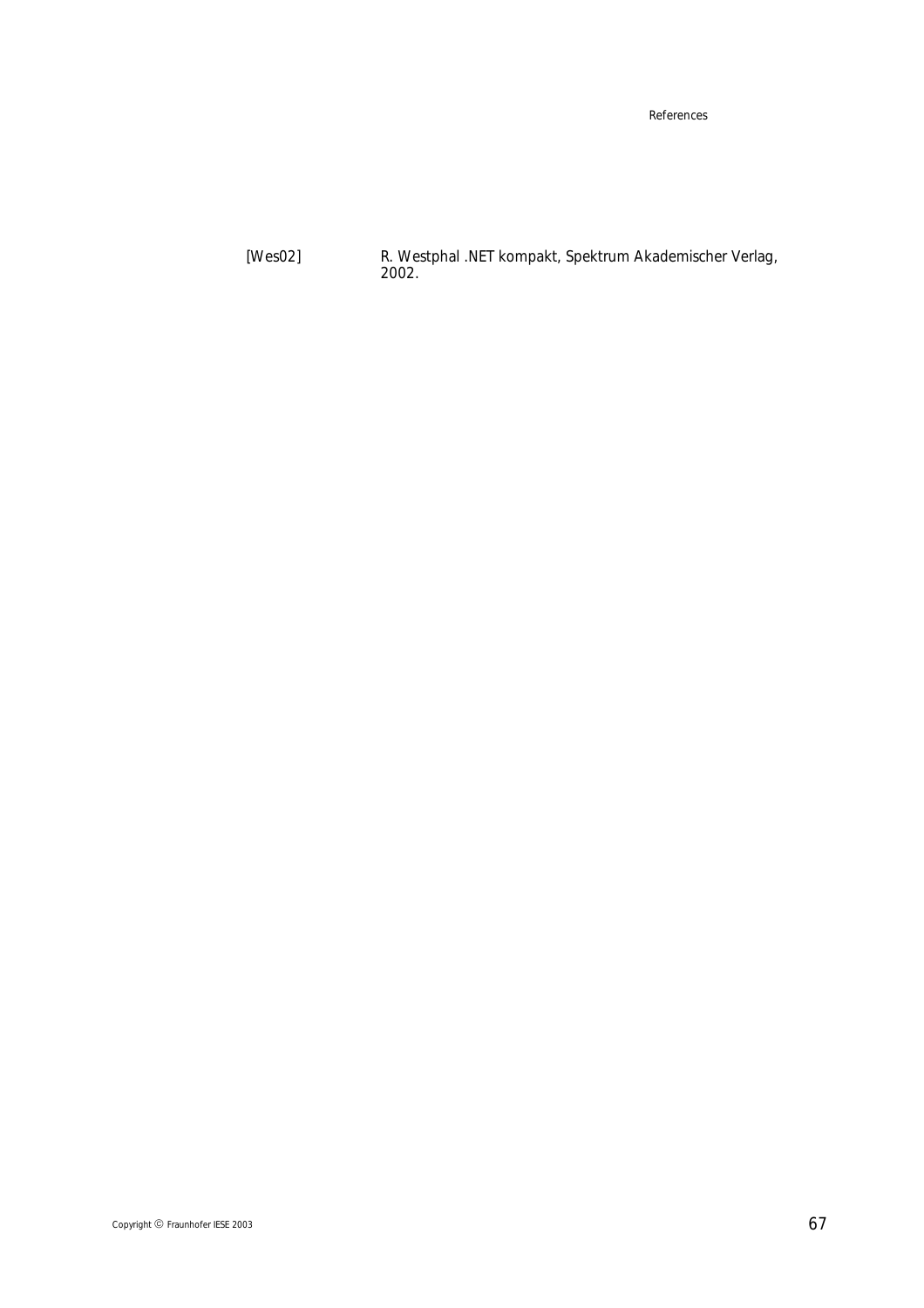References